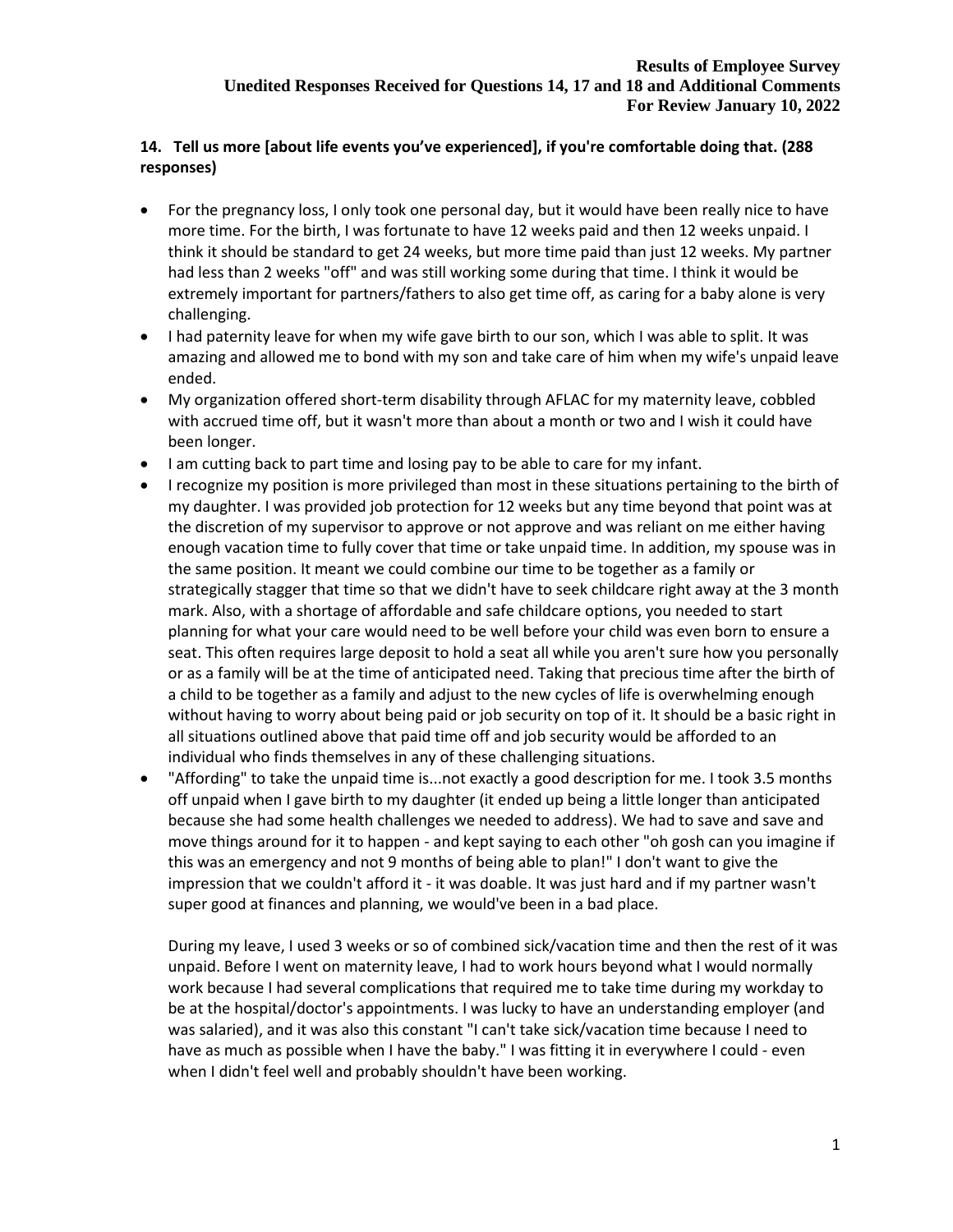When I was on maternity leave, I also had to pay the entirety of my healthcare instead of being able to count on my employer to pay the share they usually did when I wasn't on leave. Frankly, that felt almost worse than having unpaid leave. I knew it was a board decision (I was at a nonprofit at the time), and yet I kept thinking "wow, you truly are acting like I'm not even an employee and just saving my spot for when I get back." I will say that some of my coworkers including my boss - donated some of their sick/vacation time to me and that was such a loving and kind thing to do. However...the idea that your coworkers need to donate time they've earned so you can get paid for a few more days when you push a baby out of your body and then go through the newborn phase? That's just a sad and frankly embarrassing state of affairs.

- kids in quarantine makes it hard to work 40 hours, supplemental income during this time (family leave pay) would be lovely
- I had a foot injury that took months to finally diagnose, and then 2 months unemployed to have the surgery and recover from. Luckily the ACA had just started so I could keep insurance after leaving my job. That was a seasonal job that I chose not to renew because I could not stay on my feet until the surgery.

In the last month I had a covid scare because my co worker came to the office sick, and then tested positive a few days later. Especially in the days of covid, we need this so people who might be infectious can have the option to stay home, instead of coming to work while sick

- I took time off mostly unpaid (I had 4w of short term disability). I needed more time than the 12w that I took, but returned due to professional pressure/perceived obligations.
- I had a minor surgery the first time. Second time was when my dad passed.
- I had a premature infant due to early breaking of the water. I was required to have a 3 week hospital stay prior to having my infant early then an extended NICU stay effecting what little time off my company provided and my short term disability I used and it was mostly unpaid with some paid time at my partial salary amount.
- I was living in California when I had children. California has paid family leave for all employees the Family and Medical Leave Act.
- I did not qualify for temporary disability so had to use my limited PTO to recover.
- Some employers offer limited leave, but 6 or more months is needed for childbirth and serious medical issues.
- In my previous work, I was part-time and didn‰Ûªt have much leave. My husband got sick and needed chemotherapy and ended up in the hospital. I took some days off, but probably not as many as I would have if I could have. His job, thankfully, had good support so he kept getting paid while he was out. It would‰Ûªve been so stressful if that hadn‰Ûªt been the case.
- I work for the Federal Government. I didn't have any paid time off for my ex-husband's military deployment. When I got cancer last year, I was able to take 6 weeks of paid leave to have surgery and recover.
- Paid family leave only available for maternity/paternity at my place of employment, not applicable for other family events/needs.
- I had a very hard time going back to work after each of my children. 12 weeks is not enough time to bond and breastfeed with a newborn baby.
- In 2015, I took an unpaid leave to care for my mother during the last year of her life. It was hard to manage the financial impact of not getting paid, but I was fortunate to be able to do it, because emotionally there was no other option than to spend that time with my mother. I'm eternally grateful that I could. This year, I took unpaid leave after the birth of my first child. We had a good amount of money saved, so the unpaid time wasn't a hardship for my family,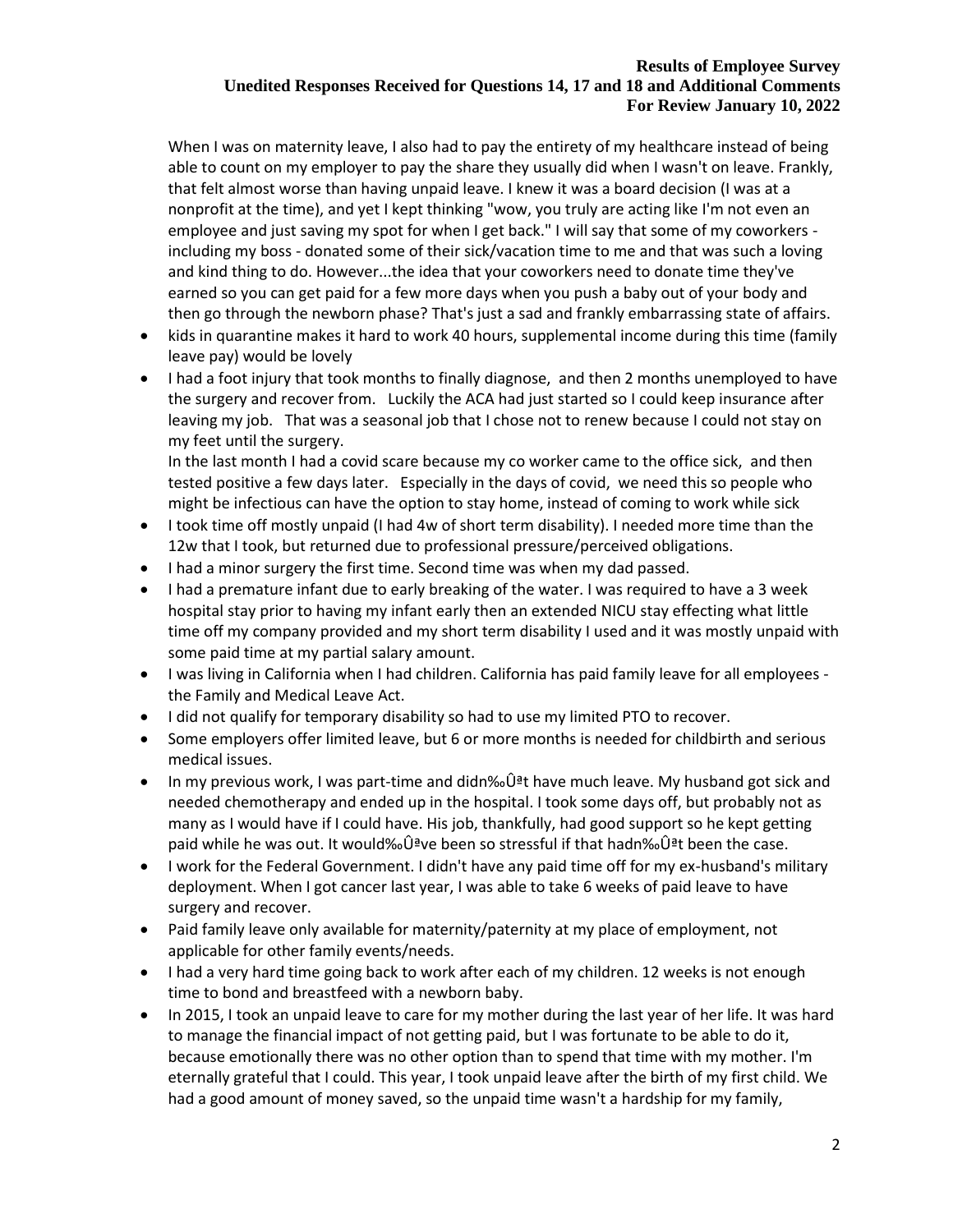thankfully. I know most families would not be in such a privileged position. Learning to parent a newborn and recovering from a c section are challenging enough; I can't imagine how my family would have coped if my spouse and I hadn't each been able to take three months of leave. Neither of us were paid during that leave, and I'm so thankful that we were able to do it anyway. It made a huge difference in our lives and our child's, and every family should get to have that time.

- 25 years ago I battled cancer for 6 months and my company continued my salary 100%
- Some type of paid leave is important.
- My first pregnancy/birth I had 6 weeks of leave at 66% of pay, followed by 6 weeks unpaid. It was incredibly difficult to budget and my spouse and I knocked out our savings. About a year later my employer expanded parental leave to 12 weeks fully paid, with the option to take an additional 12 unpaid. I had significant complications during the birth of my second child but was able to fully recover without the financial stress and the ticking clock winding down my limited leave. There is absolutely no way I could have gone back to work at 12 weeks, to say nothing of the 2 weeks many Maine birthing parents take. It would have been unsafe and medically unadvisable and would have severely impacted my already fragile mental health. This is no way to treat new parents and new babies.
- I significantly altered my career aspirations and job searches to accomodate my need for parttime/flexible work for caregiving. If jobs offered significant (more than a couple of days) of paid leave I could have pursued FT work in my field. We ended up investing much more in my husband's career because he did have better benefits and income. Several times I returned to work far ahead of when it was truly healthy for me -- more from pressure to do a "good job" and maintain my contract than direct fear of lack of income. I have juggled and hustled to provide care and work at the same time in ways that have been damaging to my health and spirit and ambitions. Paid FMLA would have changed my whole working life.
- I had enough time on the books that i was able to take a little time each week to help care for my father
- I had PTO to fall back on
- Not me, but my mother. She worked 4 jobs at one point to keep me, my terminally ill father, and herself afloat. I ended up picking up the slack at home while trying to be successful in school.
- Upon the birth of my child, I was able to take 12 weeks of paid time off, but I had to use my sick and (some) vacation time in order to do so. I now have no sick time left, and limited vacation days. I made that decision so I could stay home. I had severe postpartum anxiety/depression and did not feel ready to go back to work even at 12 weeks. To come back with minimal accrued time off was further discouraging.
- I originally planned to only take 3 months maternity leave (because that was all I was offered/had available as paid time) but then my spouse took a job out of state so I was able to take 10 months of leave before returning to work. The timeline for my return to work was entirely my own and I am very grateful for how much time I was able to take.
- I asked to be furloughed. I didn‰Ûªt get paid, but it was not a significant financial burden because I was living with my sick relative.
- Maternity leave should be longer and paid for the entire time.
- As a freelancer, I‰Ûªve been able to take a certain amount of time off as needed, but always had to weigh cost/benefit of giving up work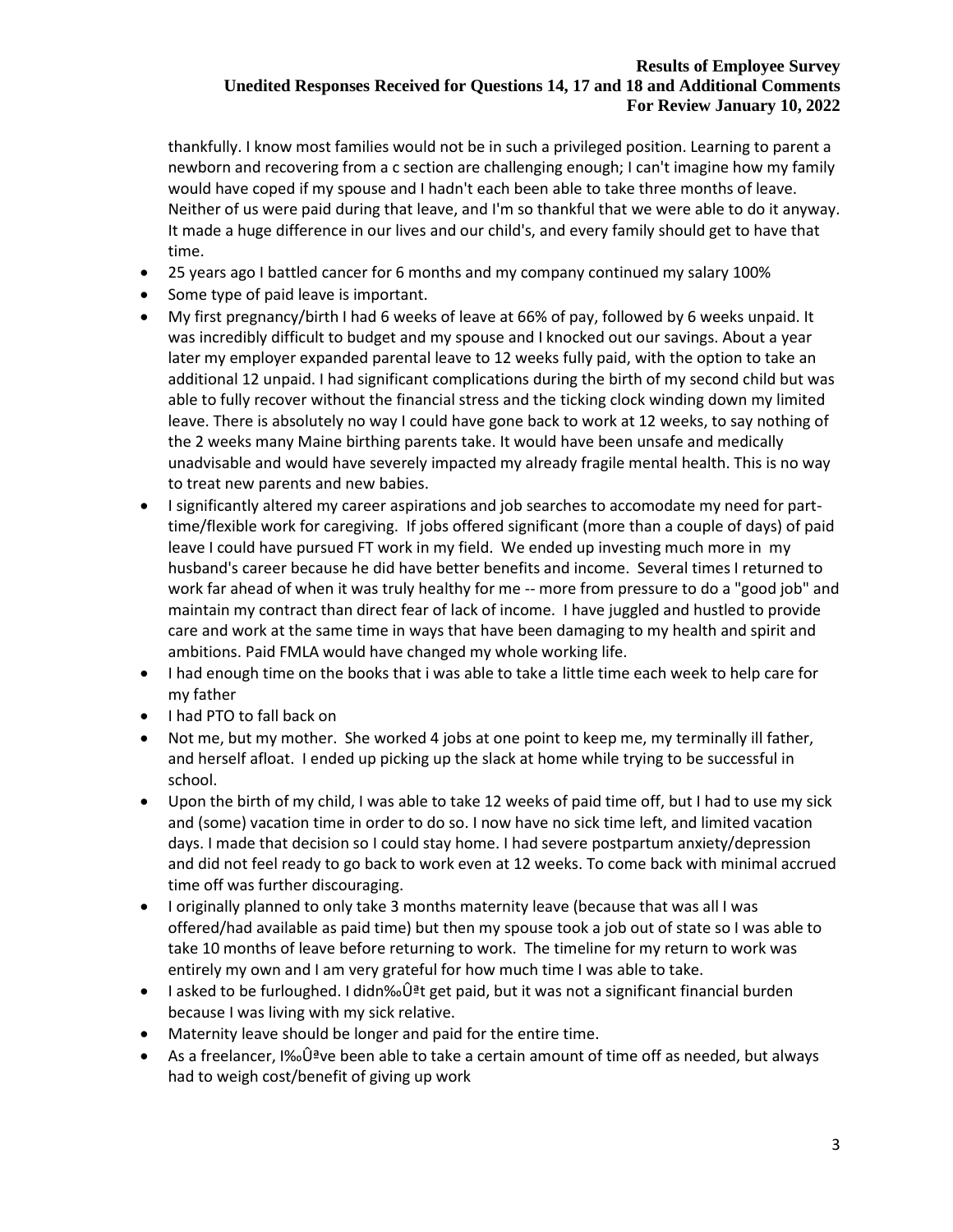- I could afford to take a few days off (or months off for maternity) but not as much as I would have liked and it was all unpaid
- My mother became terminally ill with COPD and I was unable to work as she required a significant amount of care in order to not have to be admitted to a nursing home.
- I worked full time and was assaulted by a family member. I no longer had a home to live in and was told I had the weekend to get myself together because "they had a business to run". I did not get paid time off and was forced to quit to relocate.
- No
- When I gave birth to my first child, I was given two thirds pay for 4 weeks and then I took 8 weeks unpaid. I accessed "short-term disability" insurance to receive the two thirds pay. I had to go back to work before me and my baby were ready because our family could not afford for me to stay home any longer.
- I have to use vacation time in order to be paid. If the length of time off permits, it dips into my company‰Ûªs ‰ÛÏextended sick bank‰Û•, but only pays 60% of the hourly base rate of pay.
- Lived on one income when my children were young while also caring for elderly parents. Seriously sacrificed income and contributions to retirement. Lived on credit cards at times and it took many years to pay down debt.
- I had a surgery and lost a month of work. It put me in serious debt. I was helped by friends to pay my bills and sought help from the Actors Fund which paid my utility bills. It was very stressful.
- I was working for KVCAP-Educare in Kennebec County. This program was great at providing resources to the families it served. However, this organization did not provide paid family medical leave. My husband and I wanted to start a family. We knew I would not be able to take time off with our future child unless I found a job that supported family medical leave. I decided to become a teacher as I was told teachers get paid medical leave. Turns out my district does not offer paid medical leave. We would love to have a child of our own but we often question if we can afford it. We have thought about selling our home and living with family just so we can have a child. It breaks my heart that we have to consider this option just to have necessary time off with our future child.
- I didn‰Ûªt even know there was the possibility of leave due to family violence so I didn‰Ûªt ask
- I‰Ûªm forced to use earned PTO time to go to medical appointments, if I‰Ûªm sick, or my children are sick. I lost paid time getting my and my children‰Ûªs COVID vaccines. Simply wrong.
- I had ACL surgery and didn‰Ûªt think I had adequate time to recover.
- Changed jobs, didn't qualify for paid family leave due to waiting period and so did not have time off after my daughter was born this fall.
- I wanted a year off for pregnancy/birth/early infancy with my twins, so we made that work somehow (I left my job at the time, we moved in with friends/family, used savings, etc). I left another job earlier in my life to temporarily care for a parent with mental illness who was recovering from prostate cancer surgery.
- I had Hodgkin disease in college, was working part time at the time but left work and stayed in school. Lived off student loans and a credit card‰ÛÓ which took me years to pay off. When I had my daughter I had just started my current job 3 months earlier. I was fortunate that my workplace was ok with me using short term disability and FMLA. I don‰Ûªt think that was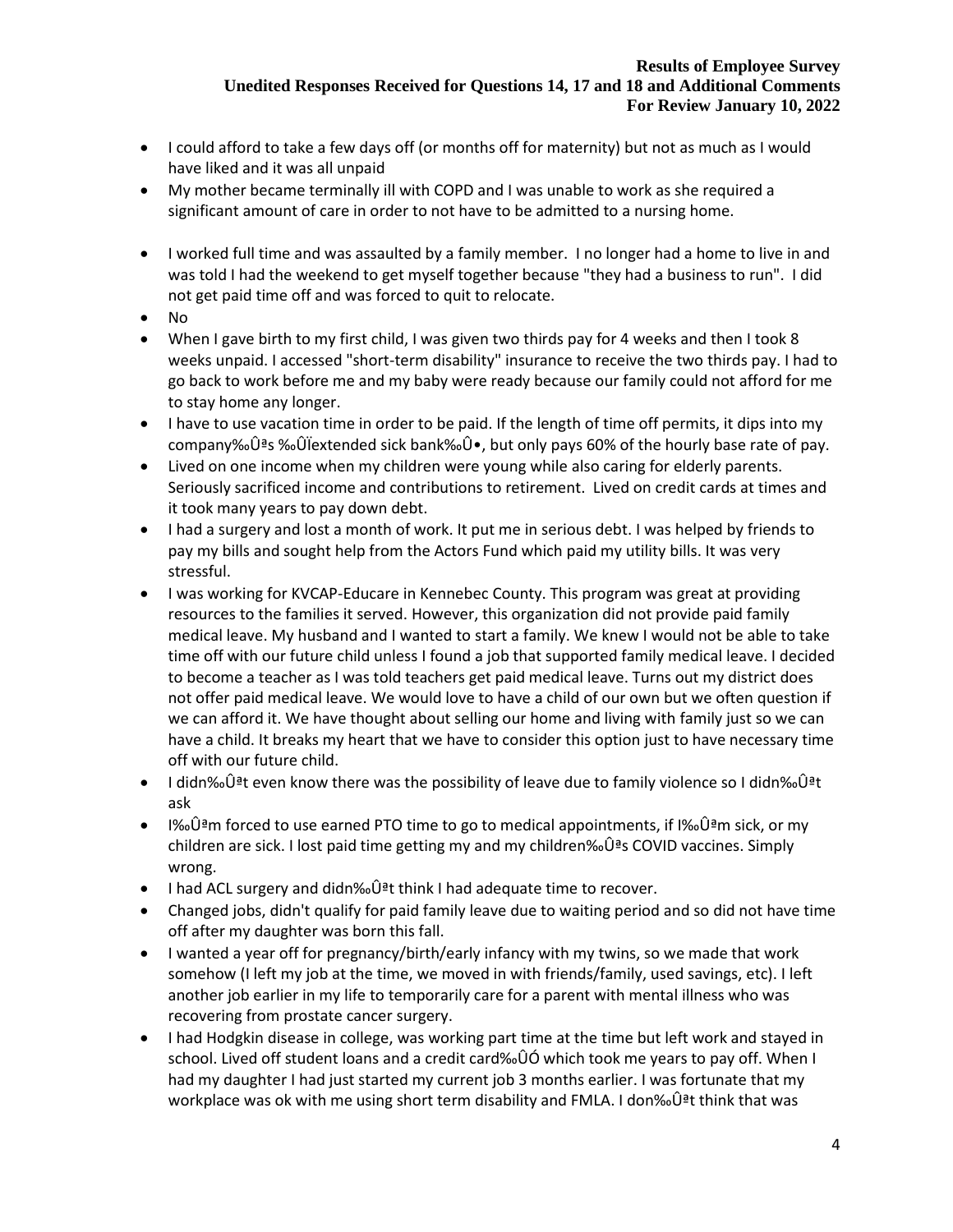available for everybody in that way though, I just assumed it was something that kicked in that early. Several years later a new employee (3-4 months in, I think) got a debilitating brain condition and couldn‰Ûªt use short term disability because she hadn‰Ûªt been there long enough and she was let go because she couldn‰Ûªt come back to work. If I hadn‰Ûªt had Short term disability I don‰Ûªt know what I would have done, I‰Ûªd have probably gone back to work much sooner than I did and/or our bills would have been an issue. Now I‰Ûªm considering both a new job and a 2nd child and the leave policies factor heavily into my decision making.

- I had to use my sick days to ‰ÛÏpay‰Û• for some of my maternity leave, but I was still unpaid for most of my leave.
- My son has autism and I was let go from a job for needing to take him to doctors visits.
- With my firstborn, I took 10 weeks off. With my second, I took 12 weeks. I recognize that I am way more fortunate than most - I am a senior executive (remote) with 10 years of loyalty to my company, which is based in New York, where paid leave is more generous. That being said, even 12 weeks is not enough time to fully recover/bond. It just isn't. We have been trained to be grateful because a small amount is "better than nothing" but just because it's not nothing doesn't mean it's enough. Other countries understand the importance of supporting families and women, it's truly shameful how far behind America (and Maine) is on this.
- I've taken leave three times to have three children. The first I was able to take 14 weeks and was paid but had to use up all my vacation and sick time to do so such that when I went back to work I had concerns that if my child was sick, I wouldn't be able to take any time off. I was lucky and this did not happen before I earned more time. I also had an emergency c-section and had an incredibly difficult recovery - it was about six weeks before I was able to take a short walk outside. I have no idea how someone would have returned to work in that condition. We also had a very hard time finding childcare for my first child and had to have family watch her for several months before we could get a spot in childcare.

With my other two children I had 12 weeks of paid leave (and was incredibly lucky to have that benefit) but would have preferred to take more time. We really should be giving parents the option to take four to six months. And men should get the same time as women.

- I moved to Maine from New York two years ago. I was in a unionized job that guaranteed 10 weeks of fully paid family and medical leave, on top of which I used the state's paid leave program. Altogether, I was able to spend over four months with my newborn daughter in her first year of life. Knowing how important that experience was for my bond with my daughter, I firmly believe all people should have that ability. Whether through a small payroll deduction or through the general fund, I urge Maine lawmakers fund a generous, expansive paid family and medical leave program.
- Part of my maternity leave was paid and part was not. We had to budget and my husband was only able to get 5 days off despite our child being born via C-section. I had to have someone else drive me to my doctor's appointments because he has returned to work. It was some of the most stressful time of my life, especially because of medical complications for my C-section. I got no extra paid time off when I had the C-Section. One child had medical challenges and I got no extra paid time off for that.
- I have short term disability insurance, but would much rather contribute to paid FMLA
- I had surgery when I was a college student. It occurred at the start of my winter break, so I was able to recover in that month-long or so period.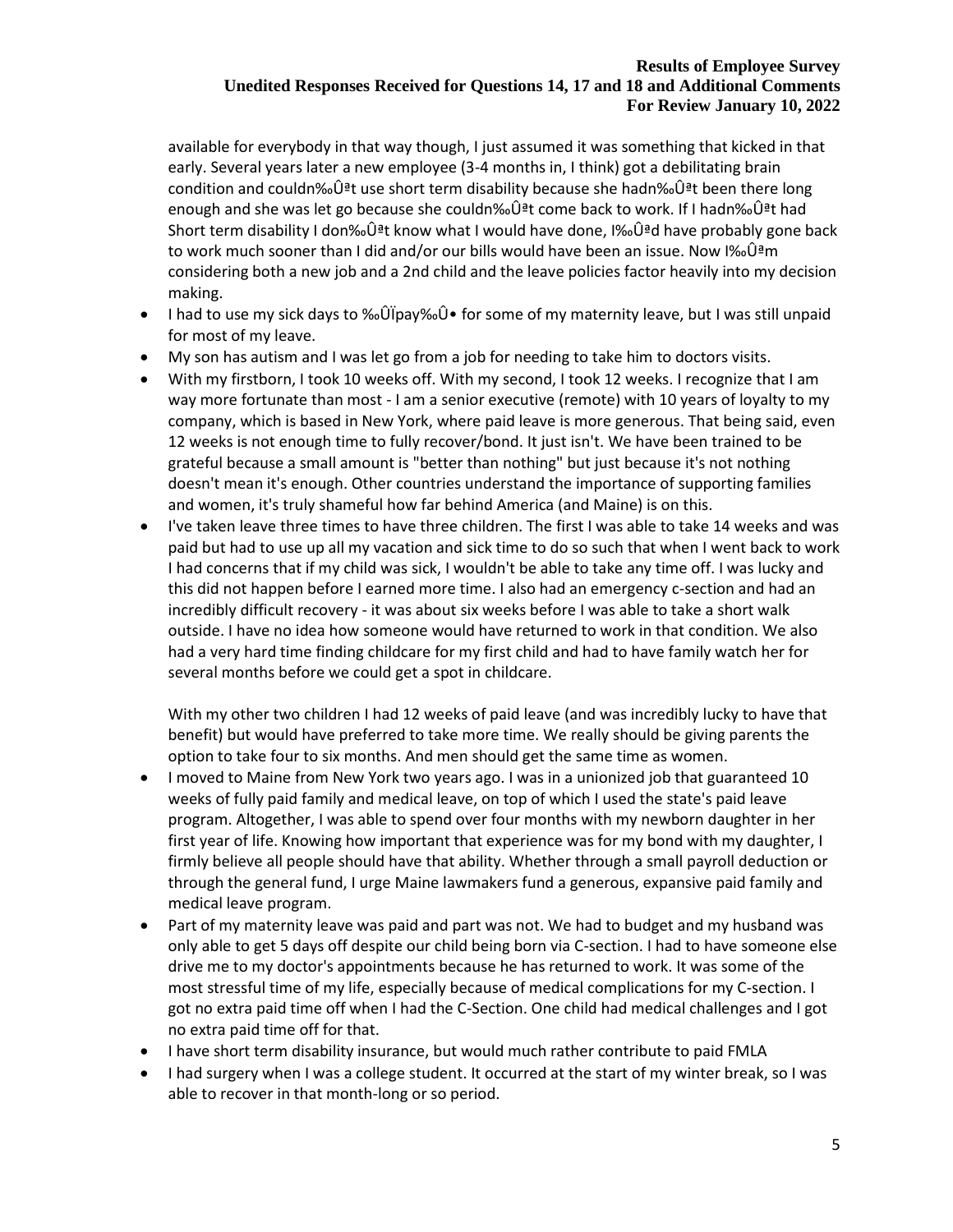- I had an injury and couldn't drive for several months. I had started a job as a temp several weeks before, but could not continue because I could not drive to work (2 years before the pandemic). I was out of work for several months without pay.
- I had twins and had to return to work after 12 unpaid weeks because I couldn't afford to lose my health insurance... It wasn't enough time for me to physically recover from or mentally/emotionally adjust to having two newborns.
- I took unpaid time while very sick and unable to function while pregnant and was fired for it.
- My oldest son was born 10.5 weeks premature. He lived at Maine Medical Center for 8 weeks. He was born on a Friday, and I was back at work on Tuesday. I had only 2 weeks of vacation days that I could take. My employer was flexible in letting me shift my hours so I could see my baby, but I did not get any time to address the crisis of this situation. I left that job for one with better benefits 3 months later, and 1 month after my child was born. I had to be "new" in a job with a 3-month-old, who was developmentally a 1-year-old.
- I've been lucky to work at employers who value my personal well being so I've been able to take leave. Everyone should have this right, not just people like me.
- My work was unable to accommodate any schedule changes. I had to use my own vacation time for family leave when a foster child joined our family. I ended up taking another job with scheduling flexibility.
- I work for a national organization that created policies for paid family leave and paid medical leave. I am able to take the time I need when life events occur without losing pay or my job. My wife works for the City of South Portland. There is no paid family leave or paid medical leave. She was unable to take anything other than her vacation and sick time when we began to foster our newborn foster daughter. If she used all of her vacation and sick time, she'd have unpaid leave that guarantees her job security, but then no vacation or sick time when we would need or want that as a family. I think it's shameful that the city we live in and she works in does not offer any paid family or paid medical leave.
- I had to go back to work after giving birth to my son in 2012 after 5.5 weeks off. I'd planned on taking another six weeks of short term disability-funded leave, which my HR person had ok'd and we'd gone through all the paperwork in advance. Neither they nor I realized I had not had my STD coverage long enough to take advantage of it and I couldn't afford to take unpaid leave. I ended up being notified that my coverage was denied a few weeks after I gave birth and had to scramble to consider my options and ultimately return to the office much sooner than I'd intended.
- I had a full 12 week unpaid FMLA that I supplemented through short term disability pay and some vacation and sick time I had accrued before giving birth but I was still not able to be paid at 100% of what I would‰Ûªve been making. I don‰Ûªt believe 12 weeks was all the time I needed, but it was the most I was going to get given the lack of a more robust policy.
- I work in a school now with benefits that include 10 paid days. I was a single mother for five years and had to make tough decisions to work and keep sick children home. At times my children were so young I had to take time off. One time I was sick and out for a week and a half. I had to take time without pay and my children and myself suffered financially.
- After I gave birth to my son, I took 3 months of leave. Half of it was paid at 80% of my salary, the remainder was unpaid. My employer at the time offered a short-term disability plan so I received a lump sum, which allowed me to pay for the cost of labor and delivery.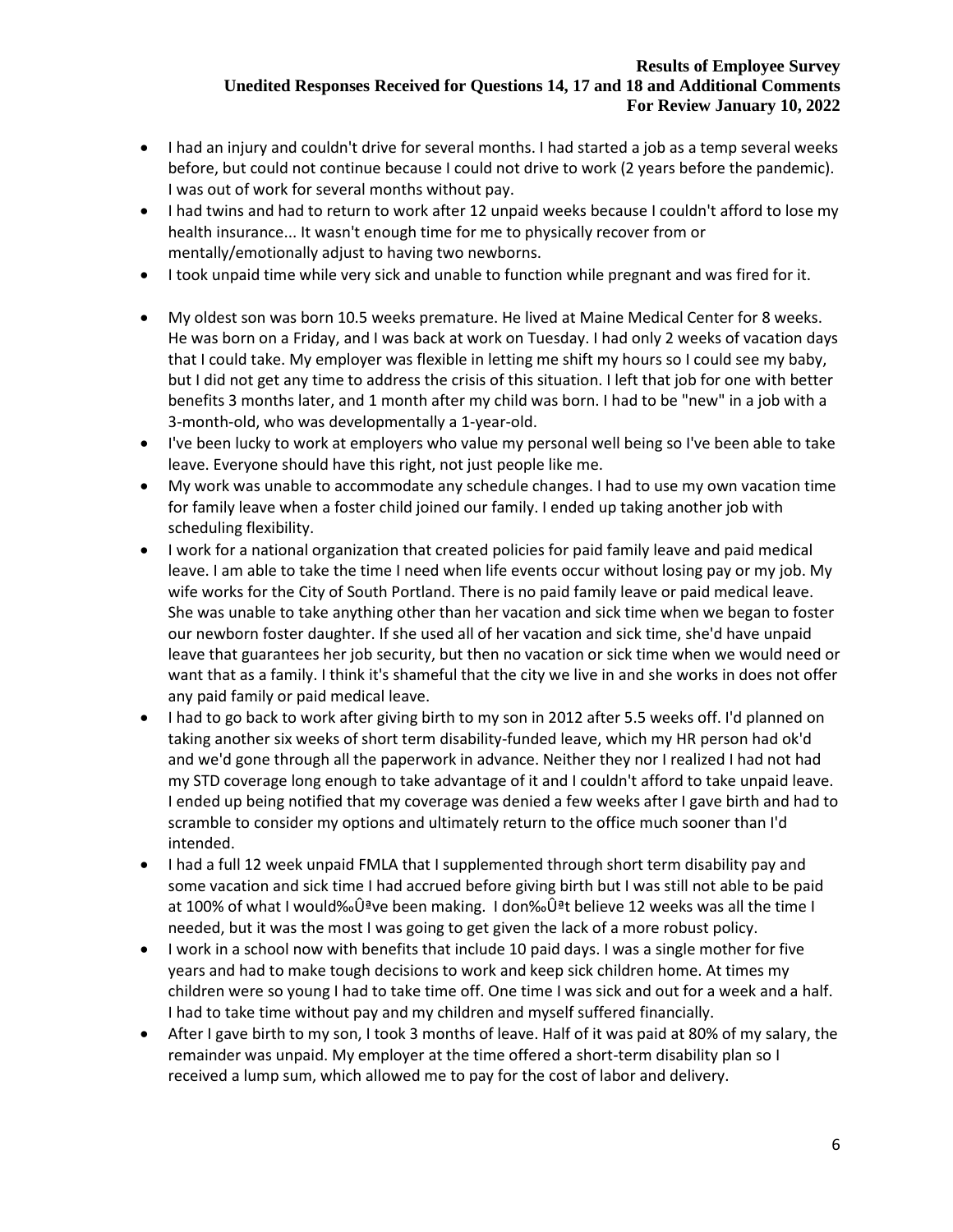- I only have this benefit because my employer is in Massachusetts and, for fairness, my employer graciously paid for my leave at a percentage.
- Have to use vacation time in order to get paid- family leave for giving birth is NOT a vacation
- My employer's policy has since changed, but because of adoption (and not childbirth), I was not given given paid leave. I also was entitled to the required 12 weeks of unpaid leave that year, and because of the death of a child (when I used 3 weeks of leave), I was only allowed 9 weeks of maternity leave later that same year.
- When my mother in law was diagnosed with Stage 4 Non small cell Lung cancer I was her caregiver. At first I was told that I could take as much time as I needed and that we "would figure it out". My mother in law ended up going from completely healthy looking to not able to walk and she died within 5 months. After having to travel down to Boston with her when she got necrotizing pneumonia my employer then told me that I could not take anymore time off without being in jeopardy of disciplinary action. I ultimately was not able to take as much time off as we needed. I ended up leaving the job, right before she passed away.
- I had 2 kids first bigot 12 weeks and able to work on my return. My 2nd child I only had 6 weeks and I ended up quitting 3 months later bc I was so sleep deprived I did not know what I was doing. At least 12 week was needed to ‰Û\_recover‰ÛÏ and Form a good Bond. I breastfed both boys and suffered a lot of guilt with my second as I knew my body was not even close to healed despite the 2nd being the easier birth
- At the time I was not working at the job I have now that has benefits. I was not able to take the time I needed to grieve and heal. I feel like everyone should be able to take this time, every job should be required to offer it. Also the job I have now, I think you have to be working there for 1 year to qualify.
- I saved my PTO for the birth of my child and used that to be paid while away. I received temporary short term disability as well but that did not mean I was paid the full time off.
- I‰Ûªve cared for two dying parents, my wife birthed our son, and I have broken a leg
- In the past two years my life was unexpectedly and drastically altered. I lost my high level professional job at the University of Southern Maine through a ‰ÛIrestructuring‰Û•  $\rho$ <sup> $\dot{\theta}$ ªã‰Û $\ldots$  then COVID, then my father unexpectedly died, then my mother developed a brain</sup> tumor that‰Ûªs altered her life drastically.All of that resulted in my being my mother‰Ûªs primary caregiver now. With her medical situation, it‰Ûªs not possible to have a full time job ( at best I‰Ûªd only be able to have a part time remote job). I know of other people at the University and several who work in corporate jobs who‰Ûªve been in similar situations. There must be some paid medical leave to cover these unavoidable emergencies- more than a week or two (when employers tell you to just use up your vacation and sick time)‰Û\_.
- These things happened at different points in my life, so my work scenario was slightly different for each circumstance. Although I have always had basic paid leave available in theory, I am the primary breadwinner in my household, and I also work for small organizations, so I couldn't take off as much time as I wanted for maternity and post-pregnancy loss as I would have liked ideally 5-6 months for new births and 2 weeks for pregnancy loss. What it really was: Birth #1- 6 weeks off then part time for 6 weeks; pregnancy loss - 2 days; Birth #2 - 3 months off
- I'm retired
- I've had a series of injuries, worst being my appendix bursting. Often times I've been employed at places that did not offer health I surance at all, much less paid leave.
- Most of the time was paid but I had to take all vacation time first and I did take extra time that was unpaid.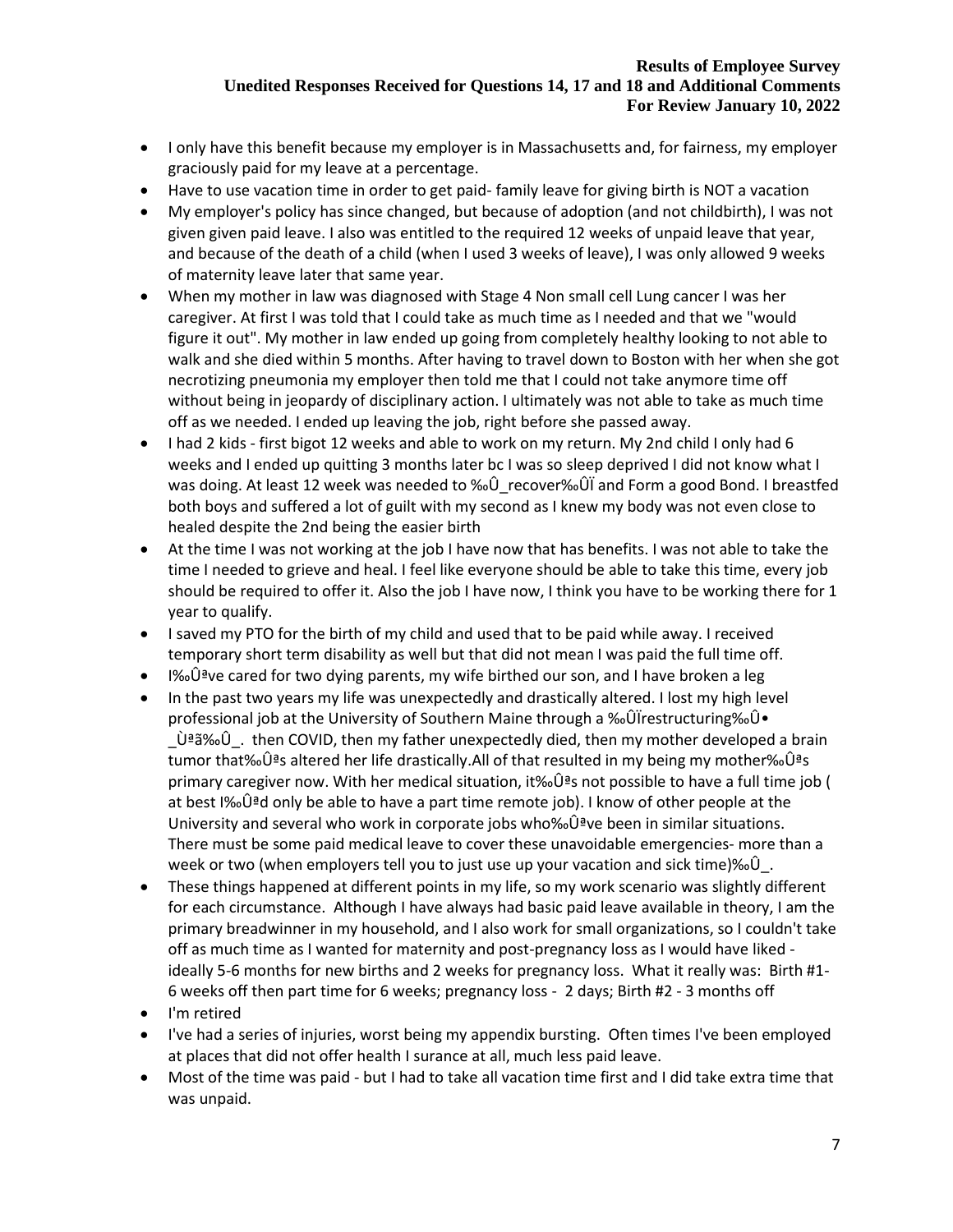- I was unemployed due to Covid layoff but now have a full time job.
- I compare my maternity leave frequently to what my in laws receive living in Europe and its almost embarrassing to have to explain how little we get. I worked for the UMaine system when I had my second kid and had to burn through all of my vacation time just to get enough paid time off to physically recover which took far longer than the paid six weeks that were offered.
- My employer is based in CA and as a result I am not eligible for the state disability program which provides paid leave for 6-8 weeks after giving birth. I am expecting twins in June and am very stressed about them potentially arriving early, needing time in the NICU and not getting paid for this time because Maine does not offer any paid family leave.
- Regardless of pay, I would like my job to be protected past the 12 weeks that FMLA allows. If I budget and want/need to take 4-5 months off (mainly thinking of having a baby), I want my job protected.
- Elderly Parents and now have to have help 24 hours so I can continue to work
- I was able to continue working because it was remote. If I wasn‰Ûªt working remotely it would have been more of a struggle
- When I had my daughter, I had to go back to work in less than a week and it was hell. I was lucky enough to work from home but it was hard because I was recovering from child birth. For my son, I asked for two weeks off and they ended up laying me off. It was an extremely tough time and having children is so taxing emotionally and physically. I really needed time to recover but couldn‰Û<sup>a</sup>t. It is ridiculous that this is the norm for so many people in this country.
- Lucky to have support from family
- When my daughter was born I chose to leave a full-time position as project manager due to her health issues at birth that kept me in the hospital with her for over a month. I had to make the decision to leave this job because I knew I had to be with her 24/7 once we returned home. I did not have the option for paid leave, nor did my partner.
- I am a frequently ill person who is not disabled enough to qualify for disability benefits so I have to work through my chronic condition in order to pay my bills. On several occasions I have left the hospital to go to work, or went to work when I was dealing with medical issues. I also have a very ill family member whose health is declining faster than we thought and I am unsure if I am able to leave work to help care for her. At present another family member is trying to help but he does not have a job where he has coverage if he leaves, even though he has the benefits in theory. I also have a different family member who I believe is in the process of quietly assembling an exit plan so she can safely leave her partner who is abusing her. I have offered to transport and house her should she choose to go, but my work schedule and hers are a major confounding factor. I would be a good candidate to assume the caregiving role for both of these people in my life but I genuinely do not know if my job will still be here should I go. I would greatly benefit from leave but do not know if it is accessible or would cover my needs, so I soldier on and push through the pain.
- Because I am self-employed I could not take leave without closing my business and closing my business would have led to financial challenge.
- This Country needs to provide much more support for the workforce ‰Û\_•ü•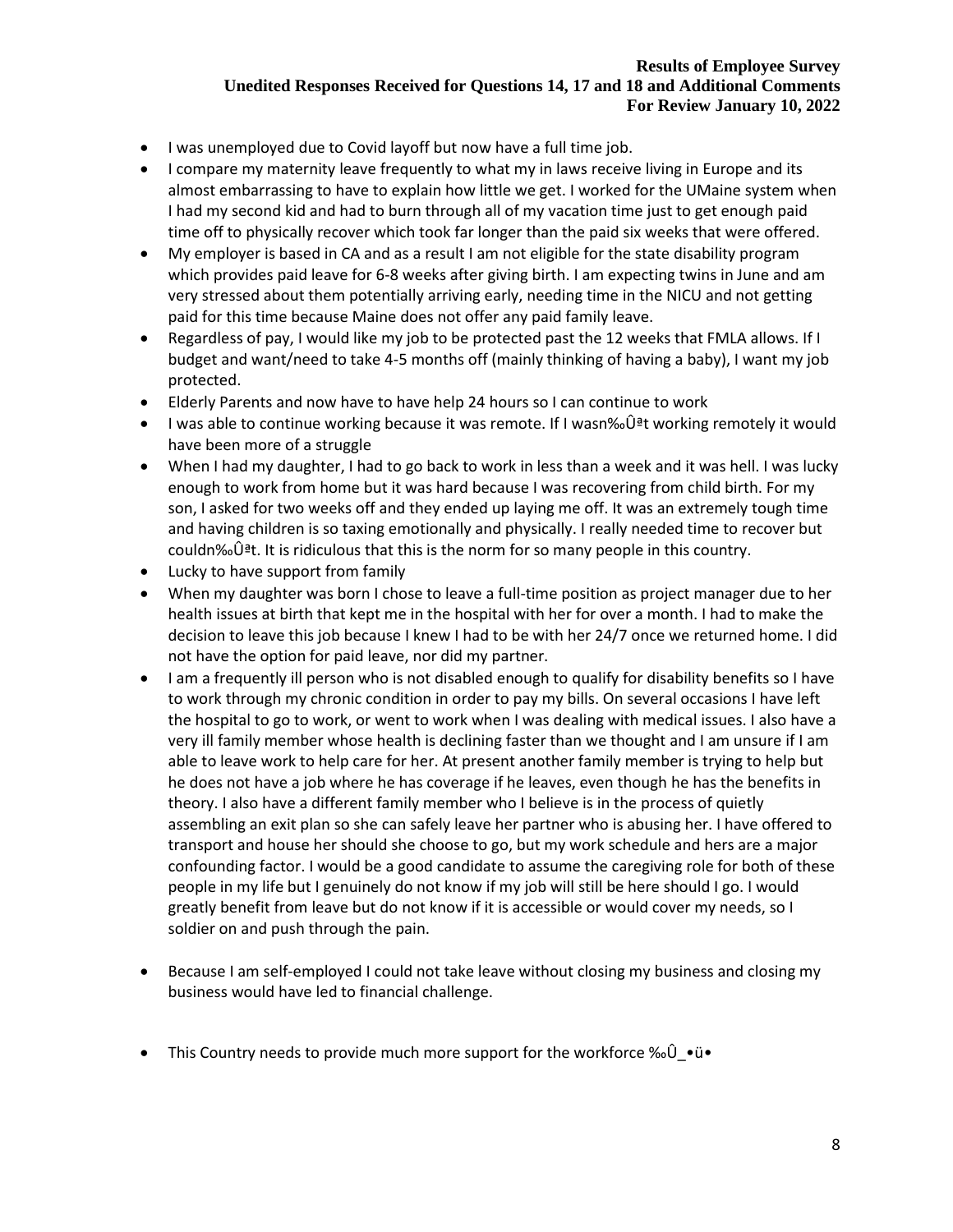- I had to stop going to work due to lack of child care but also was only paid 8 weeks of short term disability which didn‰Ûªt cover much. I have also struggled with multiple pregnancy losses and surgeries. I had to work through them only able to take a few days off.
- I am chronically I'll, resulting in constant pain.
- This was decades ago. I was self employed and part-time employed. My partner was full time employed and we had health insurance through that. When I had a pregnancy loss, I took a week off unpaid. When my children were born, we had another family loss and also had to move to another city. It worked out better for me to be at home, unpaid. Eventually I began my own business again and grew it to be profitable.
- I stopped working to stay home with my daughter indefinitely. We rely solely on my husbands income.
- I had to pay Maine Health for my portion of my benefits while I was out on Maternity leave. I also had no job protection beyond 12 weeks FMLA, so I went back to work at that point even though I didn‰Ûªt want to. When my daughter was 4 months old, my partner and I listed and sold our home in Brunswick and moved in with his mom so that we could be mortgage free and I could afford to stay home with my baby, who is now 6 months old. Drastic measures, yes, but I will never get these days back with my daughter.
- No PTO After a miscarriage resulting in a D&C and had to return to work next day
- I had a few weeks of my maternity leave unpaid. I was unable to get FMLA for my fertility treatments. Both cases I had to use my vacation time.
- I recently lost a baby at 7 weeks. My manager was supportive with me staying home, but I only had enough earned time to stay home 2 days. I was still bleeding when I went back to work and was lightheaded and tired from the blood loss. My earned time bank is now almost 0 so  $1\%$  $0^{\frac{1}{2}}$ m starting from scratch to save enough earned time to be able to take maternity leave for when we hopefully become pregnant again. I won‰Ûªt be able to take any time off from now until delivery if I get pregnant soon.
- My girlfriend had a miscarriage. I took one day of earned time to support her through the first day but had to go back to work before we were ready.
- When operating my own small business, my brother died unexpectedly and I was unable to take time away to grieve.
- I am mostly retired now, but I feel this is a benefit that employers should offer. I took care of 2 parents before they died as well as my husband after 3 hospitalizations. Just needing to take time to get him to doctor appointments was vey stressful trying not to use up all of the leave I had at my job. It certainly depleted our savings because he was out of work for extended periods. I also had paid for short term disability insurance which helped.
- I could be retired, but choose to work part-time.
- I have not taken time when needed due to income and it being impossible to miss time‰Û\_but also taken time when I had no choice due to child birth which had complications that kept me out longer that I was able to afford but that‰Û<sup>ª</sup>s was out of my control. I actually had to beg my doctor to release me to work sooner than they wanted because I was drowning in bills and needing to feed my family.
- Mainers should always be encouraged to move to careers and better paying jobs and responsibilities with better benefits than trying to turn existing jobs into something not intended. I get paid time off that I earn. When it‰Ûªs gone it‰Ûªs gone. If I need to take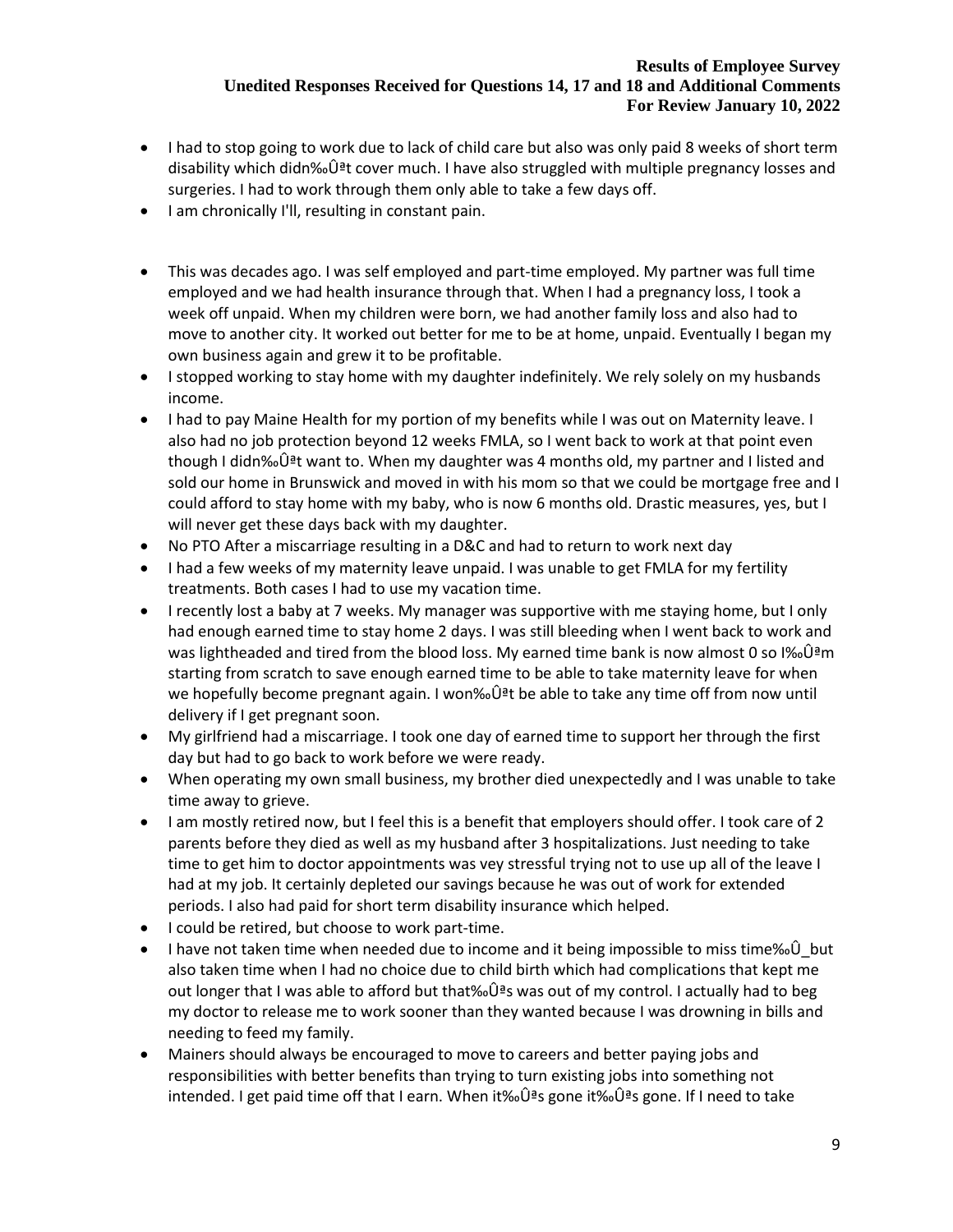unpaid leave over my own decision that exceeds my earned time I‰Ûªm allowed to do it. But when I return I need to expect my current job description and requirements must be met.

- Mother with ruptured brain aneurysm requiring brain surgery and long recovery
- I did have some paid time off for parental bonding time that is a benefit from my employer. However for adopting a child short term disability is not approved so I was not paid for the remaining time off I took from my job. I was fortunate enough to be able to afford to do so, but this should not even be something new parents have to worry about. Regardless of how you become a parent those first 12 weeks, at least, with a new born should be paid time off.
- First baby born with severe health issues. He died at age 16 months. I was never able to take time off from work but was at the hospital as much as I could be. Second and third children were healthy but I had to return to work 6 weeks after the birth because I needed a paycheck I could have used another 2 weeks at least. I was breast feeding but found it problematic ( finding time to pump) at work so we transitioned to bottles earlier than I would have liked. Last year my husband underwent radiation and chemo for throat cancer. I did get intermittent leave from work. Treatment lasted 6 months and I pretty much used it all up. He was not able to drive himself to appointment s due to the narcotics he was on. Plus his diabetes was totally out of control. I ask him now and he doesn‰Û<sup>a</sup>t remember a lot from that time.
- My mother has stage 4 lung cancer and I took unpaid FMLA time to go to chemo and other appointments with her. I had a miscarriage and was too ashamed to time time off, but I really should have physically and emotional healed from it. I gave birth this year, and had 4 weeks of paid leave from work. I did not consider this benefit when I took the job. My husband's work offers 2 weeks parental leave for employees. I've continued to utilize FMLA time to be home with my daughter, and am getting paid using my short term disability, sick and vacation time. I was admitted to the ER after delivery and was hospitalized for another 4 days and 3 nights.
- $1\%$  $\theta$ <sup>2</sup>ve had 3 children and not getting an extended amount of time with a new baby is difficult. It‰Ûªs a whole new life to navigate and having other children to take care or while doing it is difficult.
- I'm a freelance interior designer, if I don't work, I don't get paid. If I don't have an active house project, I don't get paid. At the end of my first pregnancy, I had to slow down, then I gave birth and had a little baby. Childcare is a logistical nightmare for people who work random inconsistent hours. I took my baby with me a first, but it was so hard and so unprofessional. My husband just went right back to work, working 40-50hrs. His career progressed, mine was hard to navigate with a baby, then harder again with a toddler and baby.
- I have not had these circumstances happen to me (yet). I hope PFML becomes a reality because I, like everyone, will need to care for myself or a loved one some day and livelihoods ought to be protected. I pay a high percentage for disability insurance each pay check just in case, but this is not the same as PFML and does not cover all reasons for leave.
- I have always had the benefit of a family safety net, even when I was living close to the bone for many years, so I‰Ûªm one of the lucky ones. It‰Ûªs insane that our rich country doesn‰Ûªt provide family leave for everyone.
- I received short-term disability for 6 weeks of my maternity leave which covered 60% of my pay. The remaining 6 weeks I was allotted required I use PTO, which I spread across those weeks to get paid 2-3 days / week. I know many are not as fortunate as me.
- Would have loved to take a full year off after giving birth.
- I had expected to be unemployed when my child was born, but I had to return to work because I had to become major or sole breadwinner.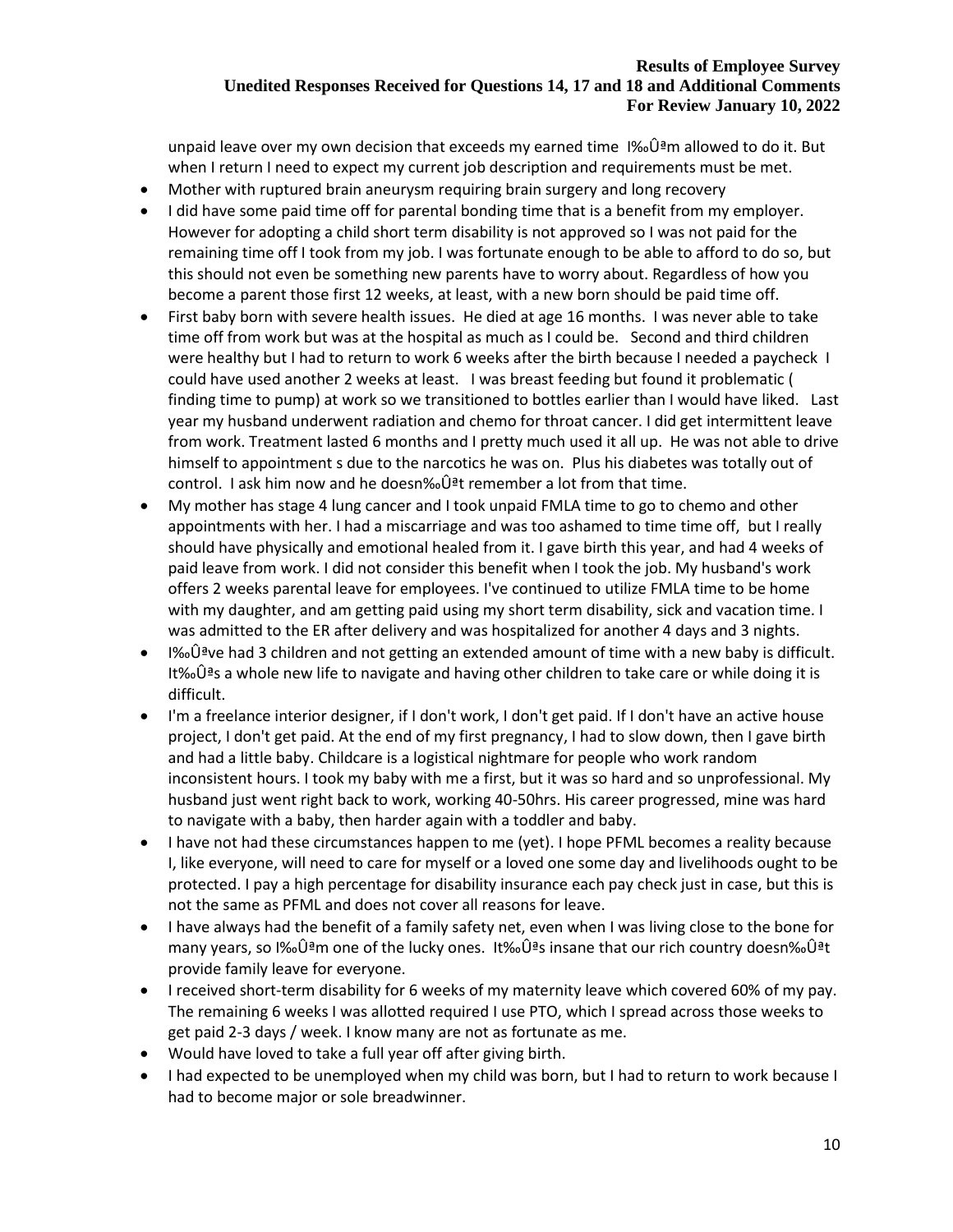- I took 8 weeks maternity leave. I used your 4 weeks PTO and took 4 weeks without pay which is a a lot when you don‰Ûªt earn much as a single mother.
- I worked as an Ed Tech when I was pregnant with my first child. I had him in July, while we were on summer break. When I spoke to my employer, a lot of my 6 weeks were my summer holiday. I went back to work part-time instead of full time because I wanted more time with my baby. I left to become a stay at home parent after covid because it made more sense for my partner and I.
- I could not take more than 12 weeks of maternity leave or my employer would stop paying their share of my health insurance
- Took care of my father and mother who each had cancer. My father died 6 months after diagnosis. Two years later my mother was diagnosed with cancer and died suddenly 4 months after diagnosis. In the same week I lost my mother I lost a pregnancy.
- Quit my high paying job after neonatal demise of my baby due to preterm delivery. Accepted a much more low paying job with zero benefits because it accommodates me in the grieving process I‰Ûªm still working through.
- We moved closer to my elderly parents, from SOPO to Fort Kent, several years ago to help with care and emotional support due to my dad being terminally ill. (2) After a serious ankle fx and surgery, while being self employed I found myself having to return to work while still recovering and rehabilitating. I was self employed FT at that time and this part of our household income could not wait for a full recovery.
- My employer values time off and provides paid time off. I was allowed 12 weeks maternity leave but I used disability and all of my earned time so it could all be paid.
- I believe in supporting families. Paid leave is essential for everyone.
- It is sad that in our country we have to choose between returning to work to earn money to support our families after giving birth or stay home and nurture, bond with and heal our bodies as well as our babies. I experienced an induction, 40+ hour labor with 6 hours of active pushing and suffered 3rd degree tears. The thought returning to work before 12 weeks (this should be the bare minimum) absolutely astonished me. We need time to heal and foster positive growth, bonds and routines with our children. This will support the development of active, fruitful and contributing adults to our economy and society. Put in the work now for a better outcome.
- I was fortunate to be paid through my maternity leave. It was such a relief and everyone deserves that
- My husband was unemployed when I had our twins, and so I had to go back to work after 9 weeks. It was really hard financially and just as we got to desperation months later, my husband did get a job. This was in 2012 in MA.
- I‰Ûªve had two children, and the second was born two months early, so I had to take my leave to be with him in the hospital early. I had to start working before he‰Ûªd reached his due date, and while I had an understanding employer, I did wind up with unpaid leave and was back to work much earlier than I was comfortable, since my son needed a lot more early care.

For both children we benefitted from having family nearby when they were born, so they helped with childcare the first 18 months. I may have left my work if that wasn‰Ûªt the case due to cost and worry about early childcare, especially for my child born early since his immune system wasn‰Ûªt developed fully then.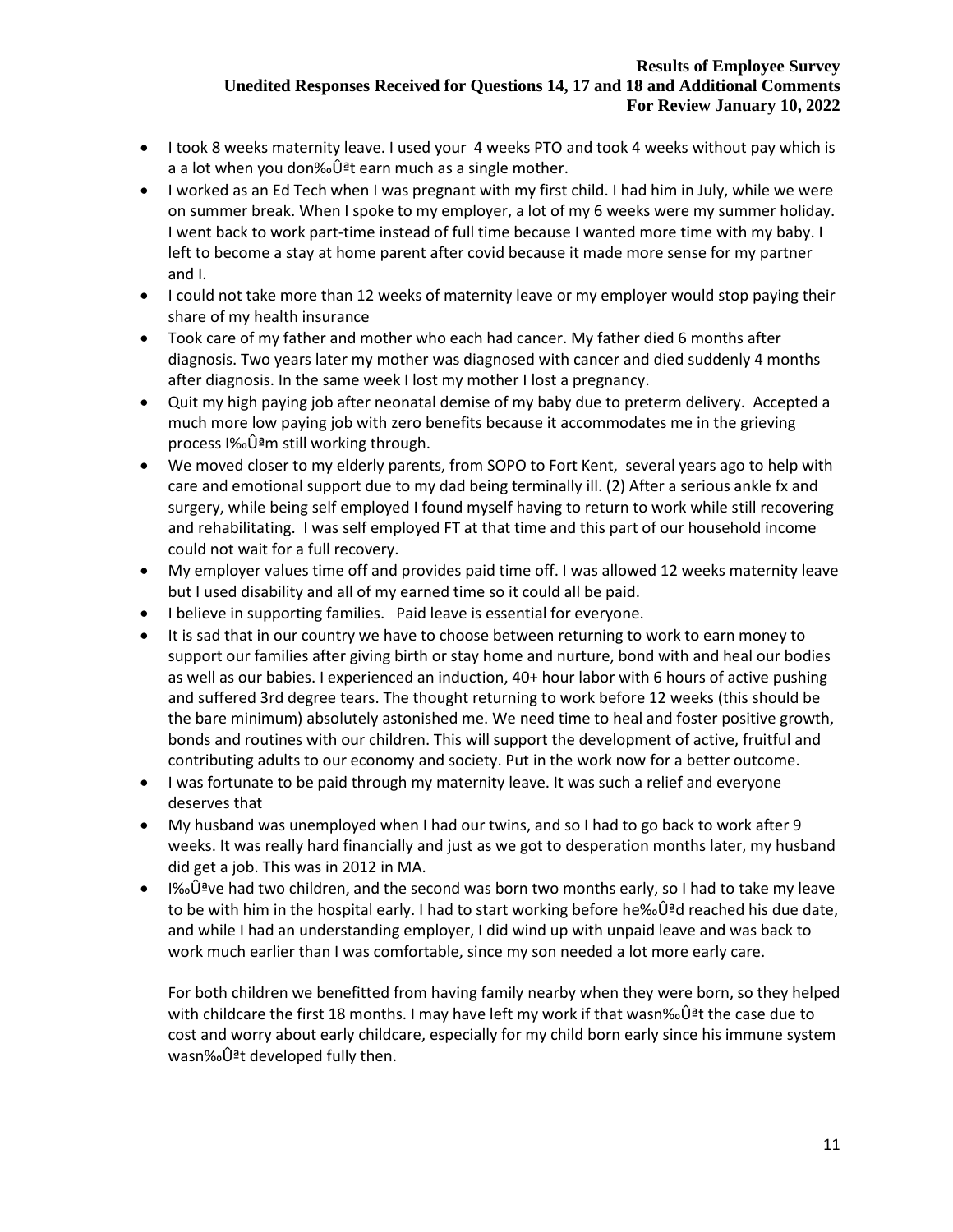- I work for a large employer with a substantial leave policy, but recognize that most others do not have that access.
- I struggle with my mental health and feel a lot of guilt about taking time away from work. I often go into work because I work with people who need my support, but I know I need to take care of myself before I can take care of others.
- I am given 10 PTO days per year.- 5 of unused can be carried over into the next year I used those for my time off with both my miscarriage and after I delivered.
- For my dads serious illness, which has been ongoing for years now, I‰Ûªve had to just take my own paid time off in my current job. My last job I had family medical leave, but wouldn‰Ûªt get paid when I had to be out pertaining to his care, my job was just ‰Ûïprotected‰Û• when I had to do so. It‰Ûªs a broken system‰Û\_

When I had my daughter I was out for twelve weeks, had saved enough to get by, but had unpaid leave. Again, merely my job was ‰ÛÏprotected‰Û• but I had no actual paid vacations for years due to my dads health and childbirth. Again, a horrible system, when those who need a mental break the most cannot take it due to financial restraints and lack of systemic financial support.

- My sick leave has a slow accrual rate, so I had to really think about how injured/sick I was and if it would noticeably impact my job performance because I don‰Ûªt have a lot to lose. On a day where I was so sick that getting out of bed was hard, I called out. In a day where if I took enough medicine I could function, even if it wasn‰Ûªt great, I went into work.
- I‰Ûªve left jobs to be a SAHM but it meant taking on lots of debt. I also left a job to care for my dad because I was allowed time off (and Bc I was a newer employee did not qualify for FMLA)
- There should be leave for miscarriage
- Per diem RN, ran out of PTO. Returned to work after 10 weeks.
- Both myself and a parent (not in this state) have struggled with health issues in the past and I had to take unpaid time off to deal with it. It‰Û<sup>ª</sup>s been an issue with every job I‰Ûªve ever had. My current job lays me off one month out of the year to keep me as a seasonal employee and not allow benefits including no sick pay. The pay is also very low for the quality of work and having a masters degree in the field of work. This has been an issue at many nonprofit organizations I‰Ûªve worked for. They take advantage of you if you care about the type of work you‰Ûªre doing. I recently had Lyme disease and couldn‰Ûªt work due to a fever that lasted a few days. No sick pay. Wasn‰Û $\text{d}t$  allowed to be in due to work regulations of not coming in with a fever but no pay.
- I took 16 weeks of paid leave with my first and second child which was offered by my employer. For healing alone I needed the first month and a half to two months. Even after 16 weeks I continued to pump during work so was less productive at work as compared to pre-baby for about a year.
- With my first birth, I was living in a state that ensured short-term disability for postpartum leave. I have never had paid time leave other than ST disability, which meant that I was not able to take sick time during my pregnancies as every day off would be a day away from my babies.
- I have worked on part-time contract since my daughters were born and their father has been the primary income earner in our household, giving me this flexibility.
- I was incredibly lucky to have an employer who kept me in my position longer than she needed to when I was recovering from surgery and a post-op infection. She also gave me more time after I had my 2nd baby. I don't know how I could have functioned returning to work any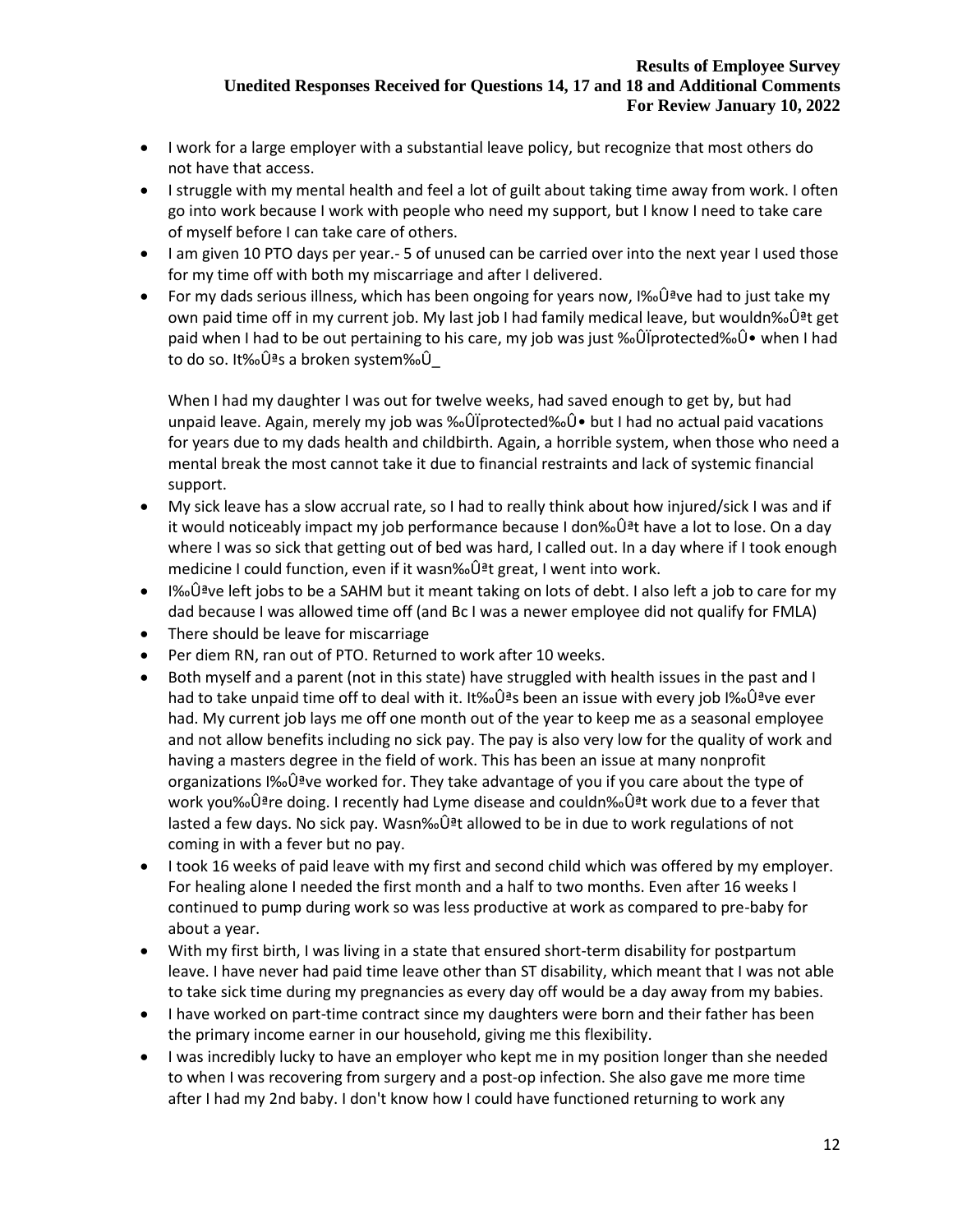sooner. I was also incredibly lucky to have a partner whose wages could cover my lost wages. I honestly don't know how people do it without financial security or supportive employers.

- I was able to use sick time after my miscarriage, but was worried about using too much PTO due to COVID and concerns with what would happen if I became ill so went back to work before I was really ready.
- My school offers sick pay but there are exclusion such as‰Û\_maternity leave. Even if you have enough time to cover your leave in a bank, you‰Ûªre only allowed to use 6 weeks. And if you give birth in the summer you then aren‰Û<sup>ª</sup>t allowed to use your bank time to cover time in the fall because your ‰ÛÏsix weeks is up.‰Û•
- Health needs of immediate family members or my own have caused me to have to work when I should be caring for a family member, or resting myself. They have also caused me to leave the job market or seek out temporary instead of permanent jobs. Sometimes I've had to work 10-20 hours per day and also have been sick myself or been caring for a sick spouse or child with no support during non-working hours. The cumulative toll of too much paid and unpaid work and the instability of not being able to keep a permanent position has probably caused me to have chronic health problems.
- My leave only covers medical leave for me or spose or child, I could not take my paid leave to help my disabled mother with her broken leg even though she lives with me and I provide over 1/2 of her living expenses and support. This caused me to have a mental break down which required me to need 2 weeks home, when if I was given the time right when she broke it and it was paid I would have had the ability to set things up for her in 1 week. It was great for my surgery, though. We also got covid-19 and were not paid but required to stay home for 2 weeks.
- "I was injured at work and had to take time off for a concussion, unpaid. I'm self-employed so I didn't have workers comp even though the accident wasn't my fault (and that shouldn't be a factor anyway).

My partner is pregnant and without her little bit of paid family leave, our postpartum chapter would be extremely stressful. We recently sold our house to make enough money to support a family leave. It's sad that a ""windfall"" like that has to be used because the US lacks the same supports that every other first world country provides."

- i wasn‰Ûªt given any paid time after giving birth. decided not to go back because i didn‰Ûªt make enough \$\$\$ to justify paying for daycare
- I ran out of sick days for each of my children (I have 4) so with each I went back at 6 weeks so that I didn‰Ûªt lose too much income. With #4 I had severe postpartum depression but couldn‰Ûªt take off more than 2 extra weeks again because I didn‰Ûªt have sick days to cover it.
- There is a lot of pressure to get back to work after having a baby or taking care of a sick family member- even if you are 'given' the time through STD.
- I suffered terrible post partum anxiety and trauma post birth but has to return after 6 weeks to retain my paycheck
- My current job has flexible hours that allowed me to provide care for a family member, but I was still working while providing care.
- When you had my daughter (on a Saturday,) my husband went right back to work on Monday. My mental health suffered 100%. I was not working at the time- I had been working seasonally and could not find a job while pregnant.

My father was very sick from lung cancer, and I had to try to care for him and work. It was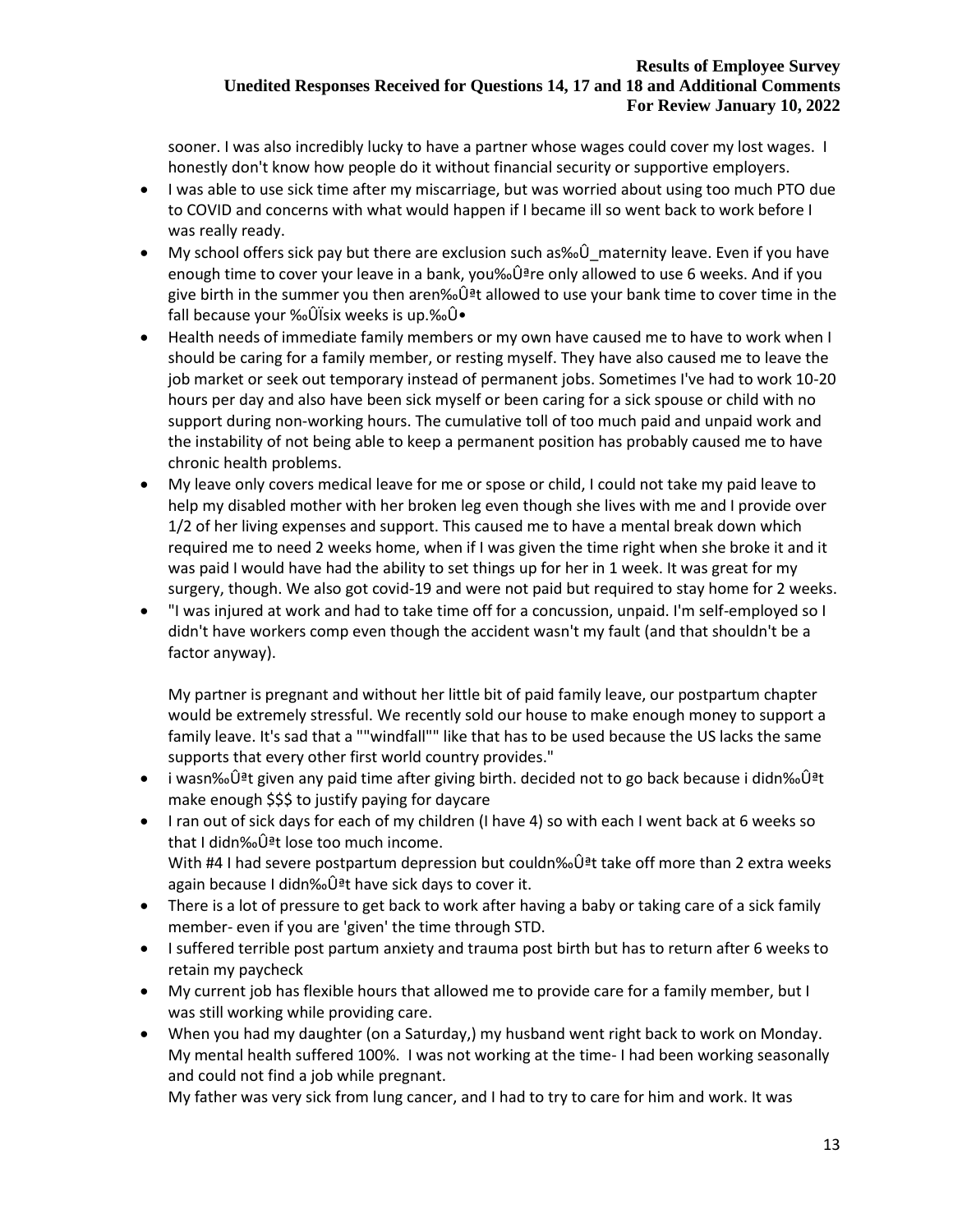emotionally exhausting, and I wish I had more time for him before he died, but I needed an income.

- I'm retired, but I feel this is an important issue for all who may have to take time from work to care for family members.
- My company provides short-term disability coverage. During my several-month illness and treatment, short-term disability coverage covered my pay.
- I took 4 months of maternity leave and collected SDI from the state of California for the first 8 weeks of that time. I had paid into that system as an employee.
- I would have preferred to stay home longer with my babies (I have two sons), but I could not afford to, and have always regretted that I did not get to hold my babies longer before they went to day care all day, without me.
- I had twins which made it even more difficult not to return to work despite needing extra time since I was dealing with 2 babies!
- I'm generally able to take the time I need, but I bumped up against my employer's STD cap (at 26 weeks) at one point, and went back to work half days, and used accrued PTO to cover the other half of the day... I did that for a couple of weeks (when I really should be been home), because it seemed easier than applying for Federal LTD coverage just to stay out for an extra week or two.
- I have an autoimmune disease that makes it difficult for me to work regularly. Given it's chronic nature, I continue to work as scheduled despite any flares as they happen, because I need the income.

I did, once, leave a business that I ran with my ex-wife, a prominent healing arts business in Portland, because I was leaving my marriage as a necessary act of fleeing abuse. I stayed running the business while being abused there by my then-spouse because it was my source of income. Eventually I left, which significantly impacted my income as a self-employed person who then had to establish a client base in a new place outside of Portland.

- It's very hard to receive disability benefits with a hidden and/or chronic illness/disability. If you're okay sometimes, but not others, there are no job opportunities available to you except freelance work. When I have been employed by others, I have never been able to take the time off that I need to recover from my illness cycles and being self-employed does not bring in enough income nor does it allow me to afford health insurance. Paid time off would really help people like me, in addition to free public healthcare (medicaid expansion) and expanding access to disability benefits.
- When I gave birth to my son, without access to paid medical or family leave, I was forced to go back to work after only three weeks. I‰Ûªve lost a pregnancy and been unable to take time off from work. I have and continue to deal with emotional abuse at home and not had enough paid time off. I had to leave my last two jobs because of my inability to juggle working in order to get paid and being home when my disabled mom came to live with us; when my husband was diagnosed with cancer and had to have multiple surgeries and also when my son became a victim of sexual assault at the hands of his day care. I did not have access to paid family or medical leave and did not have enough accrued paid time off to cover the time needed for these events. This was especially tough during COVID, when I had to take time off work every time my son was ill with a cold and had to be sent home from daycare. When we had to pull my son out of daycare because of the assault, I had no choice but to leave my job because they did not allow me to work from home and I had no access to paid family or medical leave. I put off my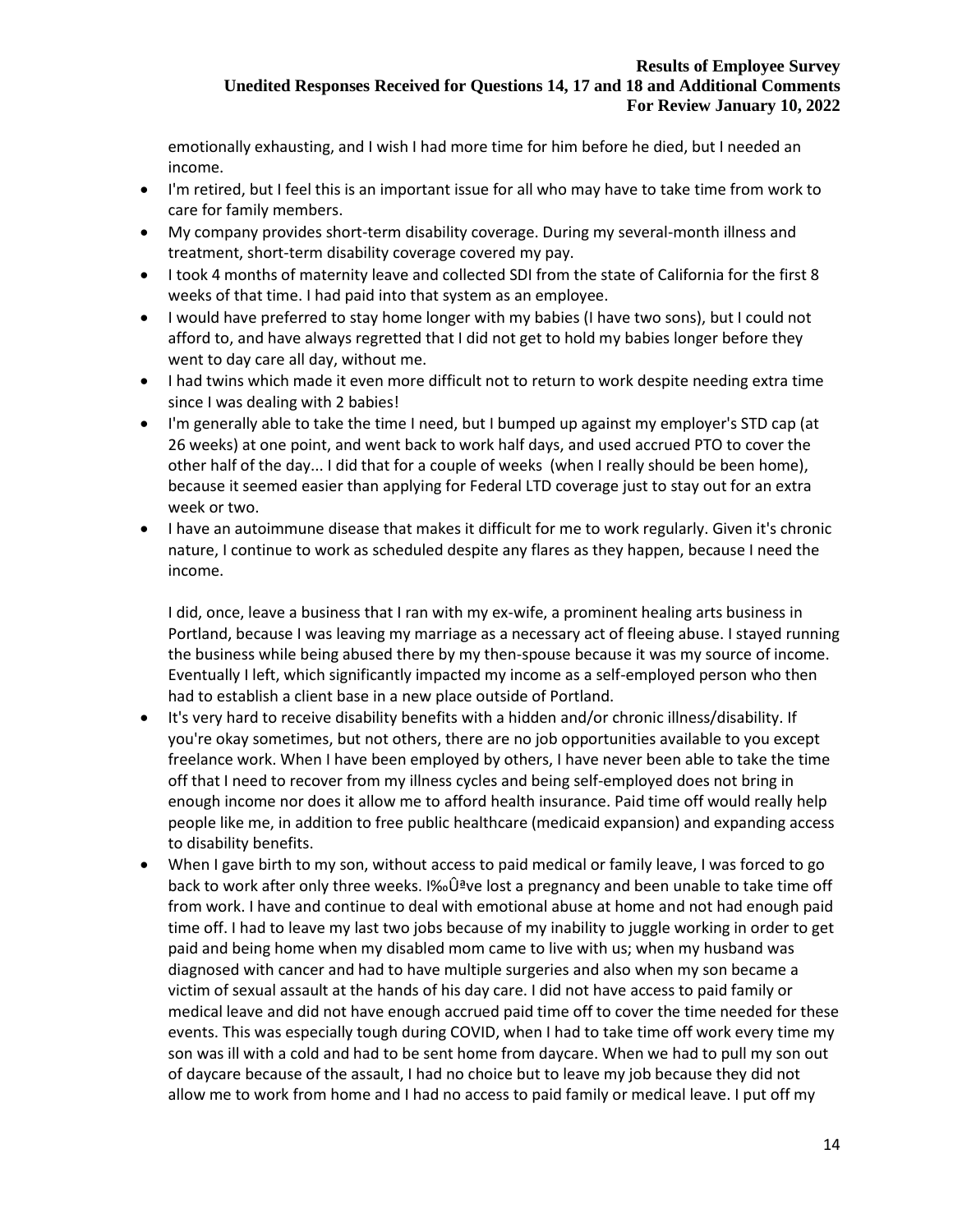own medical care and surgeries that I need because I don‰Ûªt have the paid time off needed to cover my pay for those events.

- Currently 4 weeks postpartum with babe #4, plan is to take off 12 weeks. Saved as much PTO this year as I could to be able to get paid a little during that time. Used 2 full weeks then receive short term disability for 4 weeks at 60%. Have 3 weeks of PTO left to spread until February. It‰Ûªs already been rough with the timing with Christmas, extreme oil and gas prices, paying for a daycare spot and surprise car repairs. I may need to go back earlier to get paid and not get behind in bills.
- My employer does provide FMLA and I have taken this for recovery from pregnancy and bonding but I did feel that it was hard to access and when you take it you are truly meant to fully take large chunks of time off. Otherwise you are encouraged to use PTO. My mother got very sick while I was in my third trimester and I felt that I had to use PTO or work remotely while caring for her because I knew that .I needed to conserve my PTO to ensure that I could maintain full salary durning my leave. If I had know that I had such limited time left with her I would have taken much more leave and not try and balance my work.‰Û\_, If there had been an option to take intermittent leave to care for her on an as-needed basis that would have been so helpful. She ended up on hospice and though we do receive 3 days of bereavement, to have to be using PTO to sit by my mom‰Û<sup>a</sup>s bedside even with my employers full support‰Û\_.it put a burden on me to even be worrying if I was going to have enough PTO to not take too much of a pay cut during my leave. Flexibility is key. Also, because of a misunderstanding of my start date, I received a warning that my job would be terminated because I hadn‰Ûªt returned by some date in the algorithm. We were able to scramble and fix it, but my benefits would have been cut as well. At the point I was meant to return, the pandemic had just begun and with so many unknowns I had a newborn and two other kids at home to be caring for‰Û\_.and no PTO or leave remaining‰Û\_ the only choice was to go back to work and take care of kids as well.
- I took time off in between jobs to have children. While I was out, I had cancer and my son had surgery. I was thankful I wasn't working so I could be there, but it was very hard without the income. I ended up Rtw. When my mom needed care and passed recently I was fortunate to work for a company that allowed me to flex my time, use pto and have a bereavement leave. PFML would have been easier to be there for my family. It also impacted my PTO which is my vacation time, so I was limited on other time off I could take this year. I had to choose between supporting my mom while she died and vacation later in the year.
- I ended up with undiagnosed post parturition depression and came close to killing myself and my baby but had to keep working.
- Caring for an ill parent was emotionally and physically exhausting while still holding down a full time job.
- It would have been nice to have 6 months of paid leave for giving birth
- My injury occurred in mid-2020 and I was only able to continue working because I could work from home at that time. If that hadn't been an option, I would have had to miss work for longer and I would have lost income.
- I believe paid medical family leave is vital for working people when any of the above situations occur., especially for those who do not have adequate health insurance
- I had a micropreemie (24 weeks) who was in the NICU for 5 months. When he came home he was on oxygen and several medications. I had to take 4 weeks off after his birth and then I took my remaining 8 weeks after he was discharged. Those 8 weeks were unpaid.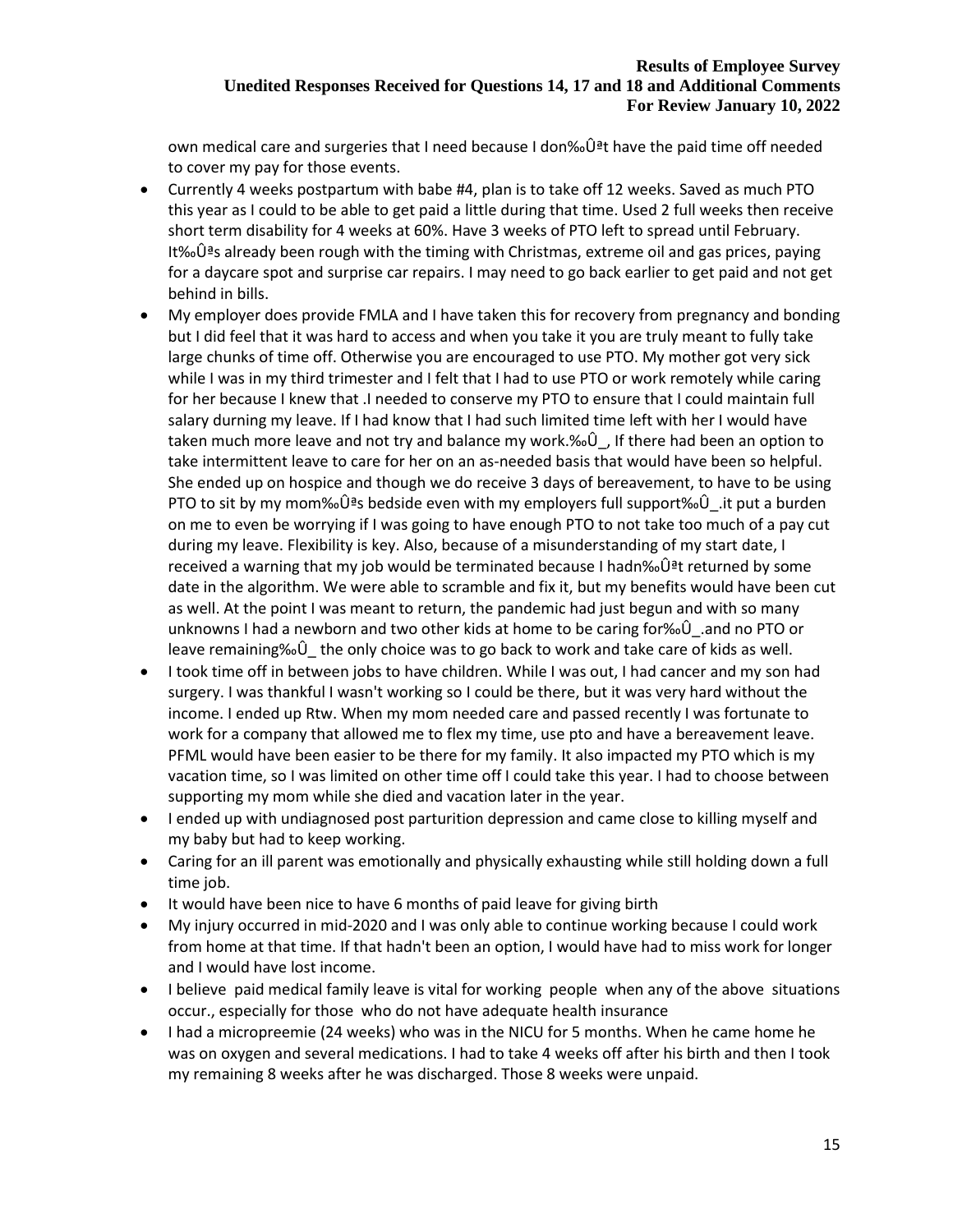We now have excellent parent time off but not family time off.

- I work for a public school system and my maternity leave was 6 weeks unpaid from the day of birth! It is paid time if you use your accumulated sick days, which I had about 20 (this is after 3+ years of employment and never missing work). Then, return with a 6 week old newborn, recovering from birth, with no sick time?! The pandemic happened and I was able to work from home longer than expected, thankfully. But this expectation for new mothers is abhorrent and, in my opinion, dehumanizing and completely unrealistic.
- Due with my first child in January, grateful for my savings account because the leave benefits are awful. Really wish I didn‰Ûªt have to decide between caring for my baby in the first 12 weeks of life and securing my job.
- I would take more time but I'll risk looking my job
- I became a stay at home parent after getting pregnant and having severe morning sickness. I would have likely chosen this regardless, but perhaps not as quickly.
- Company had mandatory short term disability
- I have a a minimal to no PTO balance because of Covid related daycare protocols and quarantining so if we have another child we will likely have a completely unpaid maternity leave. It's really stressful to consider how we'll make it work and a large factor in our family planning decision.
- I took a leave when my daughter was born but it definitely didn‰Ûªt feel like enough. It was partially paid but not fully.
- Supporting care for terminally ill family member and was off for two months. Moved out of my apt to afford doing such and was essentially homeless.
- I've had two children. The first time i went baxk to work at 11 weeks and it felt way too soon. We had no paid FMLA except what an employee had for sick time. The second time i took 6 months off and I think 2 weeks were paid by my employer. I also had two weeks paid by short term disability plan that i pay for. Rushing new parents back to work is a terrible thing. A lot of people are sleep deprived and dealing with medical or mental health issues while they adapt tp parenting. Adding financial stress to that makes it that much more difficult. Several of my coworkers have quit after having kids
- No person should have to decide weather working Sick or taking care of a sick loved one is equal to paycheck lost or earned. I was so blessed to work for an employer and system that covered me through most of the premature birth of my child, both parents deaths no my recent husbands life threatening illness. However, longevity of work in the one system was the needed extra clout I had of saved absences over the years. If I was a new employee during any of these events, I was screwed!
- Between being the primary earner during two pregnancies, then a single parent, then a domestic violence survivor, and now having a chronic illness while raising my 7 and 11 year old children there have been many times where I had to choose work over health or else I was faced with an even harder choice such as food over heat. I have gone days without heat because it meant food on the table and during some of my most difficult times I relied solely on food pantries for all my food and heating assistance because I was unable to work due to illness. Recently my son was diagnosed with a brain tumor, which was removed in early November at a hospital in Boston. My family had to rely on support from our community, mostly through a GoFundMe account, in order for us to be able to make it to that surgery for him. Due to the nature of my contract work, which allows me the flexibility to be there for my kids and support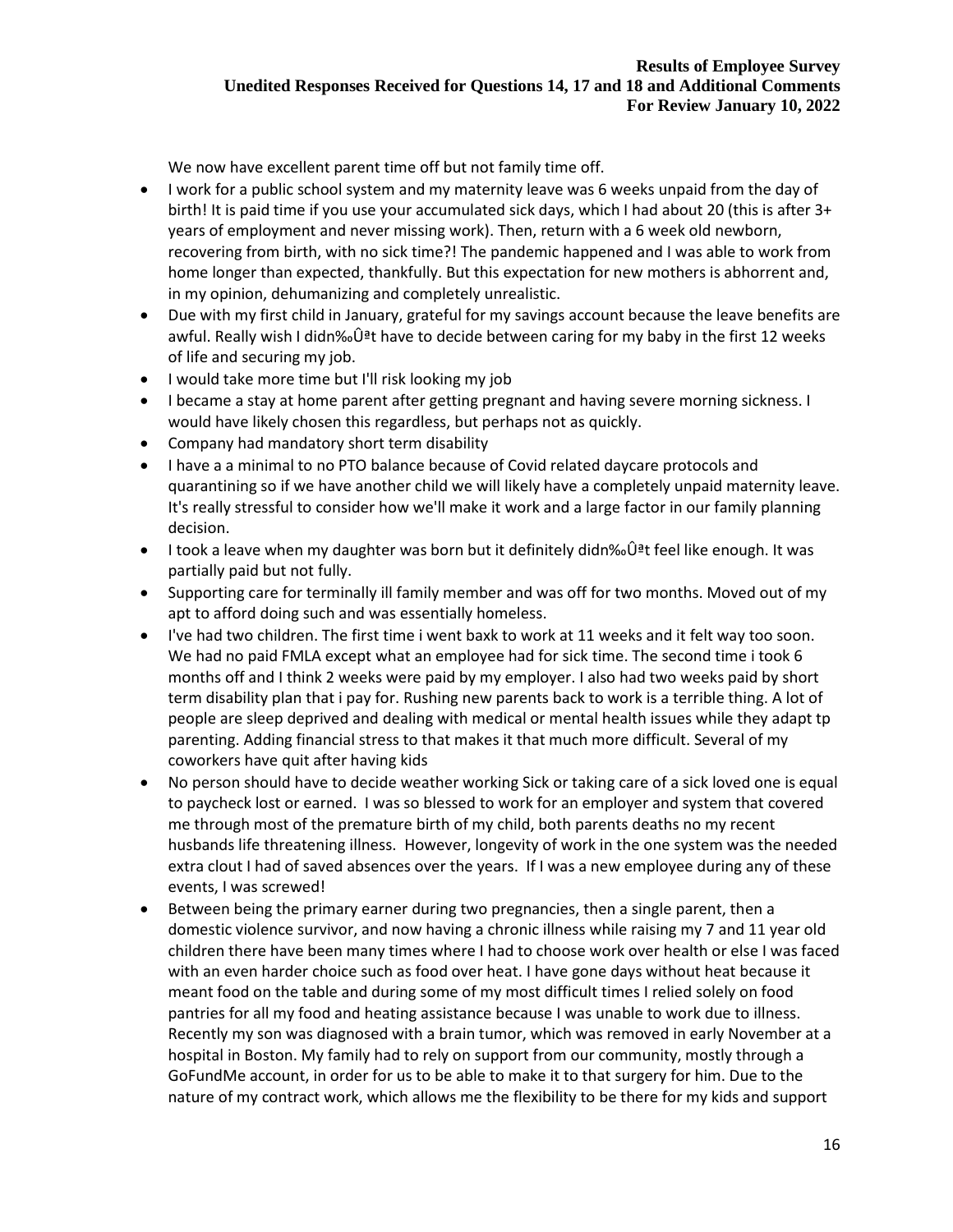my own health needs, there was no income for our family at a time when we needed it most. I consider myself lucky that we had that community support, but also incredibly frustrated that it was needed due to a lack of formal social service program support within our society. Parents dealing with health crises with their children shouldn‰Ûªt be worried about the gas to get to a hospital or how to afford food during the hospital stay.

- Had built up earned time to use for some of my time off, but a lot unpaid. Recent surgery that was rescheduled a week and a half later. Couldn‰Ûªt return to work without note from surgeon but received too late and processed too late by HR so out a total of a month, not enough earned time, some leave unpaid.
- The lack of paid family leave enrages me.
- My employer just increased the paid leave but we only get 4 weeks at 100% pay and that‰Ûªs after 2 weeks of PTO and 4 weeks of STD at 60% and the other 40% is our PTO. It essentially only covered ~10 weeks and that‰Ûªs if you have enough saved time. I had to go unpaid for the last 2 weeks of 12 weeks total taken. I feel fortunate to have had the time but it empty‰Û<sup>ª</sup>s my PTO and well kids get sick and with my first I had to take to take additional time after 6 months postpartum. I had no earn time.
- I have had two full term pregnancies. With my first, I could only take a few weeks, with my second, I took the ‰ÛÏfull 12 weeks‰Û• but I really had to save all of my PTO for years
- I have to use all my accrued PTO in order to take off time
- I‰Ûªm seriously injured from domestic assault. I have not been able to get the medical care I need. I had to go back to work because I don‰Ûªt have money or help from family. My ex has connections with the local hospital, he is there hairdresser and they have covered medical records. This has been a nightmare.
- I had a leave of absence and used my vacation time and ‰ÛÏprotected time off‰Û• for pay until it ran out.
- I broke my wrist at work and had to have 2 operations. I went back to work as soon as I could.
- For each of my parents I was able to take days off to drive them to medical appointments and other things when they were in declining health.
- Now retired
- Yes
- My partner was only able to take one week of paid vacation time after the birth of our child since their company does not offer any family leave.
- I am currently pregnant and I am able to take the time off I need however it will be unpaid and I don‰Ûªt know how long I‰Ûªll be able to afford to take off
- I recently had to be working from my hospital bed at Mass General Labor and delivery while in serious condition after having multiple surgeries while pregnant.

I would have preferred not to, but I'm work for a small company and don't even qualify for FMLA.

• I was fortunate to take 4 months off after having my son because I saved up over a month of PTO and my husband was working. But he was pressured to go back after two weeks of paternity leave even though he was entitled to more. I was dealing with postpartum issues and really needed him for a few more weeks.

I pushed for my former company to bring in a paid family leave policy after I had an employee who could not afford to take more than two weeks off. She had a traumatic birth experience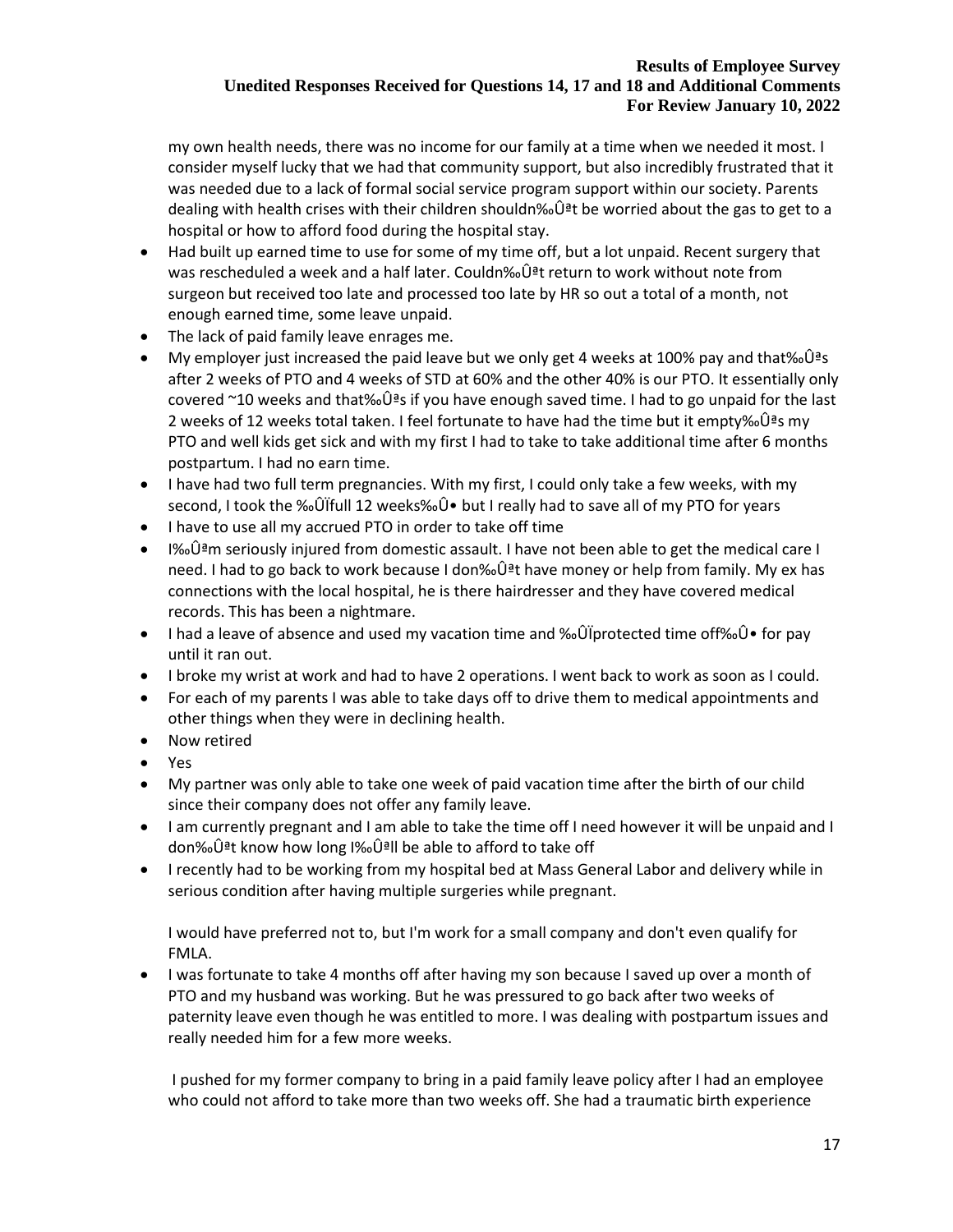and dealt with post-partum depression . This was before Covid-19 and I made an semi-secret deal with her that she could work from home for a few months and work when she could, even if it was a couple hours per day. I was so upset with HRs response when I brought up paid leave that I didn‰Ûªt care what happened with my job. Two years later they finally adopted my proposal, but cut it back from 12 weeks of full pay to 8.

I loved abroad with my husband before having kids and our only regret sometimes is that we did not have our child in his home country. I would have had access to 6 months of 80% pay and he would have a month of full pay.

- I have taken time for two pregnancy losses took the minimum off to heal physically but was not ready emotionally and went back anyway (self-employed, felt responsible for my business a d no paid time off). Also took FMLA time after the birth of my daughter. Was an employee then. Took 12 unpaid weeks off and could just barely afford it (few hundred dollars in my bank account the week I went back)
- I didn‰Ûªt have leave when my child was born and I lost my job because I took unpaid time off. I had a stroke and maxed out my two weeks of paid time off then was laid off because I couldn‰Ûªt come back to work.
- After giving birth to each of my 3 babies, I drained my earned time off and was forced to take unpaid time off with 2 of the 3. This was a financial hardship for my family, but it was important to me to be able to bond with my babies and establish breastfeeding.
- The first three months postpartum I was paid away from work. Mostly with my accursed PTO. Around 6 months (three months back at work with little ones) each time I started to fall into some post partum depression. This time I am going to just go per diem at my job. I am a nurse and I know there is a healthcare worker shortage, but I need to be with my family. With my first son I had lost partum depression for his 6months-18months. That was horrible. I still feel badly looking back at pictures of that time and it still governs how I interact with him today. I am in therapy about it, but I still need more help. I don‰Ûªt want to do that again.
- As an employed physician, it was extremely difficult for me to take adequate time around both of my children's birth. At my first job, I was the primary wage earner and insurance holder in the house. I was told that I could take as much time off as I needed, but none of it was paid. I worked up until the day before I delivered, including making up call from the time I took off -and had to return at 8 weeks. My child did not sleep, my husband was mentally ill and hospitalized, and my life was stressed to the max. I remember that time as horrible -- there was no enjoyment, no ability to focus adequately on anything. In retrospect, I am sure I gave inadequate patient care -- and I was unable to truly focus on my child.

For my second child, I was able to take up to six weeks of partially paid time off. However, since I was paid based on RVUs, essentially, this was lost revenue. I ultimately saved my vacation for a whole year, and was able to take 12 weeks off, total. When I returned to work, exhausted (my second child had special needs), I was again beyond stressed.

At both jobs, I was told that I could pump whenever I needed to -- but it was then up to me to work time into my schedule between patients and I was not given a private location to pump. My physician partner had to endure my pumping in between patients for nine months -- at both jobs. Zero privacy.

These experiences were inhumane, uncaring, and ultimately put both organizations at risk by employing a sleep deprived physician, with no accomodations for post-natal care. There was no joy in either of these experiences. If I had been able to quit my job, I would have in a heartbeat.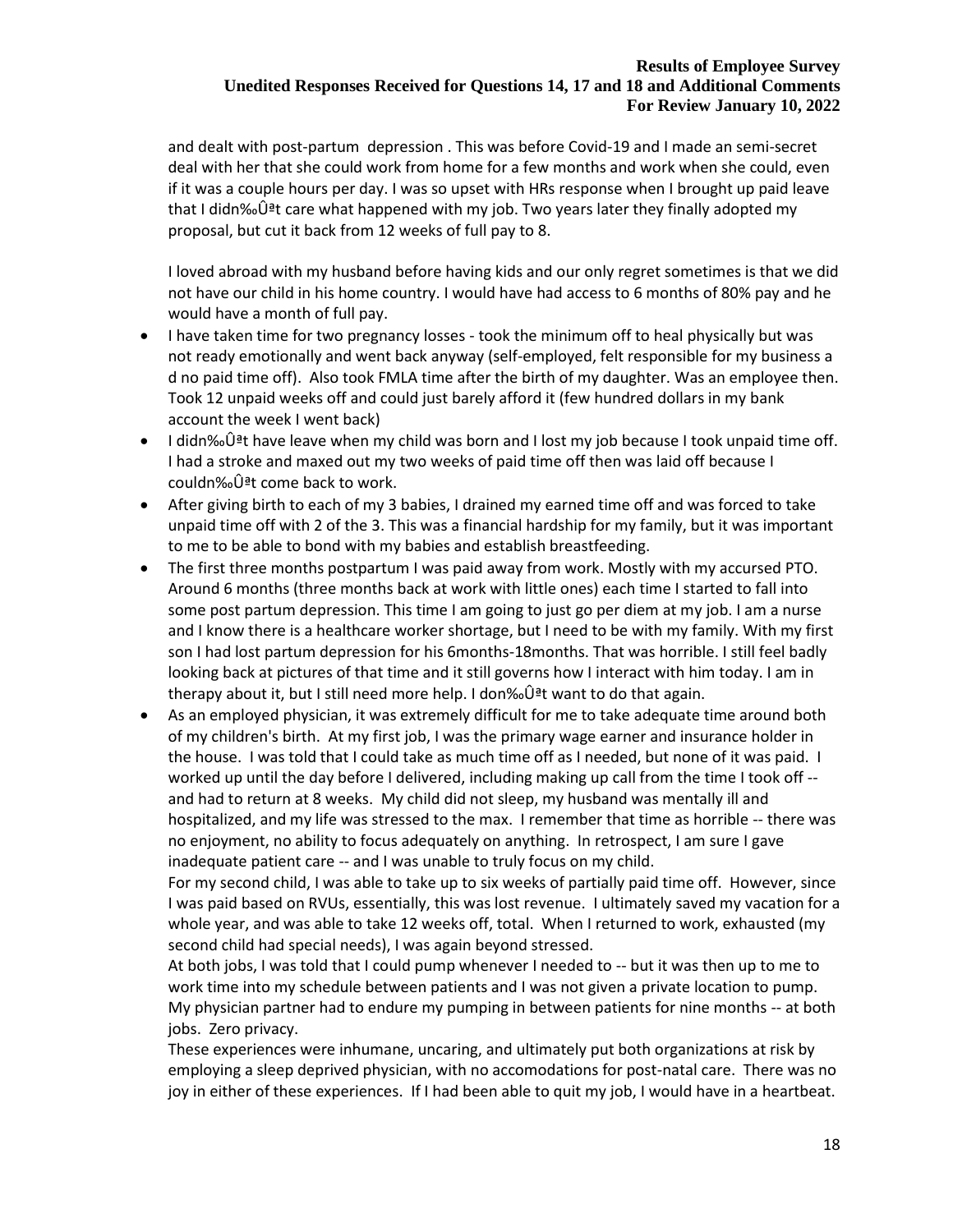- I was able to take time off due to benefits that I have with my employer, some of that was long and short term disability benefits that I earned.
- I was lucky to receive some paid leave from my former employer, but it was not enough and I had to go back to work before I was ready. Now, I have delayed having another child because my current employer does not offer any paid leave and I cannot afford to not get paid.
- I have mental health illnesses that I have been aware of for over 20 years. Most of the time I can work, excelling at my job without issue, however, much like diabetes, I need to take daily medications. My doctor's visits have been mostly medication management for a very long time, since I am mostly stable. Periodically, I have had problems with generic medications where the company has changed my chemistry enough to cause interruption in my work. It usually takes a month or so to get everything changed over to brand and then to get the medications to work well. In the past when I was an hourly employee, I would use my sick time and have to take unpaid (my boss at the time refused to let me use vacation earned). The only option was to use FMLA unpaid in order to keep my benefits. I applied for FMLA but really couldn't afford to get into it too far because I needed the pay. I'm salaried now, thankfully, and luckily I have an excellent supervisor but I don't have any hesitation to say that I work in the University of Maine System. They are severely behind the times.
- Only a day or two with lost pregnancy; with child children, I was only able to afford to take 8 weeks using short-term disability (reduced pay) and then accumulated sick time (half pay).
- I took time off with FMLA, but it was unpaid. I had to use my sick and vacation time. When I had to go back to work, I was not ready - but I needed money and could have lost my job if I did not return. I tried to return part time, but my employer was incredibly difficult and inflexible.
- I had major surgery that would have best benefited from a six-week recovery, however, I had to take only four weeks in order to resume my full pay and not lose my job. I was on short-term disability at 60% my normal pay.
- My child was born in during my seventh year of employment in a professional role requiring advanced degrees, in a branch of Maine state government. For several years, I banked and saved as much PTO as possible for maternity leave. My biweekly sick and vacation time accrual rates were 3.7 and 4.7 hours, respectively. I scheduled medical visits after work hours, missed family functions, and worked sick. I scheduled my labor induction for after 5pm so that I could work a full day.

I also scoured every internal policy and federal regulation regarding FMLA and maternity leave. I was eligible for 12 weeks of leave unpaid, but could use my accrued PTO until it ran out. When my PTO ran out, I would be responsible for reimbursing the state for my family's health insurance costs or risk losing coverage with an infant. So, I budgeted for that, too.

While turning in my FMLA paperwork a few weeks before my due date, I had a conversation with my HR rep that I will never forget. She informed me that I should feel very lucky to get these 12 weeks "off". I replied that a government agency's compliance with the bare minimum FMLA requirements was not something that engendered gratitude.

While out on FMLA, I sent in my back-to-work clearance with a date calculated using the language laid out in the union contract and internal policies. The HR rep denied my back-to-work date because she was unfamiliar with the contract language and presented a different date that would have had me back in the office several days earlier than I was entitled to. While sitting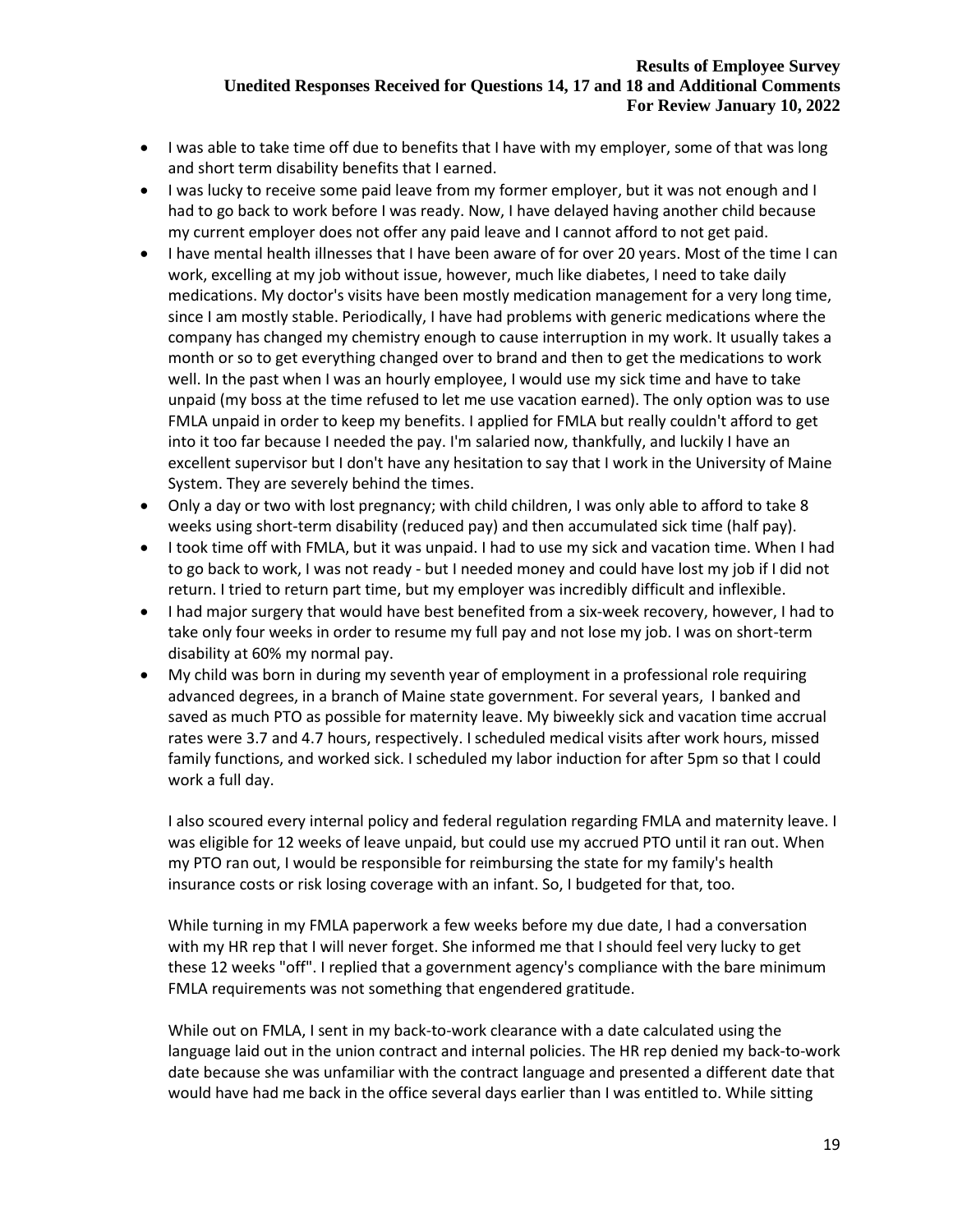with my 8-week-old baby in my arms, I was in tears while having to engage in a protracted discussion with HR, where they finally conceded that my original calculations were correct. I then asked how many other personnel had their FMLA leave curtailed because of this misunderstanding. I was met with silence.

I went back to work: sleep deprived, physically exhausted, and terrified that my infant would catch something at daycare and that I wouldn't have the PTO to be able take care of my baby. My coworkers were kind, but the policies were set in stone. So, I white-knuckled it. I put my nose to the grindstone and I cried in my car during lunch breaks. I had post-partum depression and never told anyone how I was feeling because I was afraid of having to miss work. I was one of the very lucky ones, and it was a nightmare.

I had a full time job doing work that I loved, had benefits and was eligible for FMLA. My saved PTO got me 9 weeks paid leave and I took the final 3 weeks unpaid I have a family support network. I have a husband who works full time. I see women returning to work within a week of giving birth because their families cannot afford lost wages and no PTO is available. I see women losing their jobs because they were put on bed rest. I see parents losing. I see children losing. This system is broken, disincentives having children, and it hurts children and families. If Maine wants a healthy, committed, and vibrant workforce, we need paid Family Leave.

- Close contact w/COVID case, was told by supervisor and HR to report to work or lose vacation time since FFCRA/CARES Act had expired.
- I had to go back to full-time work when my baby was four months old and I was not ready and didn't have good childcare solutions for her so it was very hard and stressful and eventually influenced my decision to leave that position years later.
- I am half-way through my parental leave from work, 5 weeks paid, 5 weeks unpaid. I can't imagine trying to work full-time and raise a newborn at the same time. My wife is taking time away from work unpaid. We are lucky to have enough savings to make it work. Every family deserves paid leave.
- I was very fortunate to be paid 100% of my wages for my first maternity leave 3 months paid in full. That was because I worked for a wonderful small business that made it a priority to support its staff. My current job is not as generous and I will have to go on short term disability and be paid 2/3 my pay for a maximum of 3 months.
- I traveled to South Carolina to help my dying grandmother with dementia in January 2021. Putting my business on hold for about 6 weeks was difficult, but worth it.
- I was paid a portion of my pay using short term disability.
- We emptied our savings account in order to survive and live as a family after having our son in October 2020.
- "earlier in my life i was not able to get paid for family leave after having a second child. More recently, I've been able to take sick time ignorer to care for dying parents as well as recover from a surgery."
- I was a student
- I could not still have my job if they didn't offer at least some paid family leave. As much as my immediate supervisor and manager value the work I do and value me as an employee, if the larger system I work within didn't have paid time I would likely have lost my job at least twice over for taking the time I literally could not work. I may not have taken quite as much as I felt I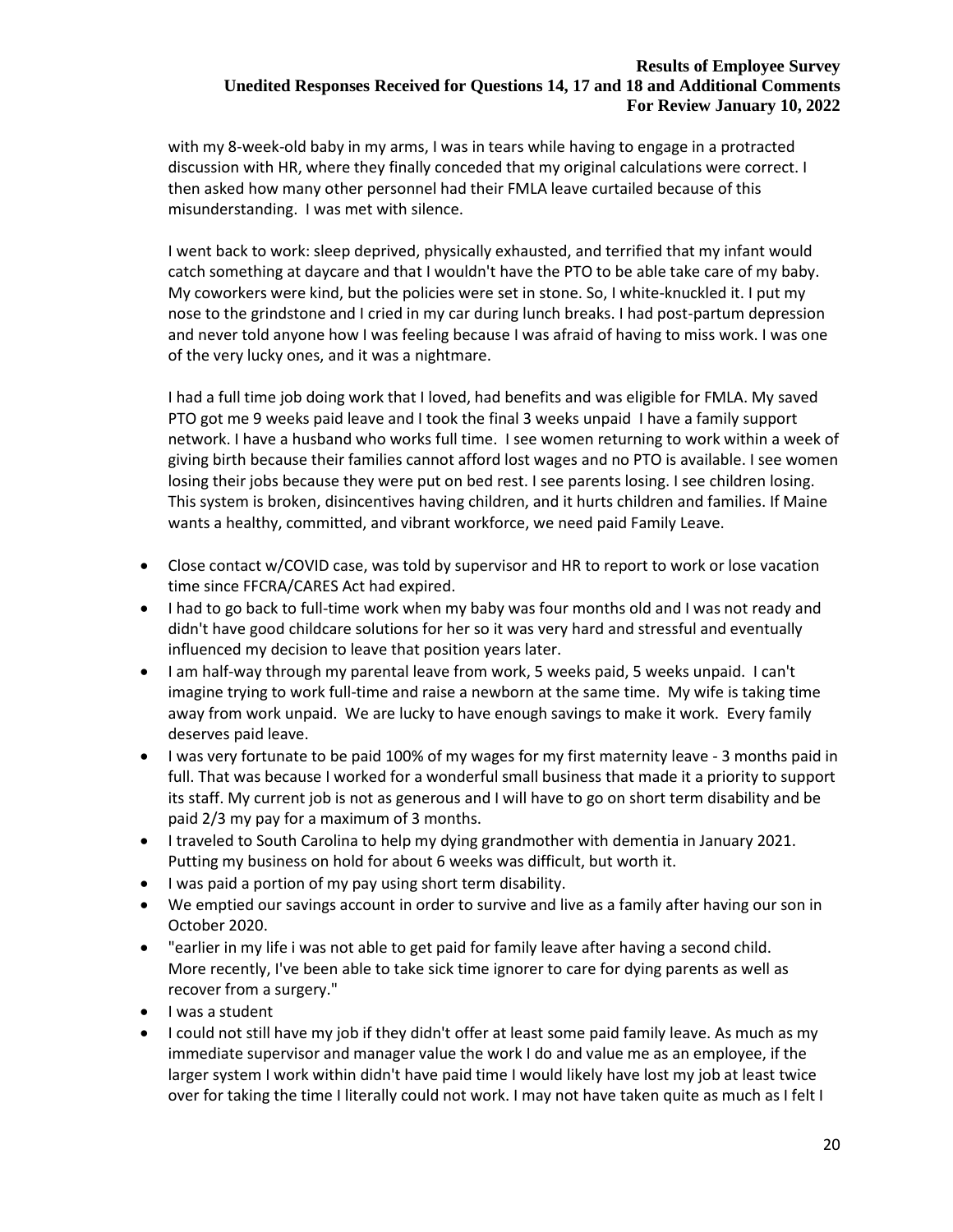needed every time, but at least I could take time at the very worst of it. In early 2020 I got sick, with what I am pretty sure was COVID-19, and the entire rest of my four person household (at that time) became sick as well. For nearly a week, none of us could make it to the grocery store to get more food, much less to work. Friends dropped soup at the end of the driveway, and we took turns going to collect it every couple days. We were all young, healthy people - I cannot imagine how folks without paid leave, or with underlying health conditions, or with small children, elders, or immune-compromised folks to care for aside from themselves could manage if they were that sick. Really, I know many did not manage, and that is why we have had so many deaths in this country this year. We will continue to be hit economically as a state and as a country every time there is a pandemic, and they will only get more frequent. The daily and expected trials were damaging enough to individual families, but an epidemic or a pandemic will impact whole communities, hard, all at once, and in our relatively poor, rural state (not like rural folks can easily get food delivery when we are too sick to drive, even if we could all afford it) we absolutely must have paid sick and family leave if we are going to manage.

I lost a pregnancy last summer, and was not able to take any time off from work to grieve my loss and the changes to my body and hormones. When I shared the news with my job, I was not met with any empathy or understanding - only skepticism that I was not committed to my work.

- I had to take a medical leave of absence this year for my job that is still based in New York, and I am so grateful that I was able to received 12 weeks of fully paid medical leave. After 12 weeks, I was still not fully recovered from my illness and had no other choice but to return to work, as any remaining leave would be unpaid and I can't afford to do that.

- I have seen how pregnancy and childbirth can be traumatic, and the many complications that can result from having a child. I think it is shameful that the US is the only nation in the developed world that doesn't have comprehensive paid family leave for its families, especially in a government and society that claims to be pro-family. The millennial and Gen Z generations are the most in-debt generation we've ever had. Birth rates are declining. People are firmly deciding not to have children. The reasons for that are a combination of overwhelming debt, climate change, and workplaces and policies that have archaic structures that don't support two working parents or single parents. It's time to pass Paid Family Leave now for all Mainers and all Americans.

- I have beeb fortunate to have flexible work and a family safety net that allowed me to take the time I needed, both for myself and as a caregiver. Having that time without the stress of needing to be paid or fear of losing my job was critical to my rapid recovery.
- Currently, have a child sick with COVID and have had to take ten days away from work which is unpaid. I don‰Ûªt know how essential bills will be paid next month. I have an older child who is disabled. Both of my children also share a diagnosis of autism. Life is hard right now.
- I own a small auto repair business w/4 employees
- My work allows me to use paid leave for medical appointments as well as illness and injury. This has been invaluable.
- The only time I‰Ûªve ever had paid time off was when I worked for the New York City Department of Ed as a member of the New York City Teaching Fellows program. I left my work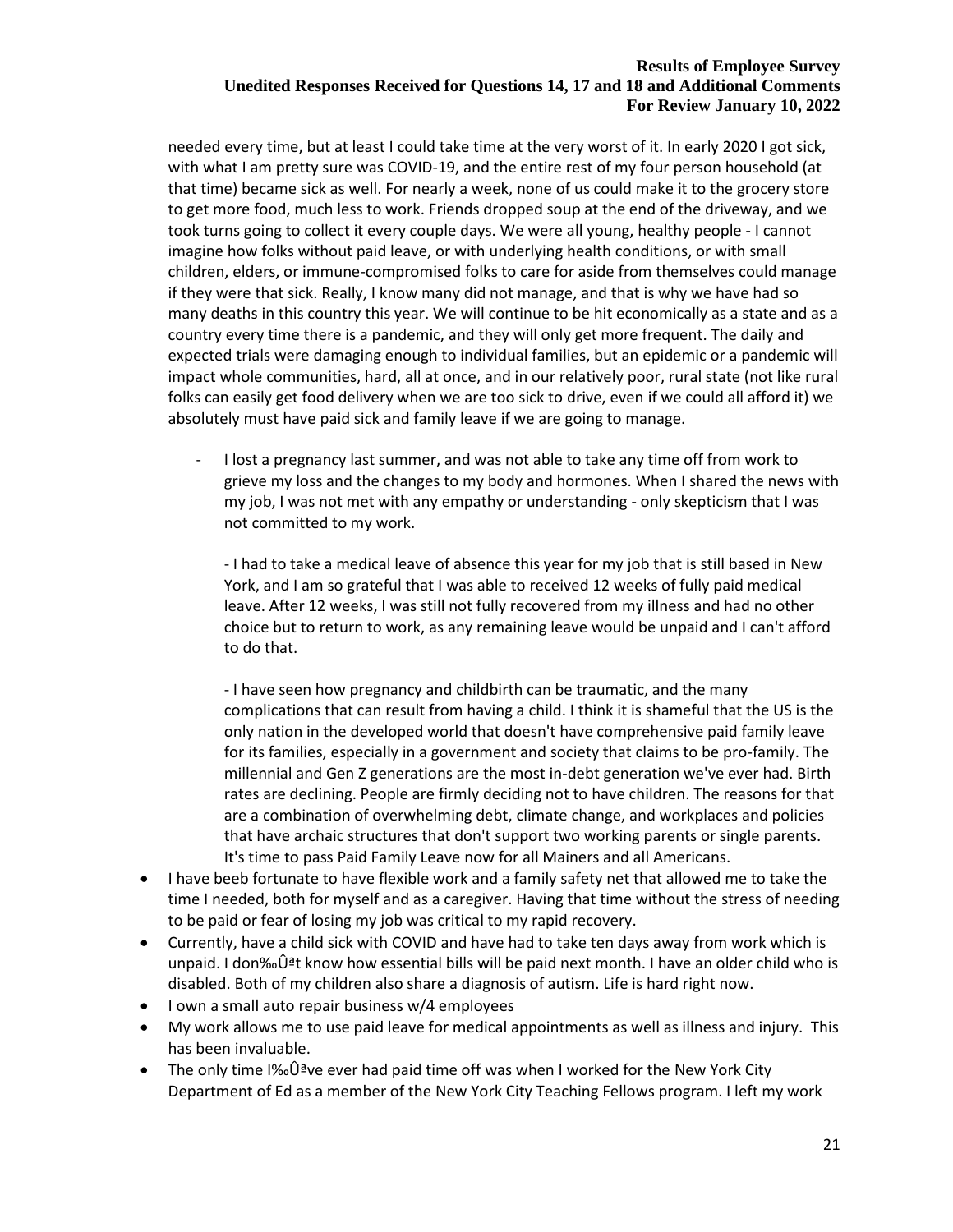there when my graduate program ending coincided with major family realizations, a global pandemic, and the ending of a 7-year long relationship. Since returning home to Maine I have felt I needed to take a break from teaching until I complete my Maine state licensure. Just like when I was 15, up to 27, I am working 3 jobs and always working at my photography on top of it just to make ends meet, and I still can just barely cover my living expenses. I have diagnosed ADHD, and struggle with anxiety and depression. Every job I‰Ûªve ever had in Maine has had no paid leave. Some would give me time off as needed for illness or to care for my mental health, but it‰Ûªs never paid. Which I had 1 personal day per month I could use in the DOE.

- I hurt my back in 2007 when I worked as an EMT and I was let go
- Myocarditis from the vax, have been out of work for the last 3 months, all unpaid. Full time student as well, no change to my schedule there. PTO should be mandatory, at the very least for medical disorders.
- I used pto to cover the allowed FMLA time, which is definitely not enough to recover from childbirth and care for a newborn. And I had to save my leave for years.
- Luckily my boss that the time allowed me to work from home part time, and be in the office part time. It allowed me to be with my baby more. But that was a boss policy, not an employee policy.
- Human moms are often expected to have LESS time with their new babies than is mandated for new kittens and puppies going to new homes after birth. How is that real life.
- I was able to use sick time.
- Several years ago I was very sick but avoided taking time off because I couldn't afford to lose income. The unaddressed issue progressed and I ended up on unpaid FMLA. That transitioned to short term disability which was paid but only at a portion of my income, which was a huge financial struggle. The employer also seemed very irritated at my need for time off and offered little support for the FMLA and STD processes.
- Used vacation payout from previous employer to take some time off from contract work
- Low pay rates and high costs of living for a single parent are incompatible and harmful to our children.
- Initially when I worked for the hospital I had sick, vacation and holiday accruals. At that time you had to be out 6 months before you would qualify for long term disability. Over the course of my tenure at the hospital I was able to get a 1000 hours plus of sick time. I had enough to pay me to be out for 3 months for the birth of my son. I also was able to use my sick time for other surgeries etc. Before I left they took our sick time away and gave us only 5 days per year. It was a rolling calander year and if you had more than 5 occurrences in six months you could be fired.

The way business treat sick time these days is that it counts against you. How can I feel comfortable calling out when they say it is an "unexcused absence" because they are counting on us being there. Why would I want to take a sick day when it is going to count against me.

My exhusband never got any sick pay ever. He would do his best not to call out sick and when we used his disability insurance for about a month he was only getting a \$125 a week before taxes. He did piece meal work so he was always conscious of how much he had to do in order to bring home as much money as he could. Eventually the business was sold and every job he had after that also did not give any sick pay/leave.

Another friend of mine had a reaction to an antibiotic that he was taking for an infection and he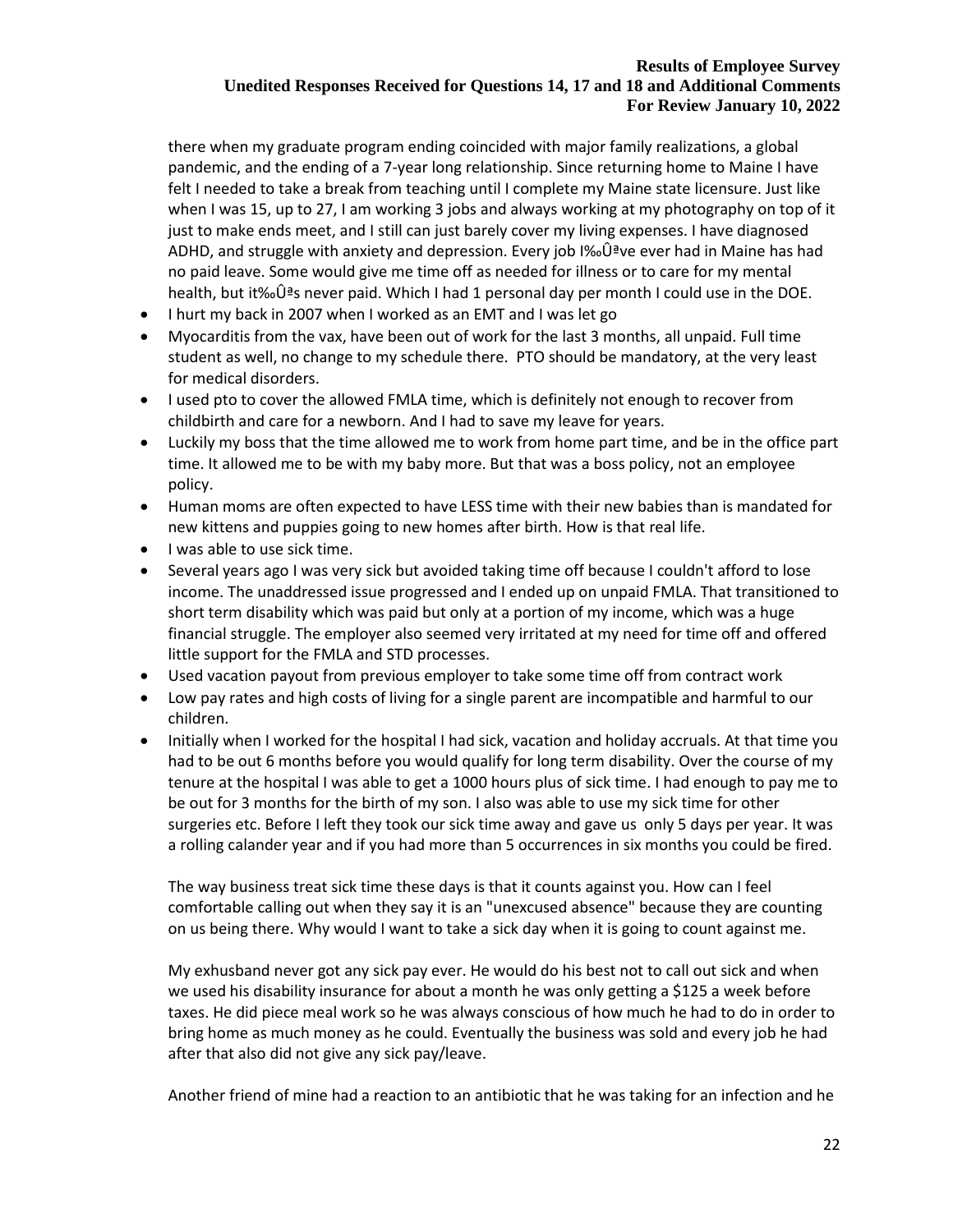ended up having to be out for over two weeks and he was let go.

It will then be that businesses under a certain number of employees will not be included in this. It has to be everybody.

The last thing I will say is that you now get penalized for going home sick if you leave early. A common phrase I hear when someone goes to their boss and states they need to go home because they don't feel well "I cannot tell you that you cannot go home." If someone comes to me and tells me that they need to go home because they are not feeling well I tell them to go home regardless. Frankly I do not think the corporate world wants paid leave given the last 30- 40 years.

I knew a friend who had their own business and they stated that she would not pay her employees if they called out sick. When I told her that my husband didn't get paid when he called out she stated it made her think that she was mirroring the same pattern.

- I saved up for my anticipated maternity leave, fortunate it happen when business was well established
- fortunately I've had paid leave since graduating from college & going to work.
- I wasn't working when I gave birth- my partner was working and I was able to stay home with my baby- which is what I wanted. When I was experiencing domestic violence, I didn't even consider taking time off. I was the only person working with a young child. Paid time off would have been a gift. Also, it wasn't listed, but I had to take time off at the beginning of COVID because there was no in-person school and no other person available to watch my child.
- After giving birth I only had 4 weeks of paid time off, so I went two extra weeks unpaid, and then put my infant in daycare and went back to work, even though I was suffering from post partum depression which required therapy and meds. I have aging parents and at some point in the next ten years I know I may have to care for one or both.
- I was a preschool teacher when I gave birth to my son. He was born in August and I went back to work in December. I felt lucky to have that time at home but it was UNPAID because my husband's income made it so we could survive without my income.
- There is a tremendous amount of pressure when only one adult is working in the home but my spouse is recovering from the loss of their job, mental health stabilization and alcoholism. I feel burnt out and do have some paid time off but I‰Ûªd need a month off in order to recover my own health and it doesn‰Û<sup>ª</sup>t seem possible unless I want to give up my job.
- I have had a lot of experience with FMLA. When I worked at AAA Northern New England I had to use FMLA after my emergency c-section. This company was great about my leave but it wasn't really enough to recover from the c-section and I needed to get back to work. When my paid leave ran out I went back earlier than my doctor wanted.

I had 2 more c-sections, both planned over the course of a decade. Both times I was working in a management position at Dunkin Donuts. What a joke that was. No paid leave, but the boss was willing to make me a 'loan' until I got on my feet.

I have a son with special needs that are pretty demanding and work was never the same again. I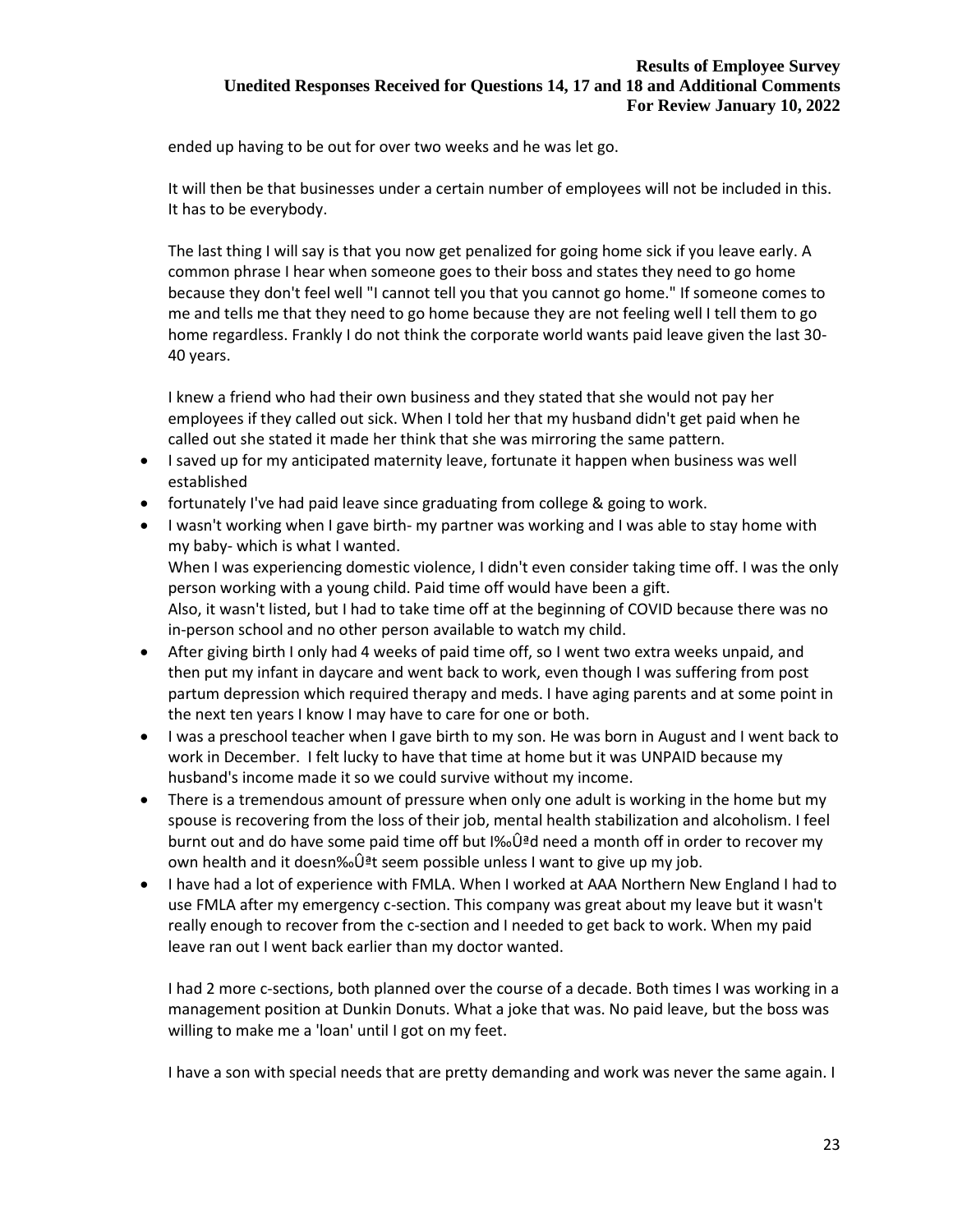have been treated like a second class citizen in several jobs until I decided I would just work for myself.

- I was diagnosed with lymphoma and had a stem cell transplant. I was able to take FML but I was not paid for my absence.
- I went back to work sick because of pressure from my employer and consequently got my coworkers sick. I‰Û<sup>ª</sup>ve also gotten sick because my coworkers came to work and spread and infection.
- When my grandmother was sick, I had a part time job. It lasted for about two months with her in and out of the hospital before we figured out what was wrong so I became her full time caretaker. I had some family who could be with her when I had my shifts at a local gift shop where I made minimum wage (non-tipping) in NYS for 2018. It would have been nice to take off time but I couldn‰Ûªt because I was trying to save for my first apartment. I was still living with my dad at the time (and ended up staying with my grandma after a while).

When I had surgery (double mastectomy) I took off a week and went back to work the following. I didn‰Ûªt feel like I could take off that much time because I wasn‰Ûªt getting any paid time off.

- I'm self employed so made it up on other days.
- At some jobs, the time off is from vacation time, not sick time. So yes we had access to vacation time‰Û\_ but used it for sick time.
- My social work job provides a great deal of paid time off. Through Covid, due to staffing shortages, there have been times where taking time off would be difficult.
- If my company didn‰Ûªt have a paid leave program which allowed me to take the time I needed to address some mental health issues I would be in a significantly worse place than I am now, to the point i may not have been here to take this survey.
- During my first pregnancy, I had to leave my job, because my salary would not cover the cost of child care. After delivering my second chile, by c-section, I could not follow the advice of my doctor (ie not driving or picking up my toddler for six weeks) and I could not properly recover from my surgery, because my husband was not offered enough paid leave to care for me and our children while I recuperated.
- My daughter has needed a lot of care, including several weeks in an out-of-state residential program, in the last year as the result of an eating disorder. I was able to take a little time off but nowhere near what would have been best for our family.
- I was working full time when I had my children. I got 13 weeks (1 week s/t disability + 12 weeks FMLA) for each of my 2 births. I was able to take them fully (or almost fully) paid but had to burn through all my sick and vacation time. Was definitely not feeling ready to return to work after either, especially after the 2nd who was not sleeping/ up all night nursing.

With my first I lost a lot of blood and needed a transfusion, and my 2nd was just gigantic (11+ lbs) and had a broken collarbone at birth.

- Regarding paycheck contribution: I‰Ûªd be comfortable contributing part of my paycheck as a tax, like if it were to help people across the state. I‰Ûªd be less excited about paying a contribution to my employer because I feel that should be included in the budget and covered by my employer.
- I am a university faculty member. I took care of a family member after her cancer surgery for a couple weeks (for which I was out of state). I didn't need time off because it happened in the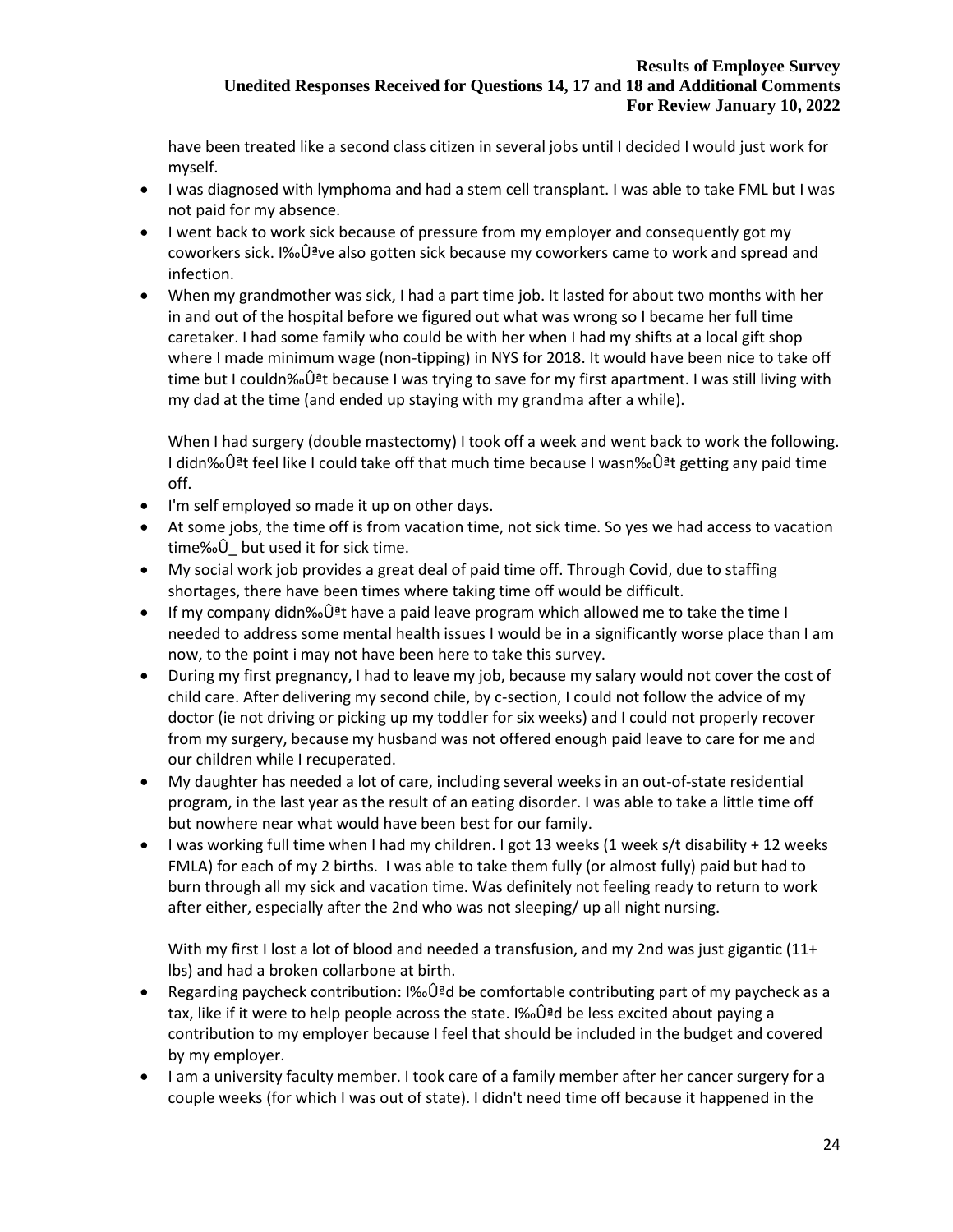summer, but if it would have been during the academic year, I would have needed to arrange something with my job. That may have been easier recently anyway when classes were online due to COVID, but in general, I feel like I lucked out because it was summer and I was able to work from that family member's house on class preps and writing while I was there.

- Went back to work two weeks after giving birth due to needing funds
- A few family members that I was very close with passed away and I couldn‰Ûªt afford to take any time off to grieve.
- I was self-employed at the time so I was able to make it work
- For my first child, I was able to take maternity leave for the rest of the school year (April-June). The head of school "generously" allowed me to use accrued sick days to cover the rest of the school year. I was not charged sick days for the summer vacation, and returned to school for the next school year. My daughter was four and a half months old, and while returning to work was very difficult, it was approximately what I had wanted for a maternity leave - a reasonable amount of time off with no loss of salary.

My second childbirth was twins. The head of school "generously" allowed me to use accrued sick days for, if I recall correctly, 10 weeks instead of 6 weeks allowed for "normal" delivery (they talk about vaginal vs c-section, but very awkwardly). Initially I was going to be allowed to use 8 weeks of accrued sick time, but they extended it to 10 weeks, after I cried a fair amount. I will add that all but about two of those weeks were summer vacation, when I would not have been working anyway, which felt rather ridiculous. I ended up returning to work three weeks earlier than originally planned, as I did not want to lose too much income. This led to me returning to work while my babies were younger than I had wanted them to be when I returned to work, as my children were born a full month before their due date; they were four months old when I returned to school, but only three months adjusted.

I was very anxious about this negatively affecting my breastfeeding goals; we had had a slow start to breastfeeding due to a few factors, but through a great deal of determination, I had built up to a decent nursing situation. I was scared that I would lose the ground I'd made up and frustrated that after gradually transitioning from mostly pumping with lots of bottle top-ups to mostly nursing, I would be returning to frequent pumping. It ended up working, but again, that was due largely to my determination and did not work quite ideally.

Ultimately, I did not lose any income from my second maternity leave due to my postpartum mood disorder. Our pediatrician wrote a doctor's note to my HR person explaining my mental health situation, which made it possible for me to use 18 weeks of accrued sick days. If I had not been as depressed and anxious as I was, I would have lost 8 weeks of income because I was "not sick and could not use sick time".

I am aware that I was better positioned than many new parents, but I take that as a sign that our society does a lousy job of parental leave, not that my situation was really good. Had I not been very healthy for eight years in the same job prior to my first pregnancy, I would not have had nearly as many accumulated sick days as I did, such that I wouldn't have been able to take the paid time off that I did. While I was angry that I was limited by my employer about how much of my accumulated sick days I could use, I was also aware that had I been in my second year of teaching there, I'd have only had six weeks total accumulated anyway, so being permitted or not to use more than six weeks for my "normal" birth (I still find their description of vaginal deliveries as normal off-putting). I don't really remember how I was doing six weeks after either childbirth, because I was in an exhausted daze. I had just recently stopped bleeding.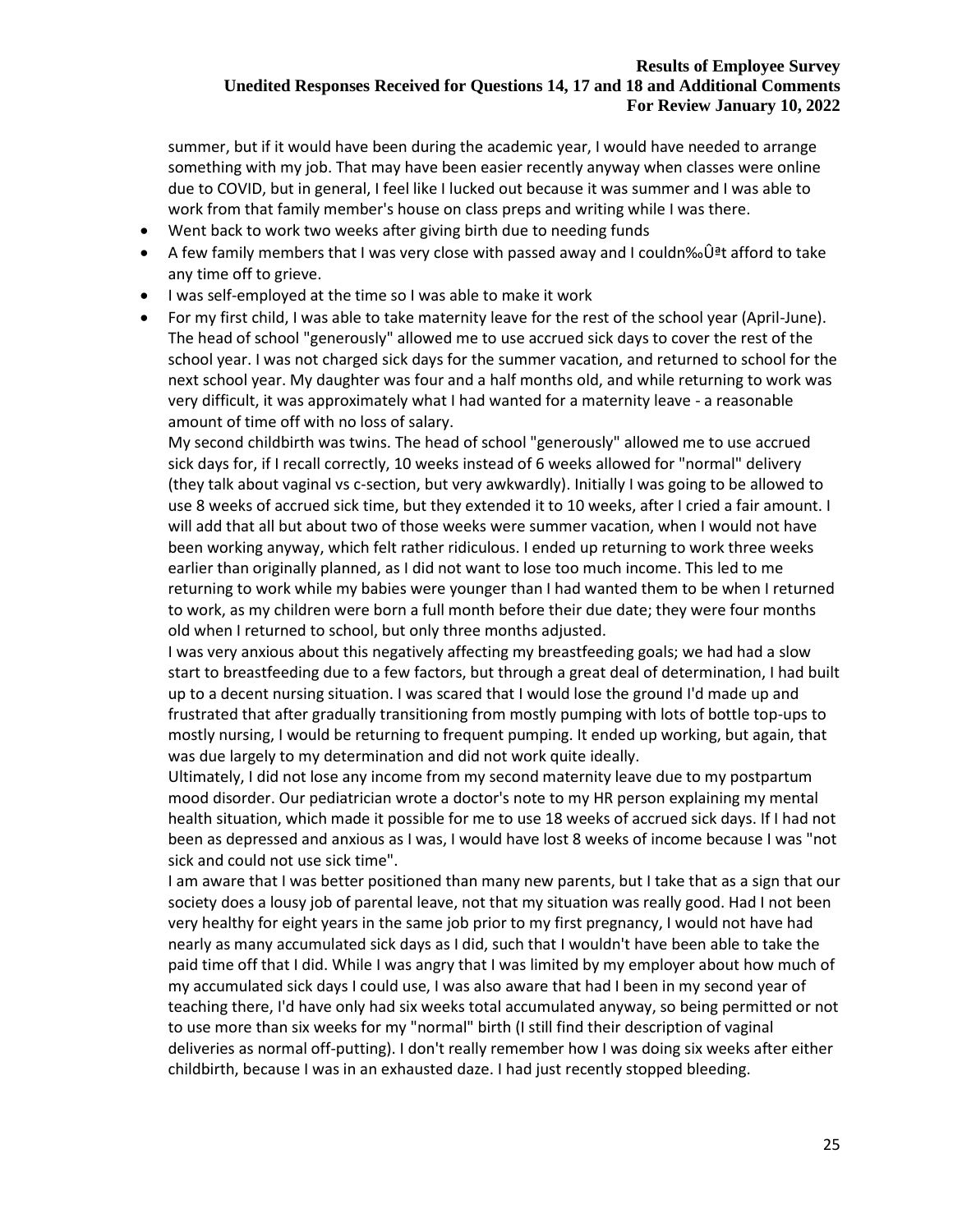- I was able to take the full 12 weeks of unpaid FMLA for the birth of my daughter but it cost me \$5000 out of my savings. I also took time when my father was home for hospice and because I was out of vacation time, I was not paid.
- After giving birth to my first child, I had to go back to work even though we didn't have access to child-care because of the shortage of childcare workers and Covid. It was incredibly stressful to try to manage an infant and a job, despite the option to work remotely. Working remotely still means working, which is not exactly compatible with caring for an infant full time. It was so stressful that I decided to leave my full time job and scale back to part-time self employment. I eventually found another part-time position with a firm and accepted that job for the security it offered over the self employment, however I do not have paid time off nor paid maternity leave, and I am now expecting our second child. (I didn't have paid maternity leave at the previous job either.) Without paid time off, my husband and I are left scrambling when something comes up, like the baby gets sick and can't go to daycare. It is incredibly stressful to try to balance this and makes me question why I decided to become a parent. It feels like parenthood is not valued by our society.
- I took time away from work paid and the benefit ran out so opt to reduce my hours to continuing fostering my grandchildren.
- In particular after I gave birth to my son, c section, and when my husband was in & out of the hospital battling addiction & related physical & mental health problems - I did not have enough paid leave, used up whatever little sick or vacation leave my job provided then either had to work (which I was not mentally or physically ready for, and also incur childcare costs) or take days unpaid. My employer allowed a few days of time unpaid but not much and of course I couldn't afford not to work.
- Very difficult as a single parent to work and address life events such as a child with special needs/disabilities.
- i used FMLA, the 4 weeks parental leave of my employer, and vacation time to cover parental leave - I can't imagine becoming a parent and not having that support
- Currently we own our own business and if we had to stop working everything falls apart.
- I carefully planned for my second pregnancy including saving vacation and sick time I could use to cover my parental leave.
- The challenges, stresses, and cost of parenting are immense. We need paid family leave. Childcare is not only extremely expensive but difficult to find. And children get sick during their first few years. Parents are fatigued and stressed. We treat pregnancy, childbirth, and child rearing as if it‰Ûªs a disease, not an important life event that requires support and nurturing of both the parents and families who are raising children. Without adequate paid family leave, working parents have to use up what little leave they may have and then either be forced to go back to work within a few weeks of giving birth, or take leave without pay, or worse, quit. This is unconscionable and negligible for our society to mistreat working moms, especially since our country is wealthy compared to others in the world that have longer leave and paid leave, up to a year of paid leave. And working conditions for moms are not friendly: Inflexible work schedules, hostile work environments, lack of adequate accommodations to express milk at work are just a few of the working conditions many women experience. Combine that with disruptions in childcare and just the stress and fatigue that working moms are subjected to and it isn‰Ûªt surprising that many take unpaid leave or quit if they can afford it or stay in low wage jobs. This is not conducive to keeping them employed in a career and treating them as valuable contributing members of our society who need support at a time when they are under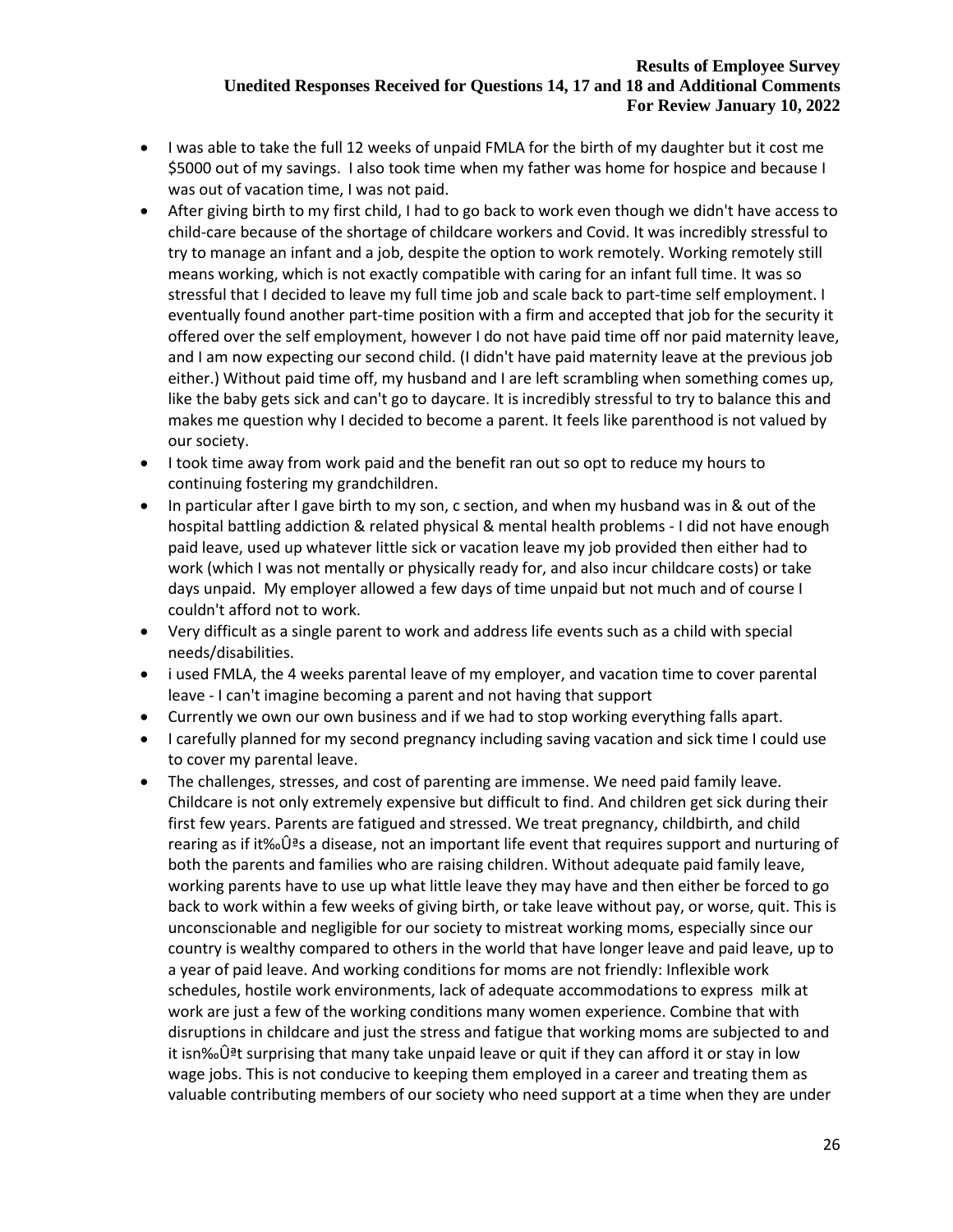extreme stress. Only the wealthy can afford children, which is a sign of the inequities of our society.

- There is still no family leave policy that provides for paid leave for new parents. We have to cobble it together with sick days and PTO (for those of us who are fortunate to have that baseline). It is endlessly stressful to try to figure out how to take leave from work to care for a new baby without losing your job or pay. It also determines how much/where/whether a parent works at all during those first years. It is an unmitigated nightmare even for the most privileged workers.
- After my first pregnancy, which ended in a c-section and during which I had to be on extended bedrest in the hospital with no paid medical leave, I had no paid maternity leave and had to go back to work after 2 weeks. I was still bleeding with stitches and extremely sore at that time; I could hardly sit up. After my third baby (vaginal delivery) I got 6 weeks paid maternity leave through my employer. I went back to work full time after 8 weeks because I was the only person in the family working (husband in school full time) and couldn't afford more unpaid time off. I was still healing and could not sit comfortably after 8 weeks, and had to pump milk for my infant in a conference room with no privacy and put milk in the shared refrigerator full of rotting food. Later, testing found that 2 children and I all have chronic lyme disease. We are in ongoing treatment for this and it would benefit me to have more time off to deal with medical issues and go to doctor appointments but I just keep working through it because there are no official channels for dealing with this.
- I got mono in my fifties at the end of August. My employer paid for disability and it paid 50% with one week without pay after taking all my sick days and vacation days. I am not back to work full time yet. I was out six weeks. I can handle it financially because my mother died in January and I inherited half of her and my father's 401K. There's no way I could afford to live on my salary, working in education/social services in this area of the country. I have underlying health issues. I have made choices, but my parents and all of my grandparents had better standard of living than I do. One set of grandparents were blue collar, without college education and were able to rent and then buy a 3 family house. I have a master's degree and I could never do that. In my case, it was a choice and I knew my parents had good jobs and invested money inherited from those grandparents. They died without needing any long term care. Ronald Reagan cut subsidized housing by 80% and now look at us.
- I am not a great sample, because I am self-employed with contract-based work that does not include benefits. I also work from home, which affords me more flexibility than most. That said, I believe strongly that parental/family leave should be made available and be affordable. After the birth of our child, my husband was given FIVE days. It wasn‰Ûªt enough time for me to recover from a difficult child birth or for him to have bonding time with our son.
- For one life event, I had a full-time job with short-term disability that partially compensated 6 weeks off. I did not have enough money to take the full 12 weeks allowed by FMLA. For other life events, I have either been a contract worker or self-employed or both. When possible, I needed to plan ahead in order to take some time off and only took off as much time as I could afford. For unexpected events, I could not take off more than a few days.
- I have already had children and do not intend to have more, but I am wildly supportive of families having paid leave and extended leave beyond FMLA to be able to attend to time with growing families and postpartum recovery. I also recognize and support the many other reason that paid family leave would be beneficial to my community, our state and the nation.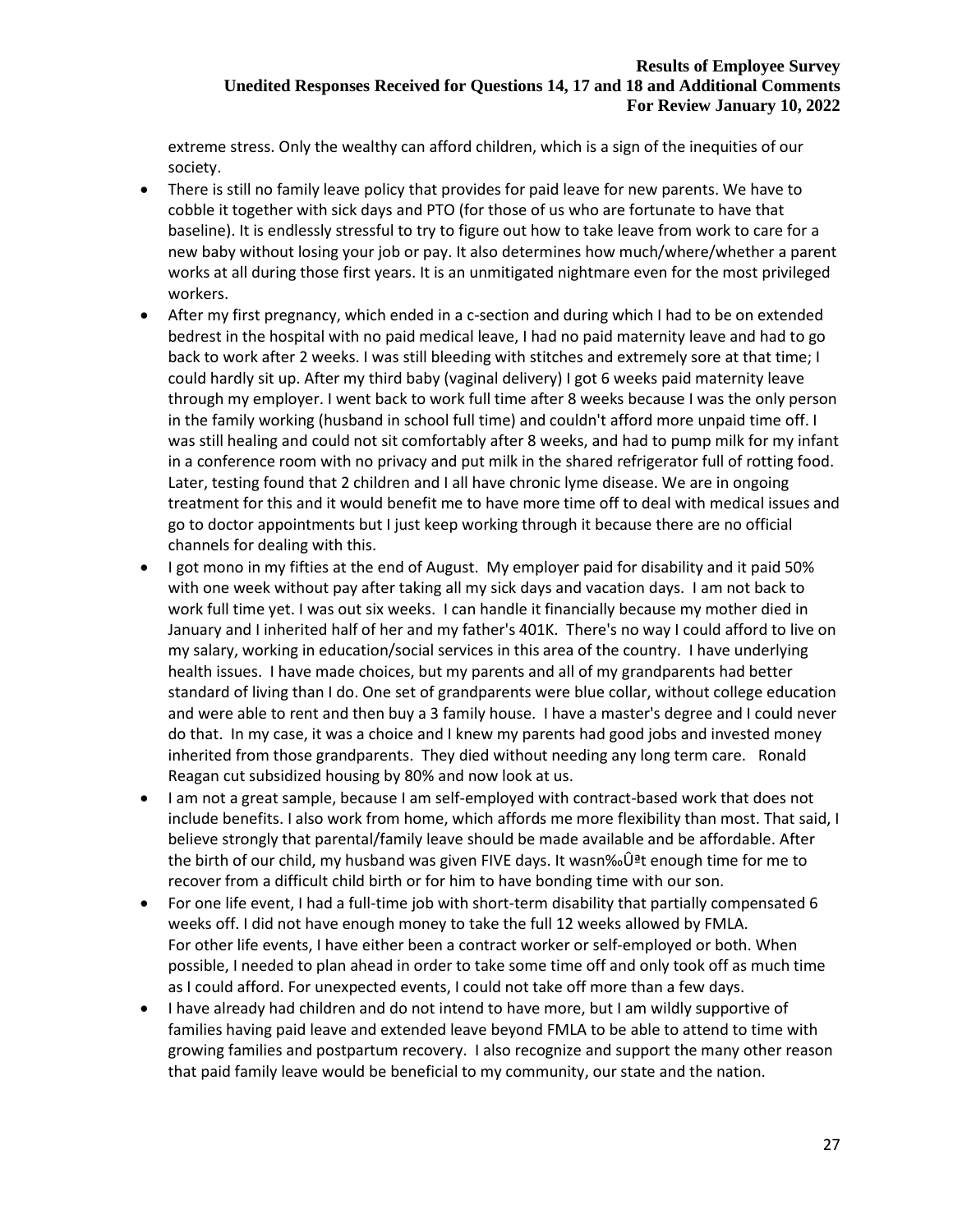- By planning ahead and having several months living expenses saved up I was able to take the time off. I had to make sacrifices to save up the money but that is part of being a responsible adult.
- Getting your tonsils and adenoids out as an adult and it took six weeks of my life it was awful
- As a single parent, vacation and sick time were my backups. Due to a surgery I was out of work for almost a month. Thankfully because I saved my time off, we still had an income. However now my job no longer allows vacation time to be carried over. I understand not allowing people to hoard vacation time but some of us need this as a safety net. As an early childhood educator, it is hard to take time off if you are in the classroom. Good subs are hard to find and families need the rooms open so they can survive. Hence you often find yourself working sick for that reason as well.
- While I work for a big organization where FMLA applies, I was not paid for my whole leave. I was fortunate to have short-term disability because I had opted in and worked there for more than a year, however that is not the same as full pay and only for 6 weeks (after being mandated to take 2 weeks of sick time before that could even kick in). I was able to work out with my supervisor to take an additional couple of weeks of unpaid time, however that opportunity was only granted because of the grace of a caring supervisor who understood what it is like to be a new mom. It was a financial hardship for our family to do that. It was a very frustrating and confusing time to navigate as well because there was confusing information from different departments at my work. One straightforward statewide policy would simplify things and lead to much less stress for parents. I felt well taken care of in my prenatal care from my providers, but after the baby was born it felt like the wild west. Uncertain leave expectations and uncertainty about daycare - it was very stressful and unsettling to navigate these challenges as a new parent.
- I get two paid sick days a year at one of my jobs and the past two years I‰Ûªve used both for stomach flu and severe migraines. And had to take 2 unpaid sick days on top of that
- It‰Ûªs the hardest thing to go back to work when you haven‰Ûªt healed and you don‰Ûªt want to be torn from your baby because you need money. It‰Ûªs the worst, honestly. And I‰Ûªm one of the ‰ÛÏlucky‰Û ones. It‰Ûªs absolutely ridiculous that paid time is not afforded to new parents for at least 12 weeks. (Even though that is not enough, it‰Ûªs a start).
- My husband used 2 weeks of PTO with our youngest, but I had to have a surgery at 2 weeks post partum which meant he was going back to work while I was still recovering. He used 1 week of PTO with each of our two older kids, which was ok with our first but TOUGH with our second. He definitely missed out on a lot of bonding time, and it was harder for me to recover when I had only a week or two of my husband‰Ûªs help.
- My husband has epilepsy and works part-time. I work just under what my employers insurance considers full-time (38 hrs) so we can both be insured under the ACA marketplace. Recovering from COVID, I returned to my full schedule weeks before doctor recommendations.
- After giving birth, my employer only provides short term disability pay, with a long elimination period - it amounts to very little pay. I ended up coming back part time very early after giving birth. I cried most days. Also my employer did not have a clear understanding of their own policy at the time of hiring, so I was unintentionally misled about the amount of paid time I would receive, and I did not have the opportunity to negotiate.
- I used my vacation time to take care of my mom after she had a hip replacement. I was lucky I had enough time saved up to be able to do so, but it would have been nice if I could have used by sick bank hours or had paid leave available for one to two weeks.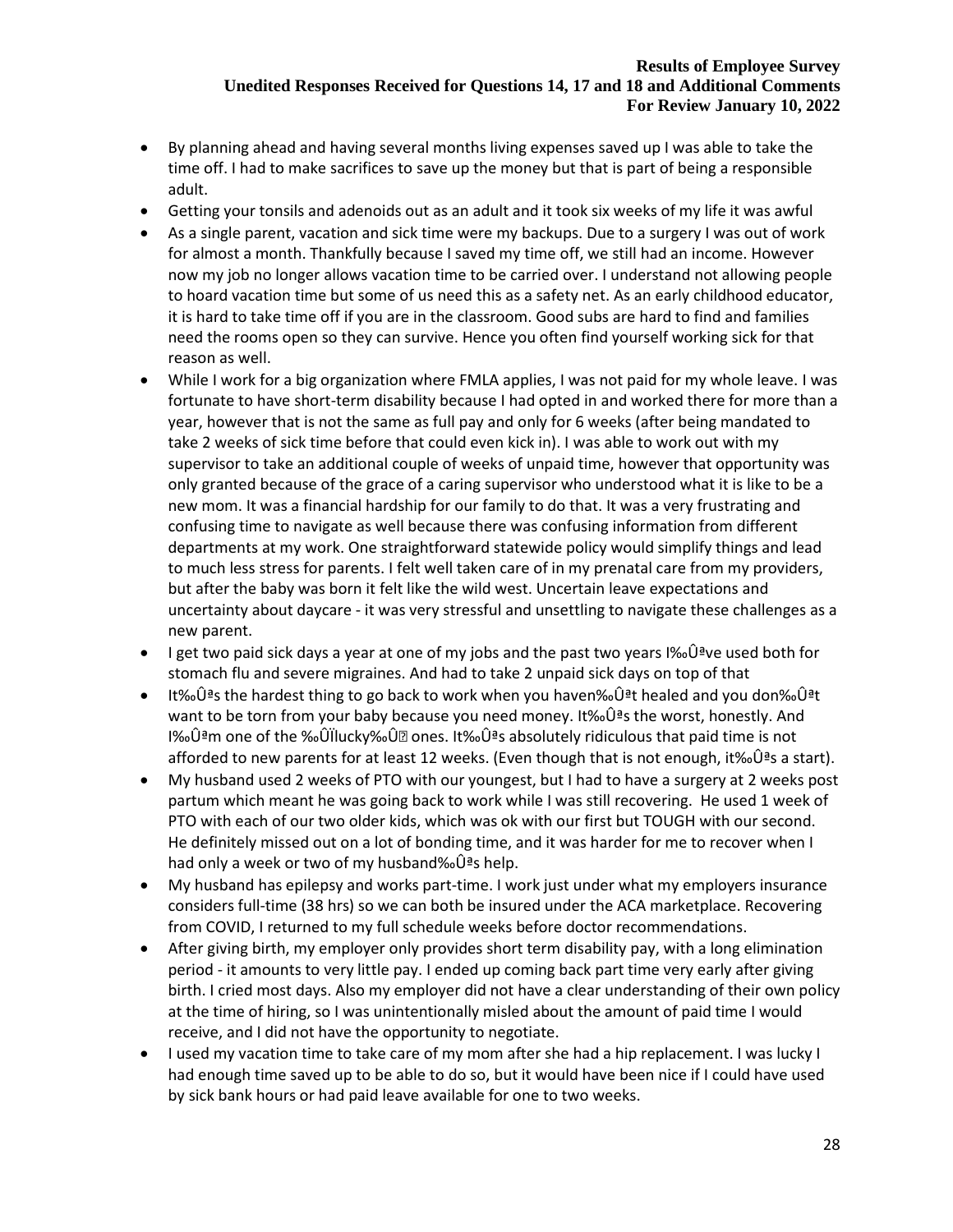- I worked for a small employment services agency that didn't have a formal PTO policy in place at the time of my mother's hospice care and eventual death from cancer. I took as much time as I needed, and it was critical to navigating that very difficult time.
- I couldn‰Ûªt afford to take time off of work but it was slightly helpful to work because that kept things normal. I hate working from home with sick children home because I can‰Ûªt be as attentive or nurturing because I‰Ûªm torn in two directions
- It was extremely difficult to go back to work after having kids. The challenge of finding adorable child care was exceptionally hard, residual with my first in 2012.
- My husband was critically I‰Ûªll and I needed to take 13 weeks off from work. I was able to use my accrued sick leave, was paid in full and kept my health benefits.
- I broke my leg in multiple places and had surgery. I was unpaid during my time off. I had savings and used that to pay for my 2 months off.
- it's hard to take time off of work even with compensation because of the amount that piles up while you're gone
- With my first child I couldn‰Ûªt continue breastfeeding past six months because my I developed low supply. I believe moms should have the opportunity to be at home to nurse for babies first year.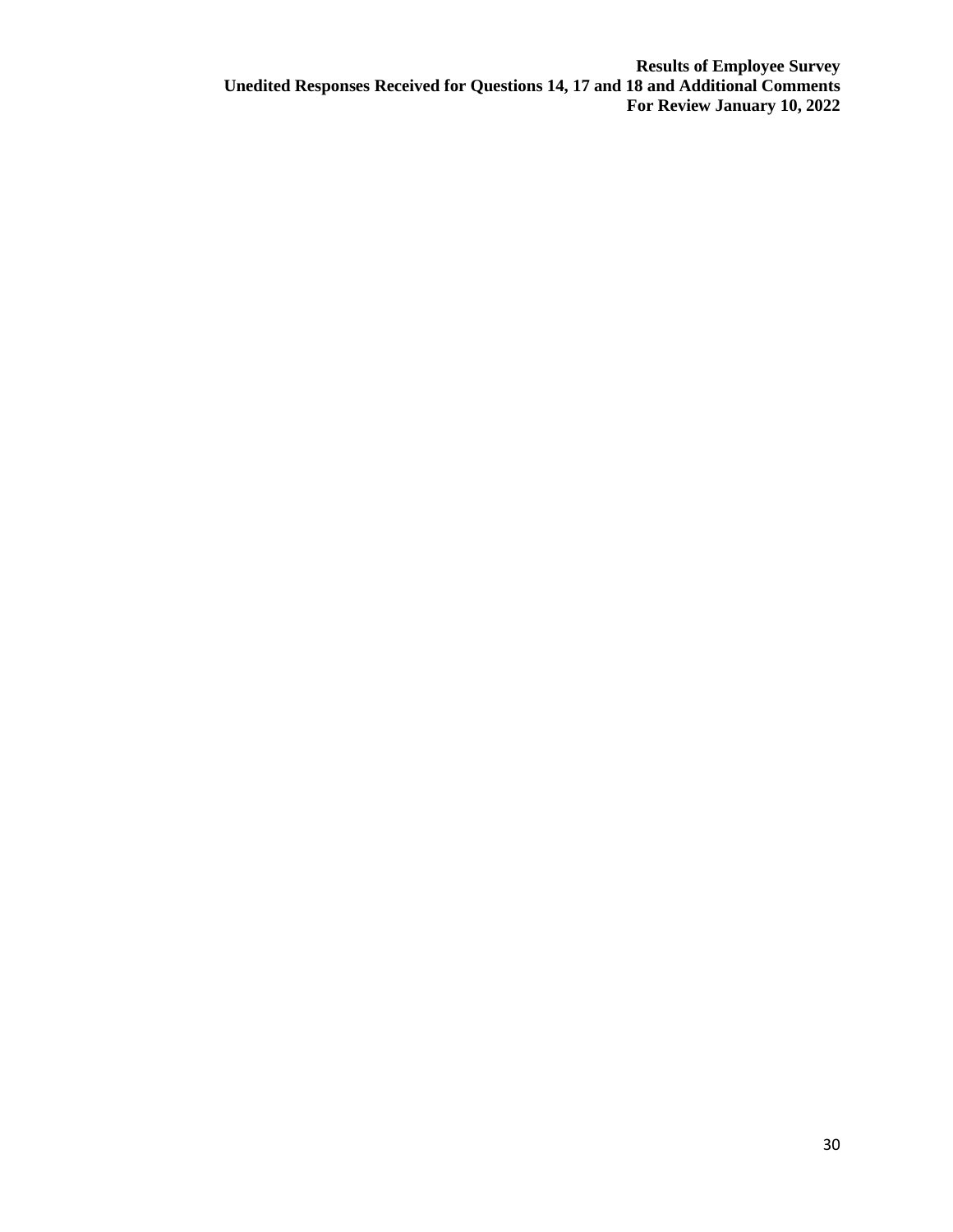# **17. Tell us more [about how you handled or would handle a need for family and medical leave], if you're comfortable doing that. (168 responses)**

- We are planning for a second child and feel comfortable doing that because of my organization's generous paid leave time.
- Considering having a second child in the near future.
- Would like more paid time off when I give birth to my first child in April. I will have some paid time off but not enough. The 12 weeks unpaid is not enough and having to use other resources to meet my financial obligations.
- I recently became a grandmother and am reducing my work schedule to care for my grandbaby one day a week. While I am thankful that my job offers voluntarily reducing my hours it is very challenging figuring out how to afford the loss of a day a week's pay. I am considering working extra on the four days I do work...I wish there was family leave allowed for me to watch my grandchild so that my daughter can go back to work.
- I got 14 days paid parental leave with my most recent child, better than none like before. If I have another child my employer now provides 21 days. Helpful, but still not where it should be.
- I anticipate running out of paid time at some point in order to care for elderly family, as I won't always be able to work remotely while there.
- My employer has a very generous paid family and medical policy. It was part of the reason I was attracted to working there.
- I just started my own business and if I end up having to have surgery, get sick, or have to take care of someone, I'm not sure how I would be able to take time away. (Which of course means that I will just make myself more sick by working when I shouldn't...)
- I had a shoulder injury 20 months ago that has still not healed. I have exhaust the PT that my health insurance will pay for. That weekly PT was unpaid leave from work because I was still working over 35 hours and ineligible to use PTO. Eventually my insurance cut me off. So even though frozen shoulder takes an average of 18 months, no longer had access to a physical therapist. Now 6 months later, it has gotten worse, and I am trying to get into my doctor to have it reevaluated, but thanks to my co worker coming in sick, and being told about the possible covid infection 3 hours before my doctor's appointment, I could not get a test in time. I had to wait an additional month before my doctor could reschedule me.
- It took me 8 years to accrue enough sick and vacation time to take 4 months off for maternity leave. I depleted most of my vacation and sick time during my maternity leave. With a second pregnancy, I don't believe I'll be able to take that much time off.
- My employer offers 12 weeks of paid parental leave for the birth/adoption/fostering of a child (in addition, employees can take unpaid parental leave, provided that the total sum of leave doesn't exceed 6 months). I'm not sure if my employer offers extended paid leave for medical reasons - but they do offer sick days and allow employees to negotiate a leave of absence for personal reasons.
- Anticipating my mother getting older. Probably more like 10-15 years
- I dont know for sure but it's very possible I may have family things come up.
- My work provides FMLA. But I worry about covering my position.
- Parental leave is much shorter then maternal leave.
- I work as an RN and will have to completely empty my paid time off in order to take a maternity leave for 3 months and receive some pay. I still will not be able to get my full pay . I have been working in my current job for 1.8 years.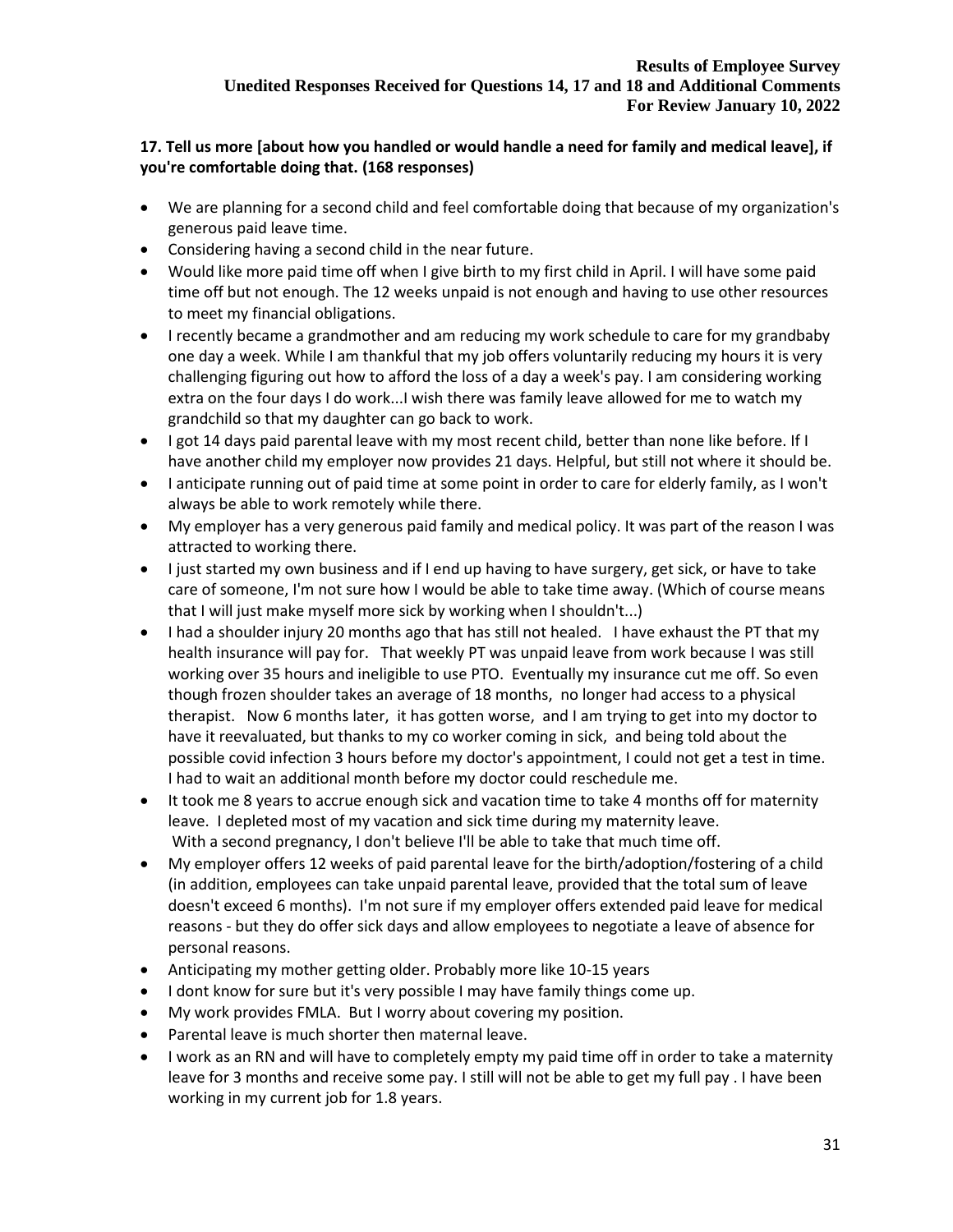- Both my husband and I now have jobs with good leave policies. But we know we‰Û<sup>ª</sup>re lucky. I‰Ûªm speaking up because you shouldn‰Ûªt have to be ‰ÛÏlucky‰Û• to deal with life hardships without getting absolutely buried.
- I have a large amount of sick leave saved and I can use that as FFSL if one of my parents needs care.
- If I do go back to work it will be part time because I am caring for my two children. I imagine, if our state had a robust paid leave plan that I might feel comfortable working more than part time.
- My wife is pregnant and when she gives birth I will take time off to help care for her our son we already have and our newborn. I am fortunate enough that the current company I work for will pay me for three weeks as well as I have saved my week of EPL I have accrued. Unfortunately if our experience is the same as our first son's birth which consisted of an extended NICU stay I will need to return to work because of needing to be paid.
- The check boxes don't adequately address the range of issues I prepare for -- a potential mental health problem for a young adult, a potential elder care need b/c of the death of a spouse/need for more support, a potential elder care need b/c of a fall or other unplanned event, a potential caregiving need b/c of a covid infection/long-covid, a potential caregving need as a grandparent -- it is knowing that I am on deck for the emergencies of family members all around me that constrain me - it is impossible to plan. I will continue to be under-employed to ensure I can prioritize caregiving when needed, which frankly is a waste of my talents in the meantime.
- Though our work's leave policy is generous by American standards, three months is not enough bonding time for a child. Other leave is predicated on choosing to have and pay for short term disability insurance, which I am not in a position to afford.
- My employer (Bates College) only provides 6 weeks of parental leave. In contrast, my male partner gets 12 weeks of paid parental leave. I'll have to go back to work sooner than him, even though pregnancy and birth are major physical life events.
- I will use PTO
- I am concerned about the amount of time I will be able to spend away from work with baby #2. If I have to use my sick/vacation time in order to do so, I will likely spend less time away from work so I don't deplete my sick/vacation time.
- I was unexpectedly offered my current position. I had previously interviewed and was not offered the job so planned my spouse and I decided it was a good time to try to have our second baby so that I would have access to maternity leave from my employer at the time. About two months after that decision there was an unexpected opening for the job I had previously interviewed and was offered the job without having to re-interview. At the time I accepted I did not know I was pregnant but found out shortly thereafter. In my current position I am eligible for 1 month of paid maternity leave. I will then have to use all of my vacation and sick time which will give me another month of leave. Going back to work 8 weeks after giving birth is absolutely not what I want to do but I do not want to take any unpaid time as that will impact my health insurance and retirement. 8 weeks of leave is not nearly enough, especially knowing that with my first child I really was not physically or emotionally ready to return to work until around 6 months.
- My husband deploys. I would like to lessen my workload to care for our family in his absence but cannot
- We get 28 days for parental leave- at which time our baby will be too young for daycare and I won‰Ûªt have been cleared by my doctor yet.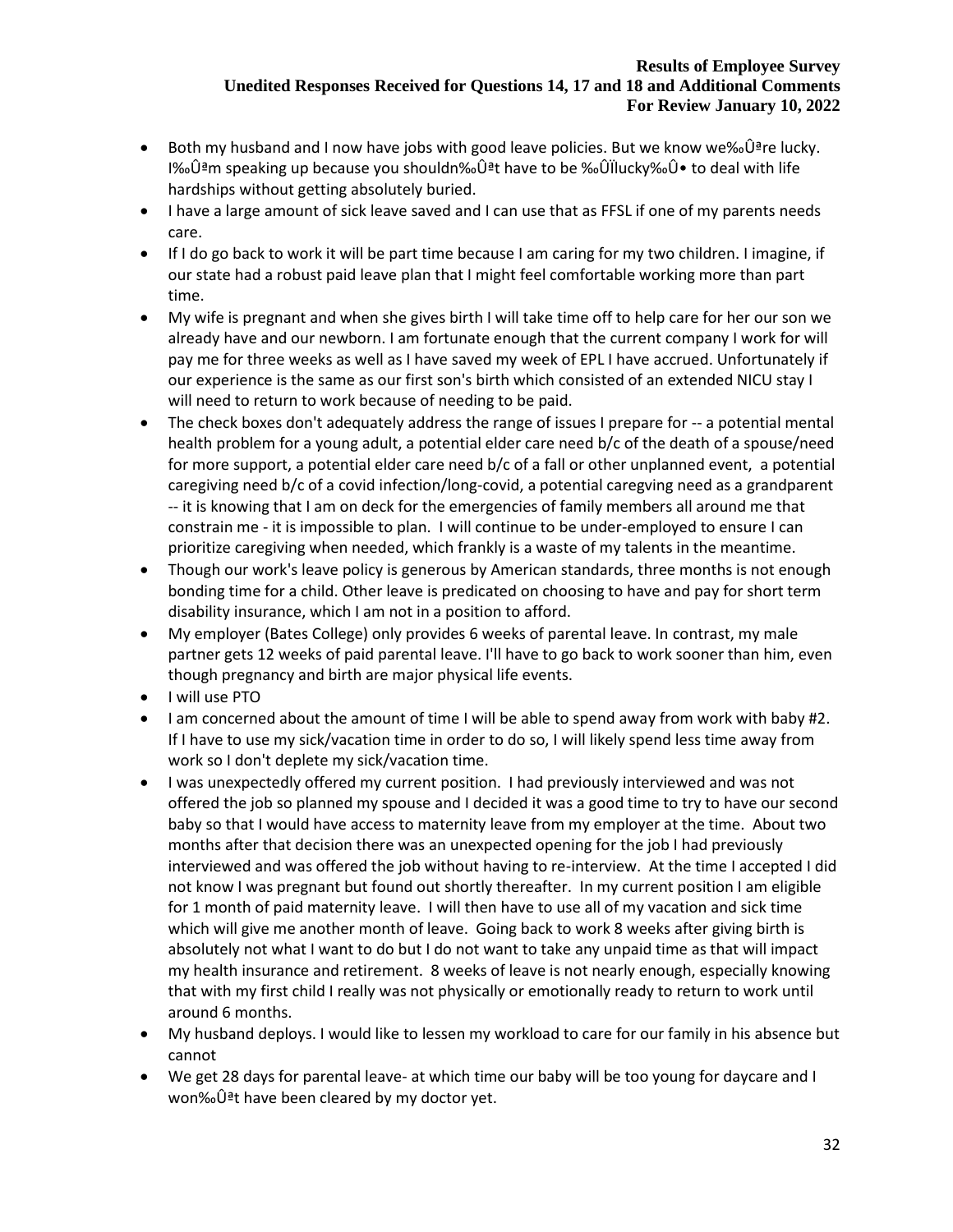- I have an adult brother with several health issues who is disabled and it would not surprise me if in the next few years he requires care. As it is I already have to help him financially as his SSI is not adequate to cover even the bare minimum of living expenses, nonetheless when unexpected expenses arise.
- No
- I'm due to give birth to my second child this year. I am now self-employed as a licensed clinical social worker who runs a private practice. I cary a caseload of approximately 30 clients in the community and have been providing services since 2017. I receive zero benefits for family leave as a self-employed mental health professional; therefore, we have had to save money in order for me to take the time me and my baby need together. I will have to return to work before me and my baby are ready again and it will be a financial hardship on our family to not be offsetting our income during my leave.
- A major consideration of whether or not to have children and where to raise my family is paid medical and family leave. I don't plan to be an independent contractor forever, so this is something I will take into account when looking for my next full-time job.
- I may have to retire earlier than planned and start taking Social Security, or maybe find a more flexible part time job to augment SSI while caring for sick family member.
- I am fortunate in that I receive very generous earned time which has covered by needed time off for the last 8 years.
- I‰Û<sup>a</sup>m self-employed so if I need to go take care of my daughter who is chronically ill or if I become Ill or have a medical procedure I just make less money and have to borrow if necessary.
- I feel like most people who cannot get paid do not take the time off from work they need. I know that is how I am. I know if I have a child this year I will only be able to take off 6 weeks and it will be a finically hard 6 weeks.
- Benefit is only three weeks of paid family leave
- I don‰Ûªt know what will happen, but I always prioritize my health and my family‰Ûªs health over productivity in the work force. I will not hesitate to use paid time, unpaid time, or stop working completely in order to heal or help others heal. But stress about money is counterproductive to healing for all of us.
- When I need time off I am able to take it, I have generous earned time off and FMLA, should I need it. My office has prioritized people taking time off when they need to address their health or the health needs of a family member, which is really nice, but should not be exceptional, I think all workplaces should be like this.
- I have Maine Earned Paid Leave, sick time and vacation time so I have 3 different leave policies available to use.
- I now have a job where I could take paid leave to care for myself or a family member, if ill. My parents are getting older and I anticipate in the coming years, I will be leaned on for support (driving to/from doctor's appointments, running errands, etc.) and that's if they stay reasonably healthy. Everyone should have the option to care for themselves or their family when they need to.
- My fiance will be the only one bringing in income and we aren't sure if he will be able to cover it. We also live paycheck to paycheck so we haven't been able to save.
- It will be less time that I need for a baby, so I should be able to use my sick time, which I have been banking up for years.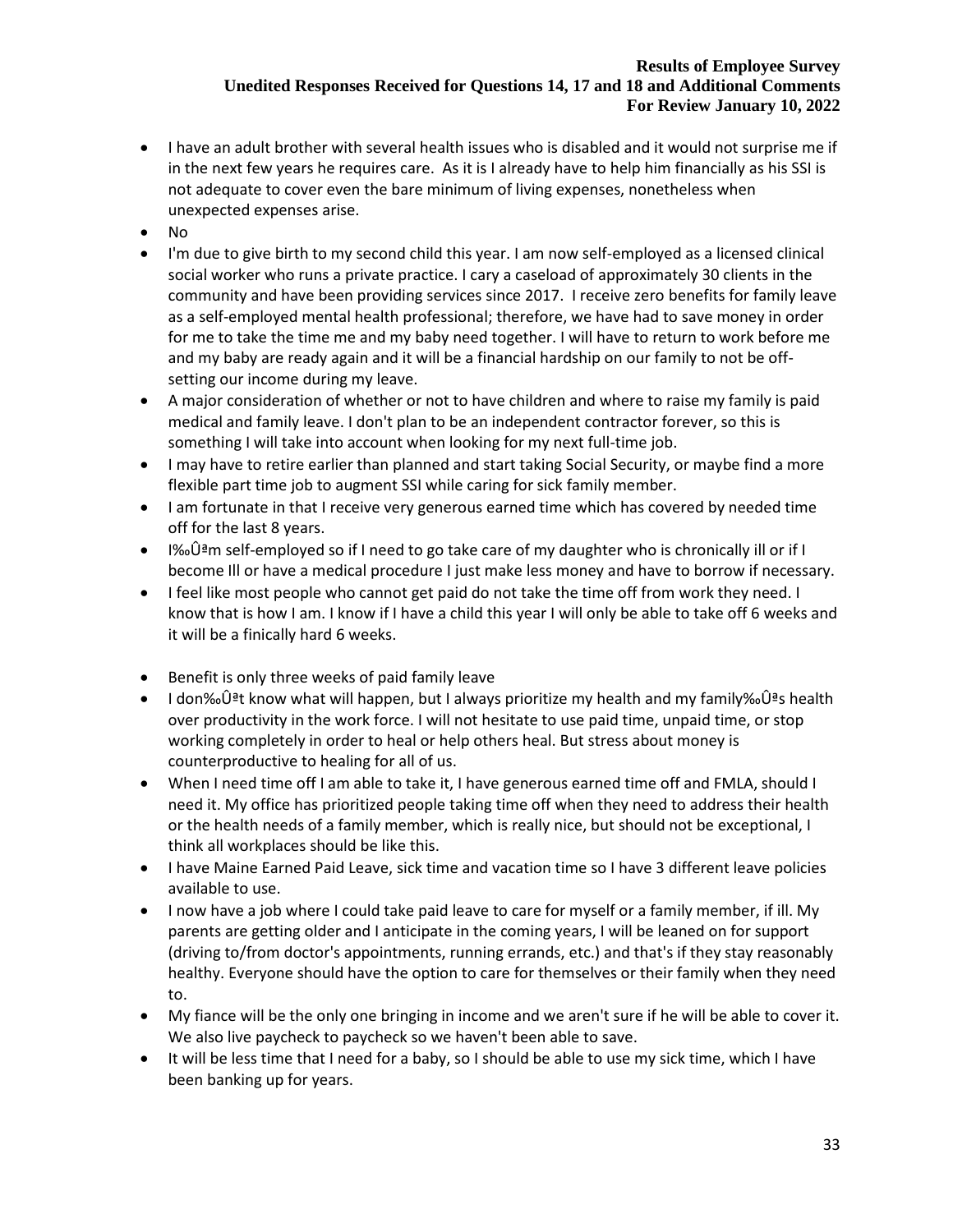- My partner and I are contemplating birthing, adopting, or fostering a child in the next 2-3 years. We both have a small amount of parental leave, and we acknowledge we are fortunate in that regard; many people are not.
- I would consider having more children, but it's too costly to not get paid for months and then pay for health insurance and childcare... For a state that needs to increase its birth rate to compensate for a decreasing population, Maine doesn't make it attractive to have children.
- I will give birth in March. I will receive 8 weeks of paid leave, and will take the remaining 4 unpaid.
- Paid parental leave would significantly improve my life and family bond.
- I don‰Ûªt intend on leaving my employer and unless a better policy is enacted either at the state or federal level by the time I grow my family again, I‰Ûªll likely be in the same situation I was with my first birth.
- I am having a second child in 2022 and once again, will take 3 months off, but not all of it will be paid. My current job did not have a parental leave policy in place when I started, but has since added one.
- Recent changes at my job have allowed for an "unlimited PTO" policy which should pay me for any leave required.
- I will be leaving the workforce after childbirth because I won‰Û<sup>ª</sup>t be able to get paid time off. My husband and I have decided together that we can lose my income for a few years so that I can be a stay at home mom. If I were able to get a reasonable amount of paid time off, I might consider returning to work.
- My partner had bunion and then rotator cuff surgery. Both times I could take a few hours off to drive but she was left at home for 8 hours the next days when she really needed a pair of hands to help get ice, food and support from the immediate pain of surgery.
- I am not sure if the maternity leave at my job is paid or not. Also not sure how much they offer for time.
- I will be retired within two years, and I plan to work part time, which most likely will not offer health insurance. I will be anxiously waiting to turn 65 (4 more years) so I can access Medicare.
- I will be unable to work in recovery or if I have to care for a sick family member
- I am anticipating more time needed in years to come because my parents and in laws all live nearby and are all aging. I feel more comfortable taking time off as needed for myself or my immediate family, but not sure if I can justify taking time for caring for older family members, even thought I should be able to.
- I'm retired
- I plan to have another child but will likely only get 3 months of leave if that. 3 months is not enough.
- Extremely Stressful taking care of elder parents and not having faith in the medical system and relying on others to ensue your parents are getting quality care
- Reflecting that I wouldn't receive paid leave for giving birth, I would be faced with the decision to leave my job for an extended period of time and could potentially put that position in jeopardy. I also couldn't afford daycare and would be forced to stay at home for a longer period of time.
- I love my job, but I don't know the full scope of the benefits offered and I am both worried I have not been here long enough to make use of these benefits, and worried that those benefits may not exist at all. The size of our organization means our insurance plan leaves MUCH to be desired, so I am afraid leave looks much the same. I pay into long term disability to cover any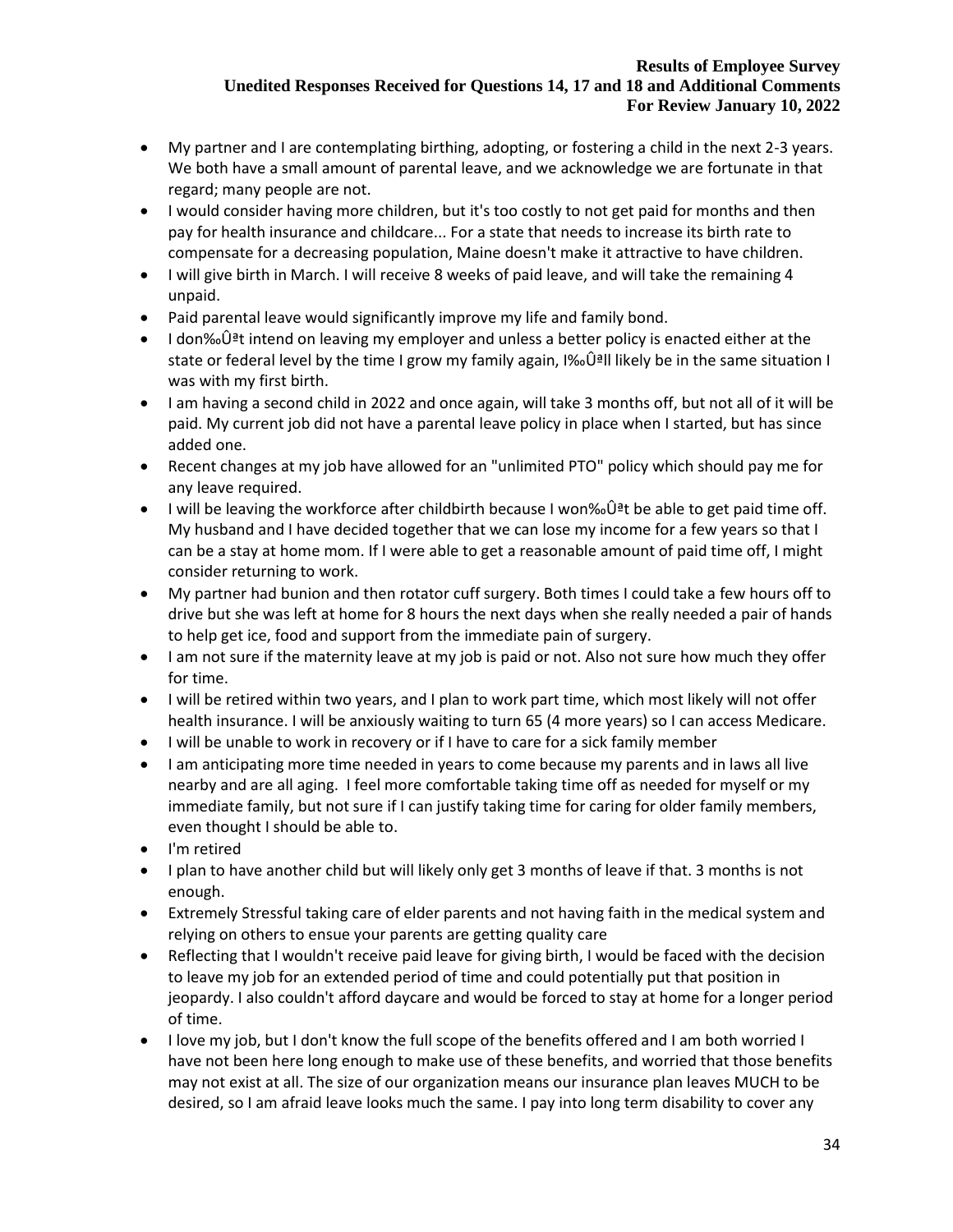illnesses or injuries but I am not prepared to try to help my family. Sometimes I feel like I have to sacrifice my ability to assist them in order to keep my lights on and food on the table because the other people in my home cannot adequately make up for the money we would lose if I stopped working.

- Because I am self-employed I need to hire another person to do the work if I can not do it. The rate I would need to pay someone else would exceed the amount I could pay, so I will keep working and patch it together.
- After the birth of both of my children my husband had to use his vacation time to be home with me and our children. Making it so we were unable to have any other time off. No close by family either, making it more difficult. Especially having both of our children vis csection. Recovering and taking care of them mostly alone.
- I am 'retired' by default. (I wasn't even tired in the first place.) I plan for staying healthy so I can keep active and avoid medical bills.
- As a self-employed person, I‰Ûªm not sure how much time I‰Ûªll be able to take off for maternity leave. Worst case is 6 weeks, I would think, but I know that 12 weeks is so much better and would support my health and our family better.
- I am per diem now and will not receive a paid leave.
- When I do get pregnant, I will be unable to take time for appointments, difficult symptoms, or travel to see family. I‰Ûªll have to save up every minute of earned time to hopefully be able to cover my maternity leave. My earned time bank will likely be empty when I return from leave and place my infant in daycare. Any sick days needed when my baby gets sick may or may not be covered by my earned time. On the other hand, my brother was injured overseas during deployment. I was unable to visit him or attend his Purple Heart ceremony because I have to save all my time for maternity leave.
- I‰ªm unsure that I‰Ûªll have much earned time for when my girlfriend gives birth. We are anticipating I‰Ûªll go back to work within a week or so. It would be very helpful to have a few more weeks with the new baby and to help my girlfriend recover
- We can take up to 12 weeks and have employer-paid STD coverage that pays 60% of our wages while we're out on medical leave.
- I may need to take some time but I will take minimal time or work around needs of working and caring for my responsibilities.
- Your questions are poorly worded.
- Retired in November!
- I never take "enough" time off.
- My husband makes good money now. I can work less, but that doesn't mean I wouldn't like to work more. I like being more than mom.
- We are planning for our first child due next year. Infants need nurturing, mothers need healing, and parents need bonding that takes time. I plan to take as much time off as FMLA will allow. I plan to utilize disability insurance (which I pay a large amount for) for as long as I‰Ûªm eligible after giving birth. I will take as much unpaid leave as we can afford to extend time with our newborn. We plan to see if my partner can take leave after I‰Ûªve utilized mine to extend the time the baby has with a primary caregiver before going to daycare and we return to work full time.
- My current job is one of the first I‰Ûªve ever had that offers sick time, but it‰Ûªs not unlimited. I guess  $\frac{1}{6}$  of  $\frac{1}{2}$  use my sick time up and see what happens after that.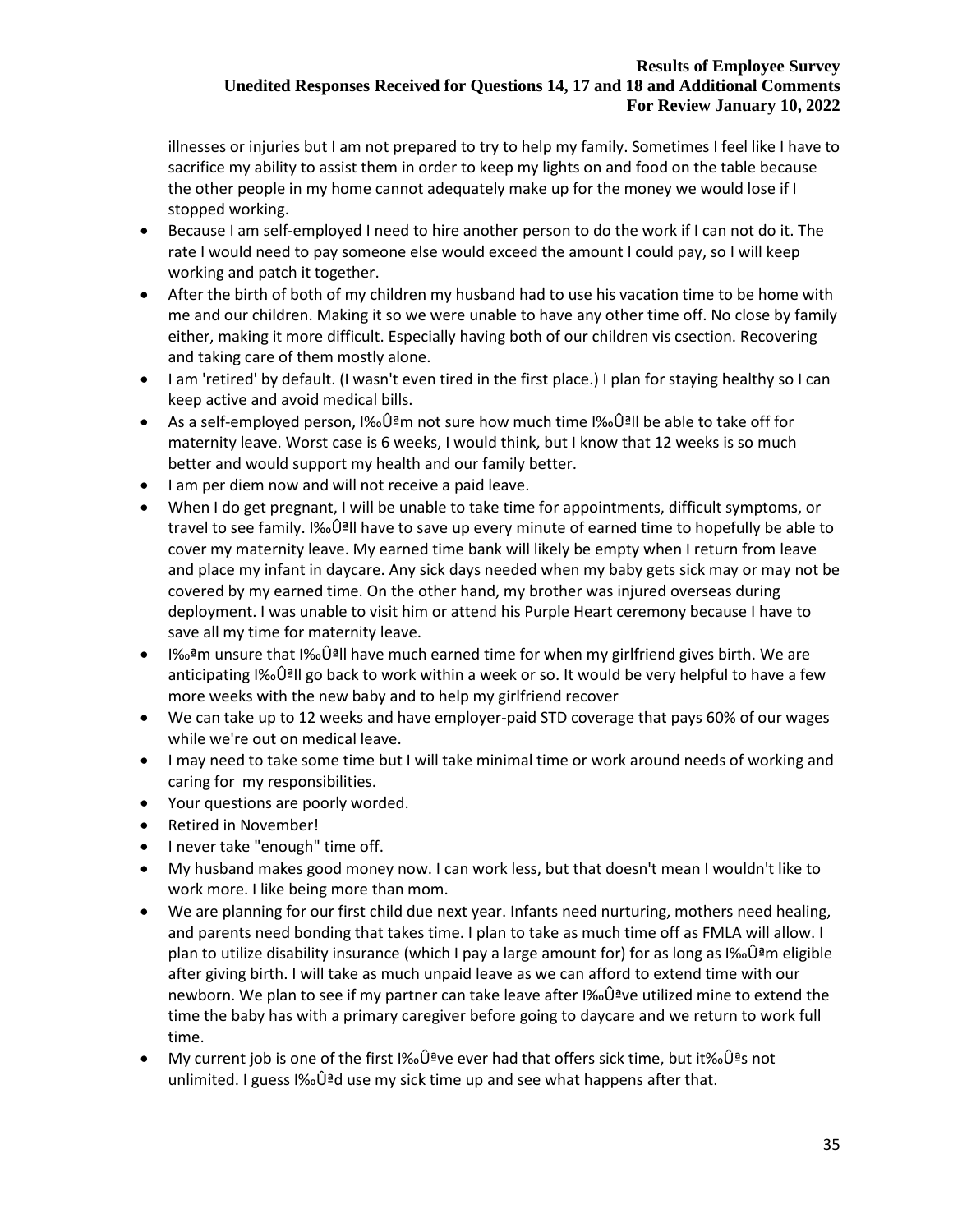- I retired in 2020, but I had expected to work part-time or volunteer. The pandemic and my health issues have made this impossible.
- I will not take more than 12 weeks of maternity leave or my employer will stop paying their share of my health insurance
- I‰Û<sup>ª</sup>ll take the maximum amount of paid time off for maternity leave but know that 3 months is not enough in caring for a newborn.
- I have enough money saved from my high paying job to finance a year at home with our baby, assuming I am able to carry a pregnancy to term. I‰Û<sup>a</sup>ve worked really hard to save this money because I know I can‰Ûªt rely on any benefits from employment to stay home for as long as I truly want, which is the length of time my baby is breastfeeding, at least. Ideally I‰Ûªd stay home unless my child enters pre-k, but we will not be able to afford such an extended absence from the work force. I can stay home for 1-2 years with my current savings.
- I've been a per diem worker for over a decade. Not having any paid time off means I've often had to work when ill. OR, I've missed work and had financial difficulties because of the lack of pay.
- My current company does not have a maternity leave benefit as part of their package. We have access to a paid benefit for FMLA
- I don't anticipate expected needs, just emergency ones with me or my parents, but I do know my current job is flexible in where I work and I have sick time saved up. My work also just industries instituted paid leave that includes caring for a sick relative.
- I work for a school‰ÛÓluckily we have a pretty generous paid sick day policy and family sick policy.
- The leave that my current employer enacted a mere month ago for parental leave only covers 1/3 of the minimal 12 weeks allotted for parental leave. It‰Ûªs SOMETHING, better than the first time I had a child, but it‰Ûªs still not enough! I‰Ûªll have to save up and use vacation time to get paid and partially go unpaid. A large factor as to WHEN in my life I decided to have children, is financially driven, which is sad as  $\sim$  0<sup>a</sup>m otherwise healthy but now placed in a high risk obstetric category being advanced maternal age. Again, the system is broken.
- I don‰Ûªt think I have more to share
- I help care for my dad. I‰Ûªve found a part time job that is super flexible, but I won‰Ûªt be able to give my dad or my job the attention that I really want to
- My mother has Parkinson‰Û<sup>a</sup>s and will need more support in the coming years.
- I have elderly parents (one of which has a heart condition) out of state who take care of my sister and her baby. If anything happens to them I will have to go deal with it and take the time off. I‰Ûªm lucky to have a partner who works hard and can help allow me to do those things but not as long as we would like and we would both like to be able to help together but that‰Ûªs impossible as at least one of us needs to be making money.
- My job offers very limited paid parental leave, so I will probably have to go back to work before I am ready to do so, and I will likely try to work right up until giving birth. If I experience medical issues or complications, I made end up needing to take unpaid leave.
- I am employed in Massachusetts so am able to take advantage of the FML act that is available to Mass employees. I will receive 3 months of paid leave through my employer and an additional 3 months through the state.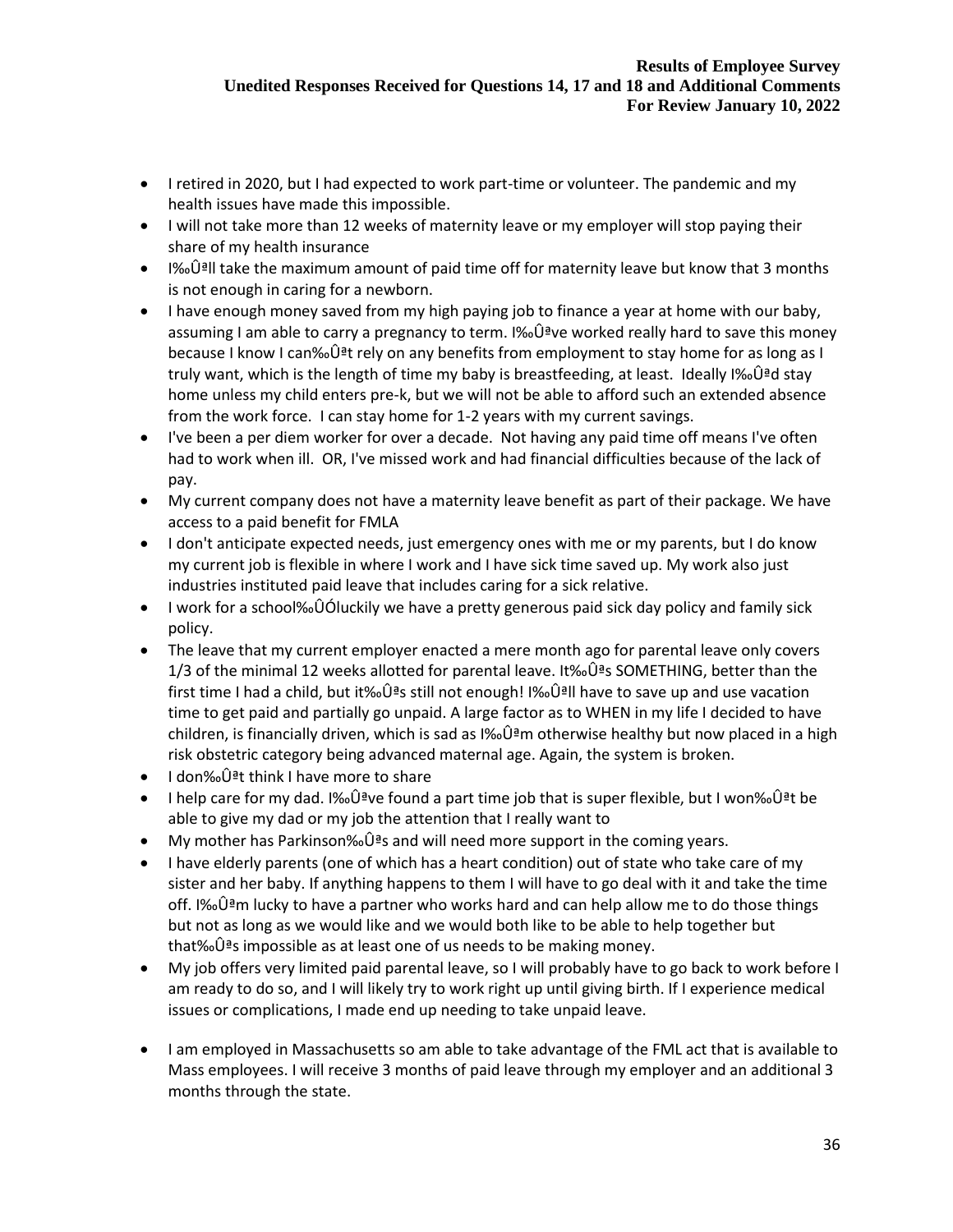- My mother is likely to need more help as her MS is getting worse and my family leave, even unpaid does not cover parents. I will likely not be able to care for her because I need to get paid, and overtime is often mandatory. I am going to school to be an engineer in hope that I can find a better job so that I can hire someone else to care for her with the added income.
- My partner intends to have a child, but is trans and has had too surgery. I want to bond with and breastfeed this baby, but I don‰Ûªt know if I will be able to with work.
- I've known many workers, who while working full-time, still are the stressed-out primary providers of care to loved ones.
- I have aging parents and parents-in-law
- I work on a contract basis like many so I can take time away from work but time is money.
- I have issues with my shoulder, and may have to have surgery.
- I've been with my employer 10+ years, so I am eligible for 100% pay for the first 13 weeks of leave. Moreover, half my team is in Canada ... so, culturally, there's no stigma attached to taking Leave.
- I want to be able to plan having another child, I have my own medical care and surgeries that  $1\%$ U<sup>2</sup>ve been putting off that I need to take care of and I need to be more available to take care of my mom. I also need to be able to have the time to take care of mental health.
- I will partially be paid but not enough to cover my normal wages, some time will be unpaid
- I actually don‰Ûªt know if those situations will occur as I am done having kids, both my parents have passed and I don‰Ûªt anticipate having surgery oh getting injured, but I would be apt to take PTO first rather that FMLA because of the hoops it takes to access it. But the constant daycare closures or caring for sick kids because we can‰Ûªt send them to daycare puts a huge strain on families. As our daycare has refused to mask, there have been so many closures since the mask mandate ended that we are pulling our youngest out of care to try and find something that is safe and reliable.
- I Amin my elder years and may need surgery.
- My adult son has a serious mental illness. This causes lots of work conflict
- I know that I‰Ûªd want to stay home as long as possible and the cost of childcare would take most of my salary if I went back to work.
- I'm fortunate to be a homemaker and able to see to our kids' and family needs while my husband is well paid.
- I'll likely take 12 weeks unpaid.
- Caring for elderly mom. I‰Ûªm moving my business to asynchronous work in order to have more freedom.
- I have no immediate plans to have more children or need additional FMLA. My income fpr thr past year has been significantly reduced becauae I took about 3 months of unpaid FMLA for bonding time with my child
- Again, I have saved up some good saved sick leave so am hopeful I would not use up those days. But if I had to or worked in a situation that did not have this, what would I do? Ù á Ùً@ȉÛً@‰ªÛ•üً@
- Planning on pregnancy. The full 12 weeks is important to me to spend that time with my baby and frankly I don‰Ûªt consider it long enough for maternity leave considering what other countries do. I will take what I need to do unpaid but finances will be tight.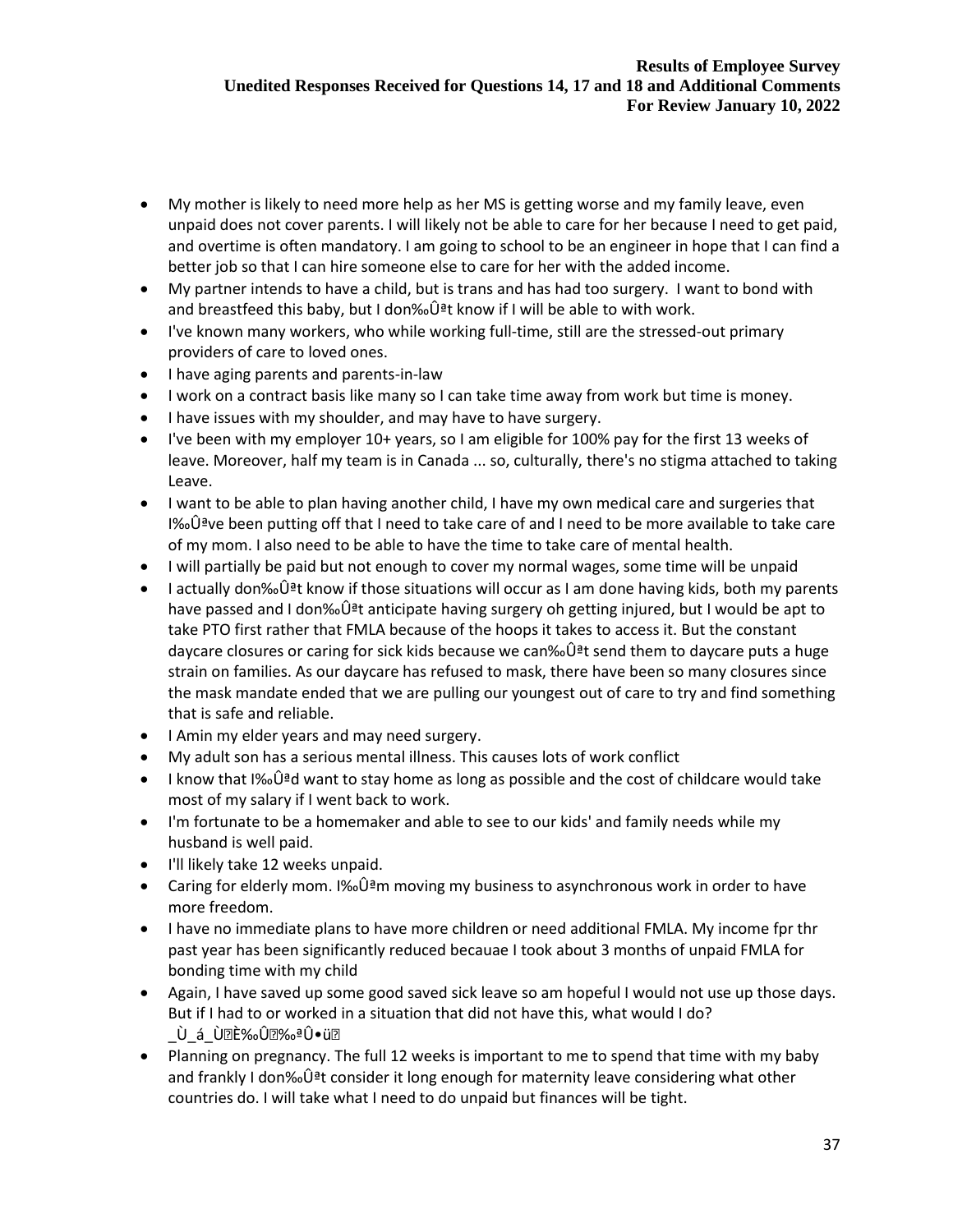- Who knows what will happen. I‰Ûªm praying for a miracle but my ‰Û÷circumstances‰Ûª don‰Ûªt really allow for it to be easy. More than likely I will have to neglect my physical health to survive. If the medical community continues at this rate, I will continue to be tortured by my injury, and not be able to receive any help I need. While my ex and his lawyer stall their jury trial for the assault, hoping they can gain sympathy so he can walk free. I will suffer, attempting to heal with my spirituality and positivity. Maybe a miracle would happen. I don‰Ûªt trust the medical community at all.
- I‰Ûªll have to wait for surgery until I‰Ûªve accumulated enough paid time off to cover being out.
- I‰Ûªve recently started working for a company based out of California that pays 100% of family leave.
- There really isn't a plan to cover me. I work for a small business, FMLA does not apply to me. They will try to give me time unofficially and pay me, but there is a minimum of work that will still need to be done by me weekly (payroll, invoices etc)

I just don't have the option to take any actual leave.

- Have utilized investing in stocks that pay dividends on my Robinhood account to ‰ÛÏpay‰Û• me for maternity leave this time. Also, my partner has a better job.
- I will be looking for a better job that might be able to better support me so I can fulfill my goal to become a parent
- I will take PTO that I have earned, if I run out of PTO will take unpaid time that is needed.
- See previous.
- I may have to have back surgery in the next few years due to Degenerative Disc Disease. I am working remotely now so when I'm sick, I can usually work through it, being comfortable at home and not making a 50 minute commute (one way). If we need to return to work by then, I will need to take the time off and hopefully I will be able to bank enough before that in order to get paid.
- I cannot predict illness, but I have elderly family members who will I almost certainly need to provide care for in the coming few years.
- I chose between the two options above because I am not sure what the circumstances will be. My partner and I have talked about how we would be able to afford our bills if I need to go out on FMLA and get partially paid or not paid at all.
- I recently started a new job, so if I want to have a baby in the next couple of years I will have very little paid time off accrued. I will likely be able to take off only 20-30 days before needing to return to work.
- This year I will have to have 5 surgeries. I will not have access to any paid medical leave. I anticipate using a majority of my savings in order to keep up with rent and bills while I am unable to work. Should anything go wrong (complications, etc), it would be disastrous for me. This causes a large amount of anxiety, more than my medical issues do.
- I am currently pregnant and expect to take a maternity leave this summer. I‰Ûªm thankful I can take 3 months for parental leave but it will be very difficult to do so without my full paycheck.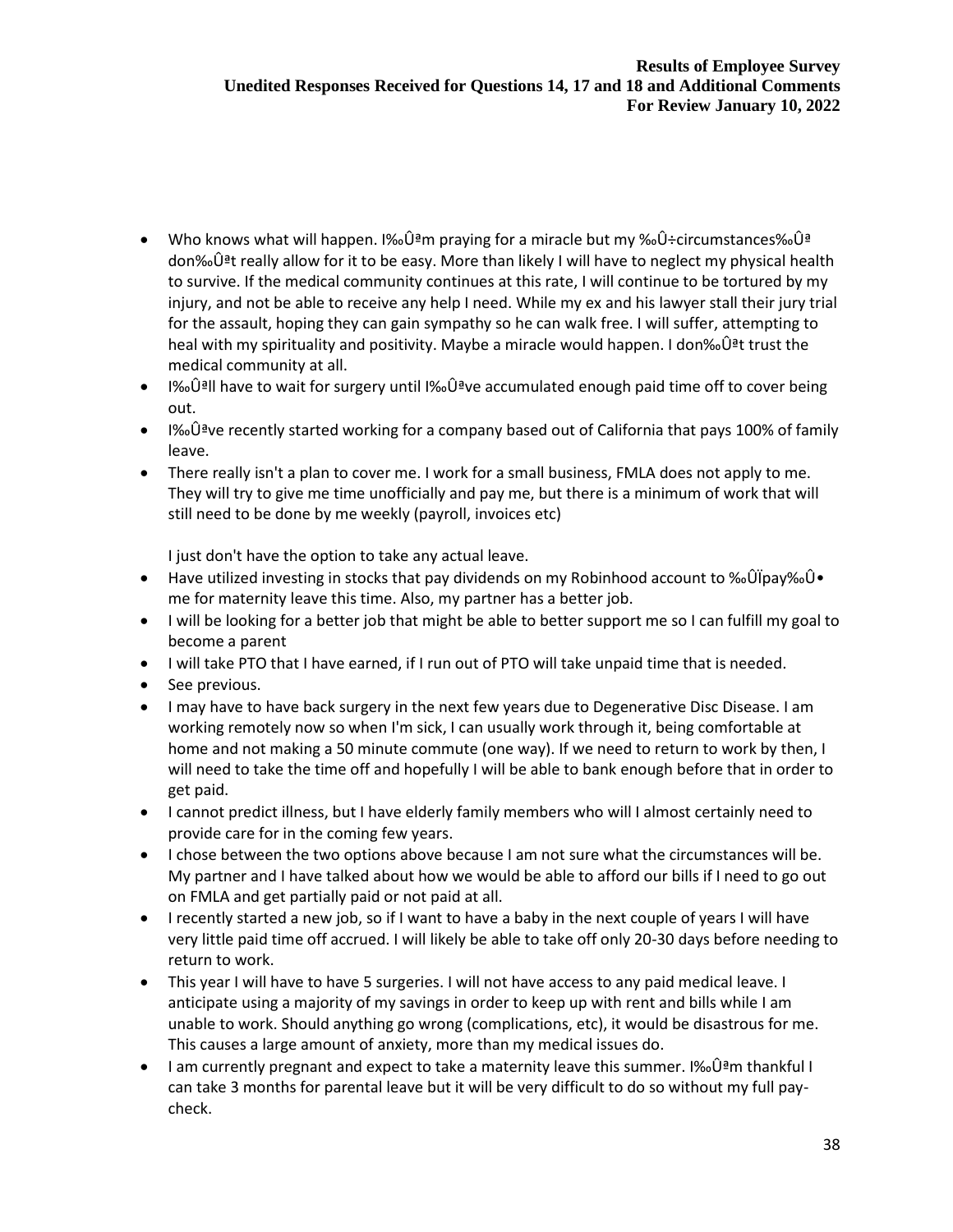- We are debating having more children or not completely depending on financial situations.
- At 68 I expect to remain somewhat healthy and know that I or my partner may experience an injury or illness at any time.
- My employer has an unlimited Paid Time Off policy. This is what every employer should do for full time employees. Regardless of whether employees are making minimum wage or \$100K+. When CEO make 10-100 times their employees the free market concept has stopped working.
- A key piece of my own safety net is that both my husband and I have always worked for organizations that provided paid family and medical leave. I can't imagine having to navigate life without that.
- When there‰Ûªs no safety net, people don‰Ûªt tend to reach out and extend themselves beyond a certain point. My desire to become a foster parent is huge, taking the necessary time away from work will definitely influence this process.
- Paid family leave just makes sense. When you have a life event such as giving birth or needing to recover from surgery or illness, you shouldn‰Ûªt have to worry about your livelihood. As a society we should be taking care of each other.
- My husband and I would really like to start a family but my current employer only covers four weeks leave at 60% salary. They only allow a total of 12 weeks parental leave and besides those four weeks allow employees to use accrued PTO, otherwise leave is unpaid. The fact that I have a far better situation than most makes me deeply sad.
- I have some leave accrued, so in the event of an emergency or illness I will be able to take time off work without losing pay.
- Again, 12 weeks is not nearly long enough postpartum, especially when you look at leave in other developed nations.
- I have a lot of paid sick time accrued from longevity with my company.
- My husband makes most of the money for the family and we are very frugal.
- I can work from home so won't need to take much time off
- Because I work for myself now I can let business ebb and flow around the needs of my family.
- I‰Ûªm 25 and my father and mother are both older seniors. It would not be surprising if I have to help them in the future. I also have a surgery that I might be getting. It is elective so if I can‰Ûªt find a way to have income during recovery, I won‰Ûªt do it.
- It‰Ûªs difficult to check ‰ÛÏI won‰Ûªt need time away from work because I‰Ûªm not working.‰Û• I have children. I work more than full-time. If I need to tend to another family member - or prioritize one of my children, I need to hire child care.
- My mom is in her 70s, and I assume she will need care and support at some point soon. I have a week of paid sick/family leave time, and imagine I will run out of that quickly between my needs and hers.
- I imagine my aging parents will need care at some point but will want to live as independently as they can.

Now that I work part time and job share for one of my 2 jobs, I think I could finagle something temporarily at least.

• I have trouble taking time off in the fear of retaliation and losing my job.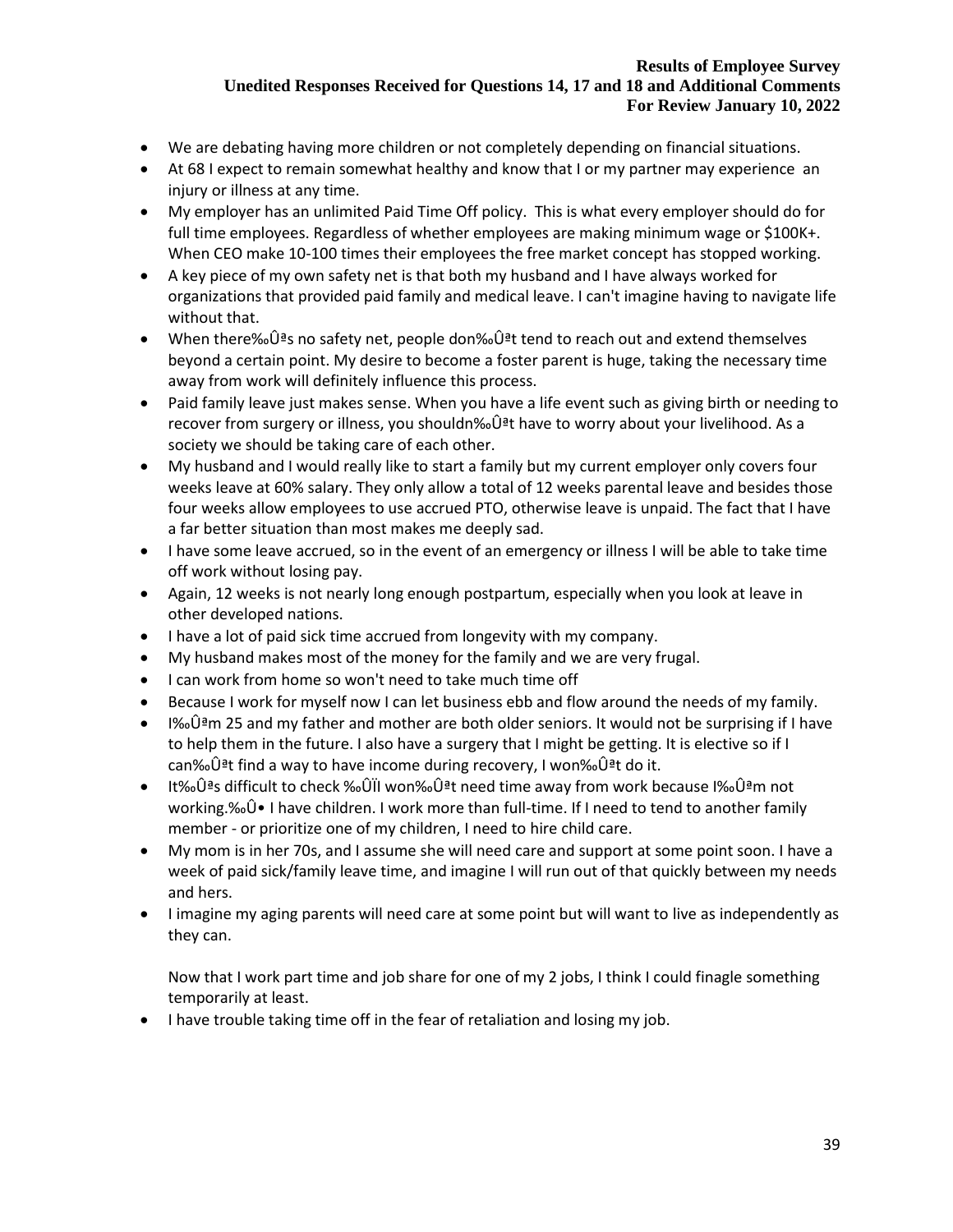- My sister has terminal brain cancer. I don't know when, and I pray every day that it's not for decades, but it is likely that within the next few years her condition will deteriorate and she will die. I want to be with her as much as possible and have spoken with my HR person about my options. I would be able to use a little paid time off, but it would be extremely limited, and I would not be surprised if I take some time away from work that is unpaid.
- My mother is struggling with memory issues and I am her primary caregiver as my siblings live away from here. I will need to take more and more time to make sure that she is ok. She/we cannot afford long term care and we want her aging at home.
- When I give birth in February, my firm offers 8 weeks off, unpaid. We sold a house last year and set aside enough to cover what I would have earned during that time period, so we are lucky enough to have that savings. However, it's hard to imagine going back to work at 8 weeks postpartum. I remember the feeling from my previous childbirth experience and I know that I wasn't really ready to go back until more like 4 or 6 months postpartum. I'm really dreading it but it was hard enough to find a part time position in my field (legal) so I'll just have to deal with it.
- My employer has just adopted a 12 week paid family and medical leave policy
- Hernia surgery coming up only part of it will be covered by sick leave. Aging parents may need more care at any moment.
- I don't plan to return to work until my baby is old enough to enter public school. It is too difficult to be employed because if he gets sick, I am not allowed to stay home and care for him. Or if I continue to have my own health issues, I won't be able to return to work. Daycares right now are too difficult to find good, trustworthy teachers to care for my son. It's also too expensive. By working, I make just enough to send him. I might as well stay home and care for him myself and enjoy the time with my own son while he's little.
- i have no foreseen upcoming leaves
- I'm pregnant right now and it is frustrating to calculate my sick days to see how much paid time I can off to take care of my infant. I have no family around and won't be able to get into a child care facility for 3 months due to finances and difficulty finding enrollment since many are full.
- I am retired.
- My work offers generous paid family leave, but it‰Ûªs a hardship for the employer.
- I‰Ûªm very judicious in my use of paid time off so I have it available to me if I need it for some reason. I‰Ûªm in a job that pays less then I could likely make in another position given my qualifications but I accept less in wages for the benefits like paid time off,
- Return to work might have less to do with getting paid (directly) and more to do with pressure to return
- My husband and I would like to expand our family, but we're caught trying to manage this important life event with planning around our jobs. Because there is no paid leave, we have to try to time our next child with when our work is most flexible. I will have to go back sooner so we can afford to have the baby at all, but then of course daycare costs \$1,000 per month (per child). I really want to keep working but I'm not sure how the math is going to work out.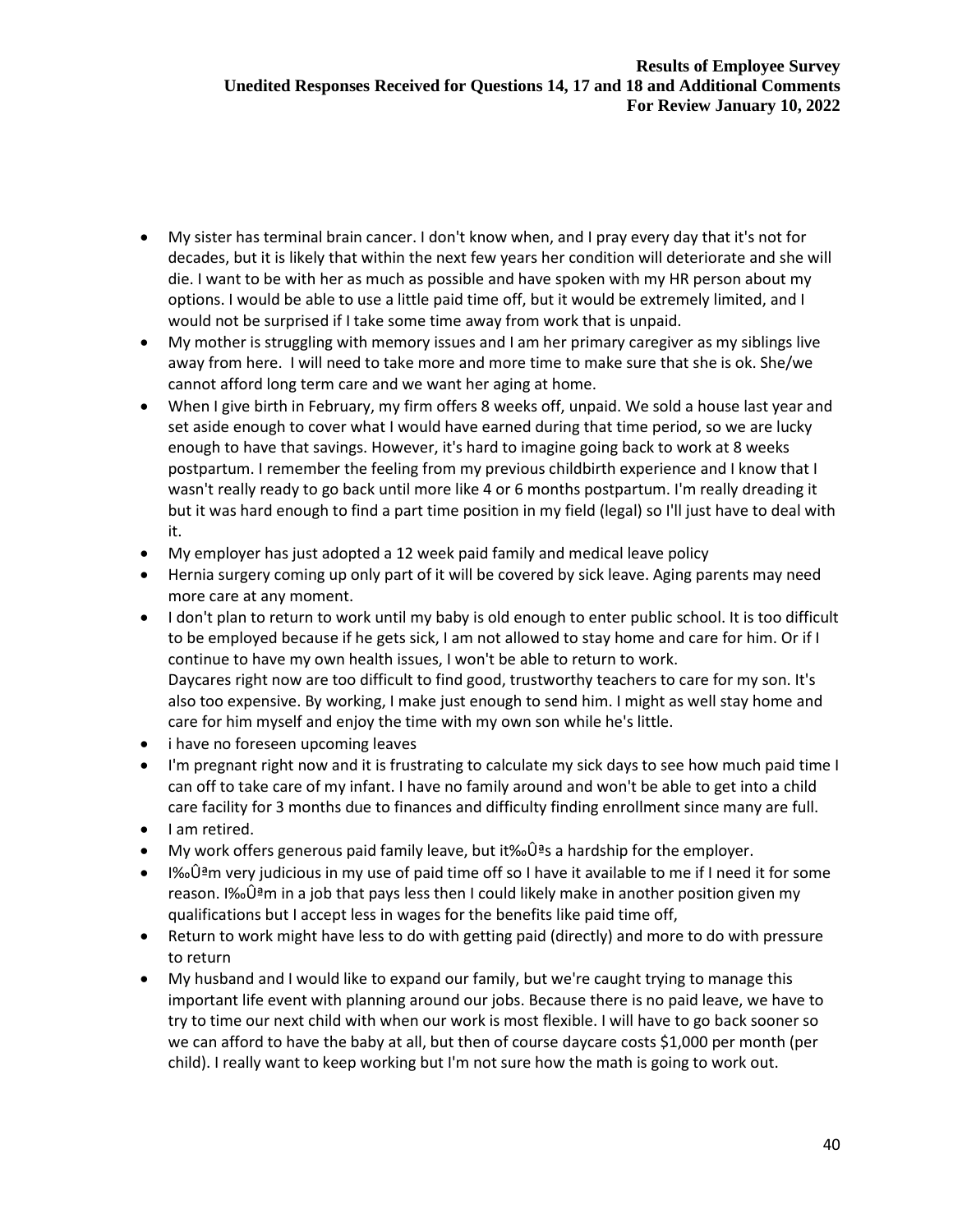- The middle class subsidizes the rich. Of course, I am not really middle class. My salary would have been \$36,000. As a single person, that cannot be lived on. When my parents' house sells, I plan to buy a condo and get a roommate.
- I do not currently anticipate any life events, but if any occur, they will require me to take time away from work, but I'll have to keep that as minimal as possible so that I can continue to get paid.
- I would like to take a 12 week maternity leave but I don‰Ûªt believe I‰Ûªll be able to do that financially unfortunately.
- It is hard because no one knows what the future holds and there is no security from work or from the government about how you will make ends meet if something happens - whether it be a joyful thing like a new baby or a scary thing like an ill family member.
- I plan to likely stay home and only my partner would work because he earns more, and I have no PTO at either job and we would not be able to afford daycare
- My company offers 6 weeks paid leave but that‰Ûªs not enough for me so I‰Ûªll go back to work at 6-8 weeks postpartum instead of later (which is better for me and baby), but with bills to pay it‰Ûªs not possible.
- I became a stay at home mom in large part because I wasn‰Ûªt qualified for any jobs that give substantial parental leave and was not ready to leave my babies at such a young age. I was fortunate to even have a choice but it meant making very tough financial choices in the early days and has had a big long-term impact on my mental and physical health.
- I would probably end up using my vacation time. I always try to keep a week available in case something happens.
- My employer now has what is called "responsible PTO," quick provides a fair amount of flexibility as needed.
- I hope to become pregnant and take some time off.
- I have two pretty big medical concerns that I have been putting off because I don't know if I'll be able to take enough time off for recovery.
- I would probably try to work from home and care for this person simultaneously.
- My employer already offer 16 weeks full pay leave. I just want others to be able to take care of their kids too.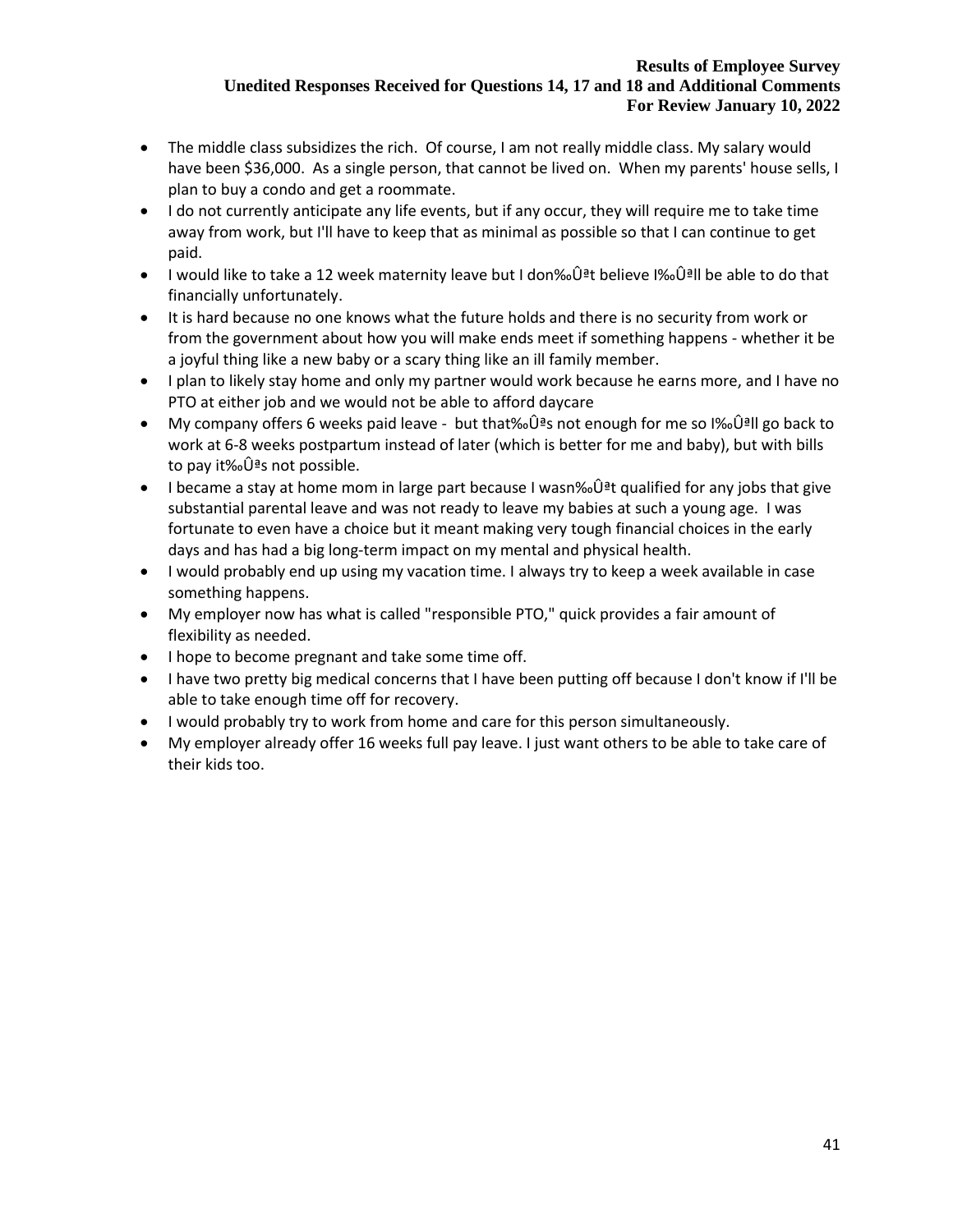**18. Thinking about your past experience and anticipated future experience with life events that require you to care for yourself or others, how much time off from work did you need or would you need over the course of a 12-month period? (535 responses)** 

- 6-8 weeks
- 20 weeks for my children
- 24wks
- 12 weeks
- 12 weeks at a minimum
- 9 months would have been helpful.
- TBD: 1 week to 14 weeks
- 16 weeks
- When having a child, 6 months would be much more beneficial for my child and myself
- A couple of weeks would be wonderful--it would be nice if this didn't have to come out of my vacation time.
- $\bullet$  3 5 months
- between 1 week and a month and a half depending on circumstances
- A minimum of 6 months fully paid off for the birth/adoption of a child for both parents is critical. I'd also suggest the option of extended to one full year with partial pay options and job security.
- 1 2 days a month, but not always full days -- sometimes just an hour or three
- 6 weeks paid would be great, but 12 weeks better‰Û\_ 6 months would be ideal bc that‰Ûªs how long babies should be exclusively breastfed.
- on average, a week
- 4.5 months.
- 1 day
- 3-4 months
- well over 60 hours
- I have needed up to 3 months, but i think 5 days is more average in most years to account for maintenance Dr visits and unexpected occurrence.
- 3 weeks
- 6 months
- 2 to 3 weeks
- 12-16 Weeks
- 9 months paid time for childbirth- minimum. Breastfeeding exclusively is recommended for the first six months, so going back to work at any time before that jeopardizes infant health.
- Six months
- $\bullet$  15 days
- 12 weeks at least if I adopt a child
- 8 weeks would allow me to recover from having a child. However if I were to run into the same events that still would not be enough.
- At least 12 weeks for birth of child/pregnancy
- $1 to 2$
- It would depend if a family member has COVID. I also have aging parents.
- I think 12 weeks that can be used as you chose within one calendar year is a helpful benefit that she‰Ûªs people and their loved ones up to manage a major life change.
- 6 months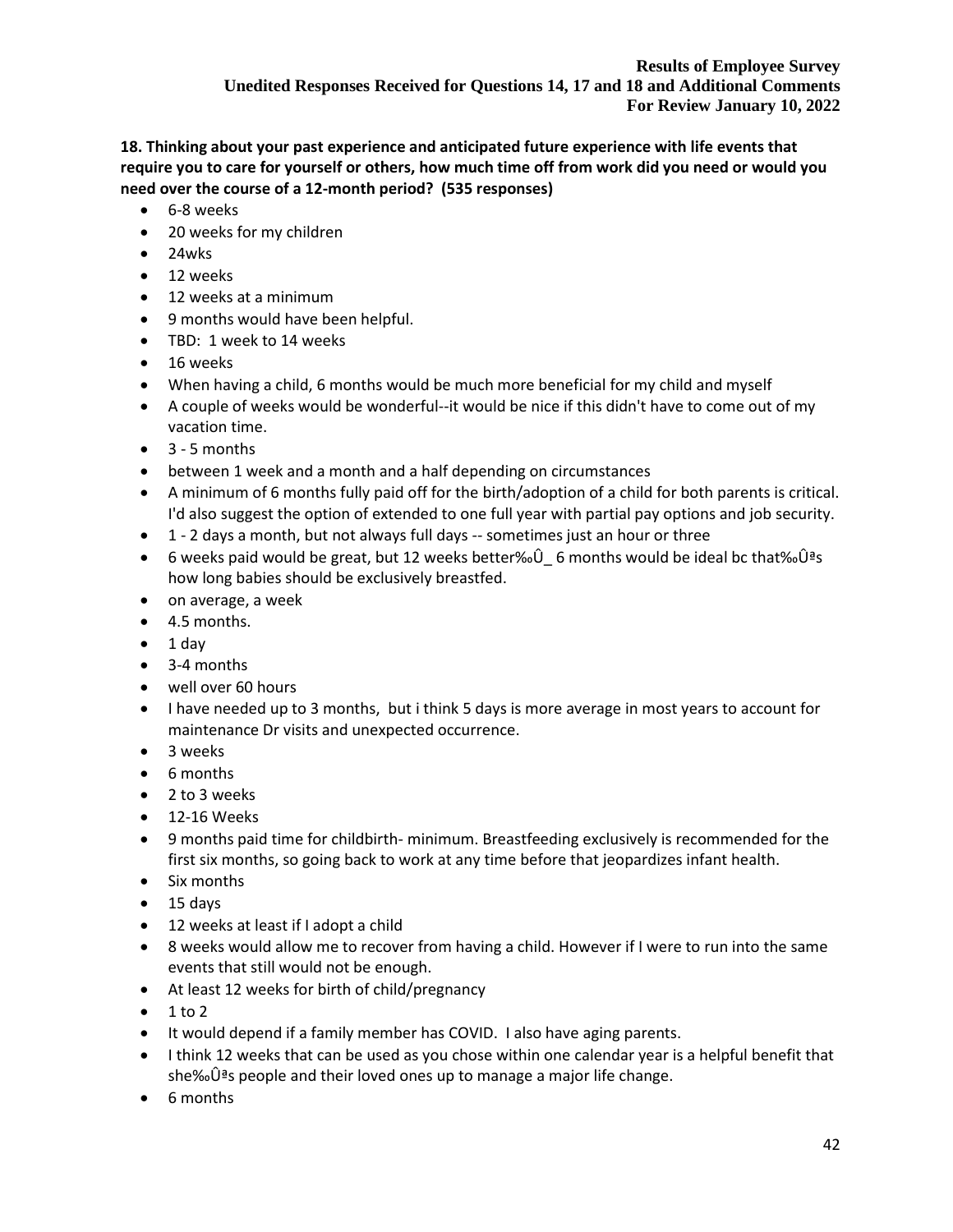- If you are asking about how much paid leave is needed when the emergency situation arrives (which is not anticipated to be yearly), I would say 4-6 months.
- approx. 21 days
- 6 months of maternity leave . 3 months should be paid for by employer
- 2 months or more
- Two weeks in normal years. More for something catastrophic.
- 3 weeks
- 2 months
- 4-5 months
- 4 months
- 3+ weeks
- Four months
- I ended up quitting my job as my family member was so sick. I did not work for two years, and had I not had property to sell for enough to keep my daughter and I going at under poverty levels, and without the help of generous Comminity members we would not have made it.
- For the birth of a child‰ÛÓ6 months minimum.
- I think three months was the minimum that felt doable for both times in my life caring for my dying mother and caring for my new baby.
- $\bullet$  20 25 weeks
- Six weeks
- Between 4 to 6
- 4 months
- 4-6 months
- 2-3 weeks minimum
- To recover from birth and bond with a new child, 4-6 months. For more typical childcare/sick requirements, 2-3 weeks, assuming a flexible employer and the option to work from home.
- Depends on the situation. Most things have been a week, maybe two. When both my parents had strokes I could‰Ûªve used a month or two
- The unplannable part is what's so hard.
- 3-4 weeks
- 3 or 4 weeks intermittantly
- 6 months
- For birth? 6 months. For Illness it depends and for grief- 2-3 weeks minimum for a close family member.
- 3 months minimum
- This would totally depend on many factors hard to estimate.
- 10 days
- Not sure. I think 12 weeks would be a good number for a lot of folks.
- 12 weeks
- Unsure
- Maternity leave should be 6 months minimum.
- A few weeks, but that may change depending on the situation
- With the birth of a child four months was necessary, more time would be very beneficial.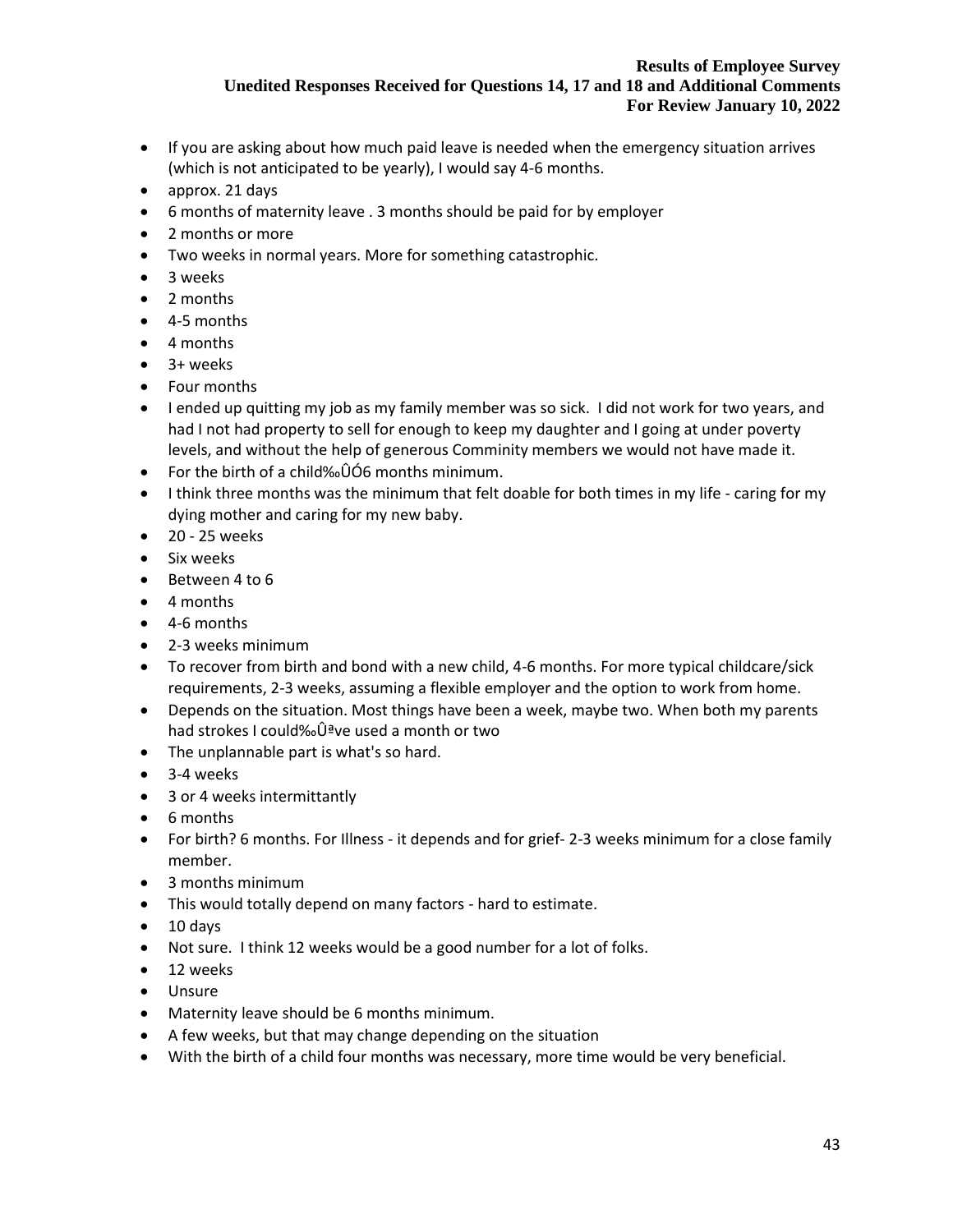- 6 months
- Variable, hard to say
- Realistically, about a month. Easily.
- 1-2 weeks
- 3 months
- It is difficult to estimate.
- 3 months
- A few weeks
- 4 weeks
- 2 weeks
- Between a week and 12 weeks
- 16-20
- 3-6 weeks minimum
- Many years, no time off. Several years, needed to take 2-15 mths off.
- 1-2 weeks
- Four weeks
- 400 hours
- Two weeks
- 4 yo 6 weeks depending on circumstances
- I needed at least 2 weeks
- Two or three weeks
- maybe a month?
- 3 weeks
- 6 months
- 3 months minimum, 6 months ideal
- 60 hrs
- It depends on the type of event. But at minimum 4 weeks for any kind of serious life event, and in many instances more time is needed, up to a full year
- The most time off I have taken, by far, is with my c-section and recovery- I was out for about 10 weeks. Last year I took a week off for my partners surgery and 2 weeks when I had a surgical procedure. Other than pregnancy and recovery I don‰Ûªt anticipate significant stretches of time off- but most of those things are hard to plan for.
- 1 week
- 3 to 2 weeks depending on event
- 2-4 weeks
- At least 3 months for maternity leave. I was dealing not only with a baby but recovery from birth injuries.
- 5 days
- 2-4 weeks
- 6 months
- 4-6 months
- 3 months at the minimum
- I needed several months off of work to bond with my newborn child.
- 8 days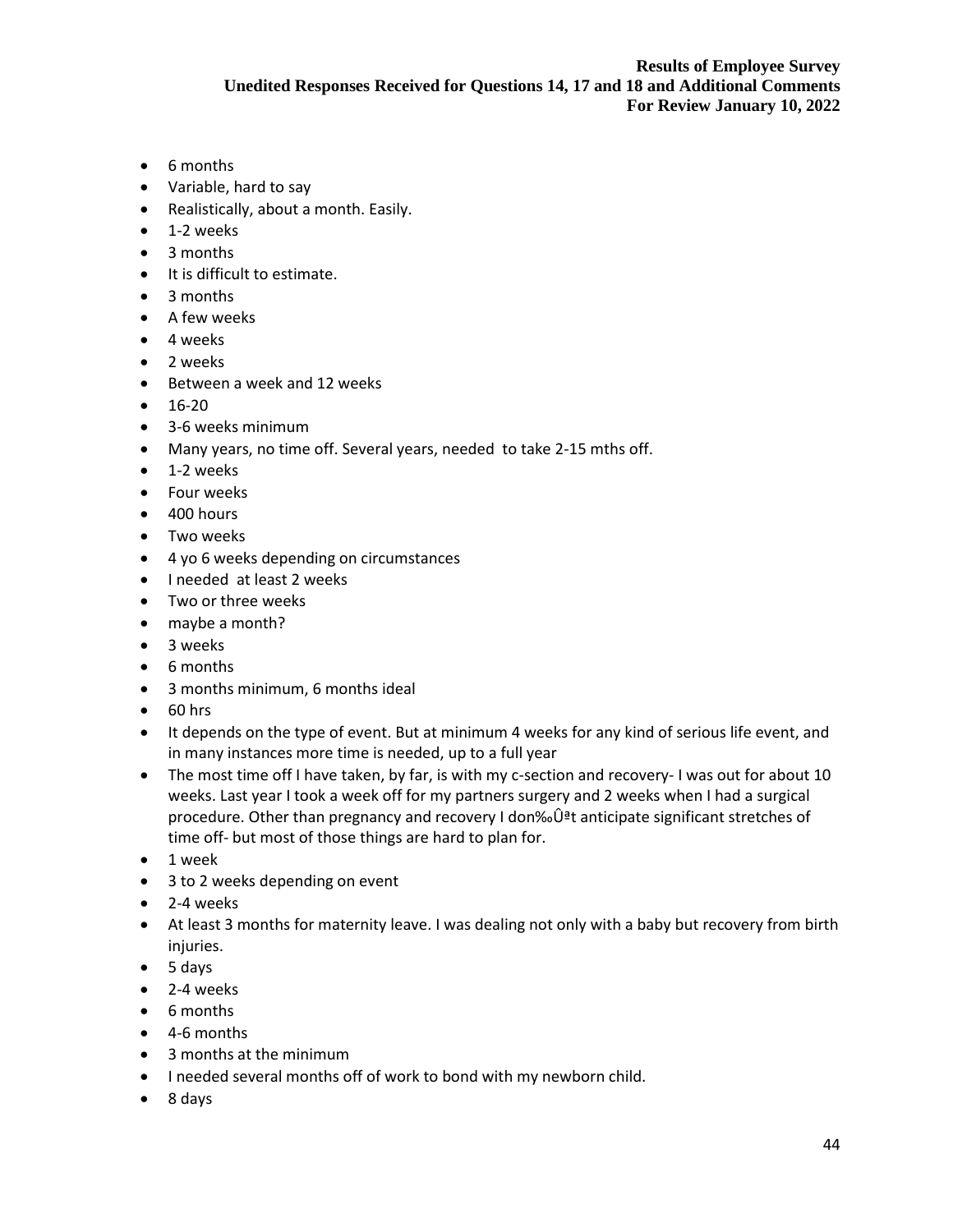- 14 days
- Maybe 5 days that aren‰Ûªt holidays.
- 1-2 months for major life events like medical emergencies, child birth, and family member caregiving.
- Re. my past injury, I would have needed 3 months leave.
- At least 6 months would've been really helpful after having twins.
- 3 weeks
- For my past experience (traumatic birth with medical needs for my baby), I needed at LEAST 3 months (12 weeks) to have addressed that physical and psychological trauma. For my current intentions of adopting from foster care, I do not need any additional time, but my situation is pretty straightforward. An option to have days to take would be nice in my case, and NECESSARY in others' cases.
- 2-4 months for a child birth minimum
- $\bullet$  12-24 weeks.
- I think paid family leave should be 12 weeks paid.
- A few days each week, not counting my days off
- Varies widely
- Unsure of the answer to that question, but I think consulting research about what is most beneficial for early childhood development and birthing-person‰Ûªs health and bonding with said child should be taken into account to potentially increase the amount of time we allocate for such a policy.
- 3 months
- 14 days
- 6 Months
- 4 weeks
- 30 days
- Six months should be standard for the birth of a child, for each parent.
- 6 weeks
- 3 months at a minimum; 6 months would be ideal.
- 12 months
- 8 weeks
- 6 months
- 8-12 weeks
- I don't know.
- 3 days
- I personally believe a minimum of 4 months postpartum paid time off should be the standard.
- Maybe a week total
- At least 6-8 weeks if not more.
- 1 month
- 2-3 months
- For me, if I was still employed, I would initially have needed more than a month to deal with everything and would have needed to hire a caregiver.
- 3 Months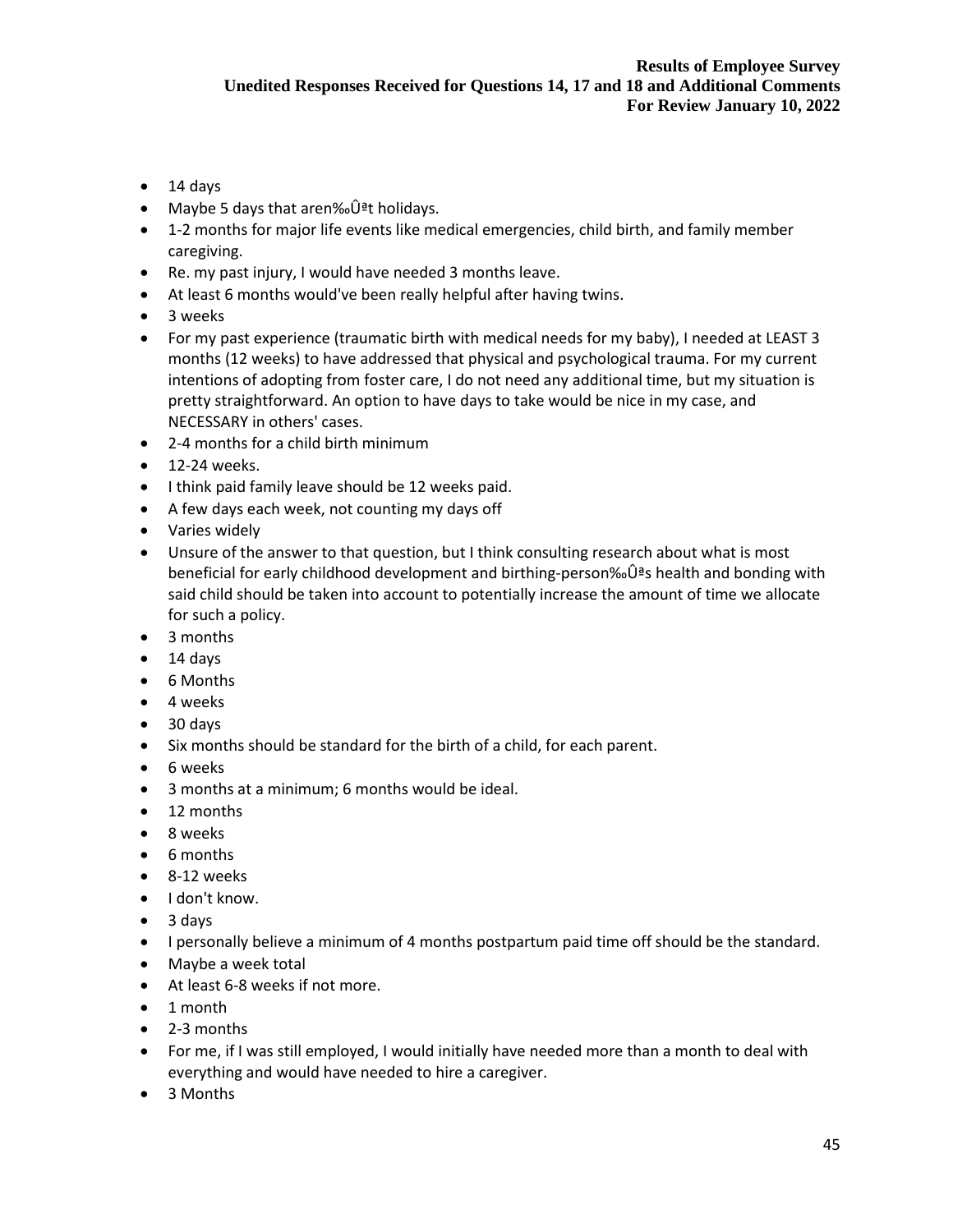- I took 4 months off from teaching due to breast cancer. I used my sick days that I accumulated so I was paid throughout the ordeal.
- 8 to 12 weeks
- 1-2 weeks, maybe?
- At least 60 days
- When I was working, child care would have been my greatest need.
- 2-3 months
- For physical injury, the time of healing, as well as rehabilitstion. Mental illnesses are more difficult to judge how much time youll need.
- Not sure
- A few weeks per year
- Not every year but when it happens a couplenof months
- 5 weeks
- 6 months
- 2-3 months likely dropping to about the equivalent of 75 percent time
- 3 months
- 3 weeks
- I would have taken 6 months of maternity leave if I had been able to
- 12-16 weeks
- At least four months
- 4-6 weeks
- 6 months
- 12-16 weeks
- 2 to 4 months
- 2-3 months
- Longer than FMLA allowed for.
- 3 months paid leave for the birth of a child and then more time (preferably up to 6 months, the remaining 3 unpaid) to stay home and bond with the baby. Pumping breastmilk is a big stressor and the more time at home with the baby, the more likely breastfeeding past the 6 month mark will be for breastfeeding parents.
- 24 days
- 3 weeks
- Having up to 9 months would be very important for me based on my past experience
- 2-3 weeks on up to 12-15 weeks for a sick parent
- 6 weeks
- I feel I am an unusual case, especially given I suffered two freak accidents in my past position. At present I would like a month or two to help my sick family member but I don't know.
- 3 months
- Depends. 1-2 weeks would generally be fine, except for recovery from childbirth which I think requires at least 6-12 months.
- 30 days
- In the future, if lucky enough to conceive a child again or if I were to need another surgery or have another pregnancy loss it would be very beneficial for my husband to be able to take time off of work paid to provide for our family. Having another baby would definitely need a month at least and 3 months at most.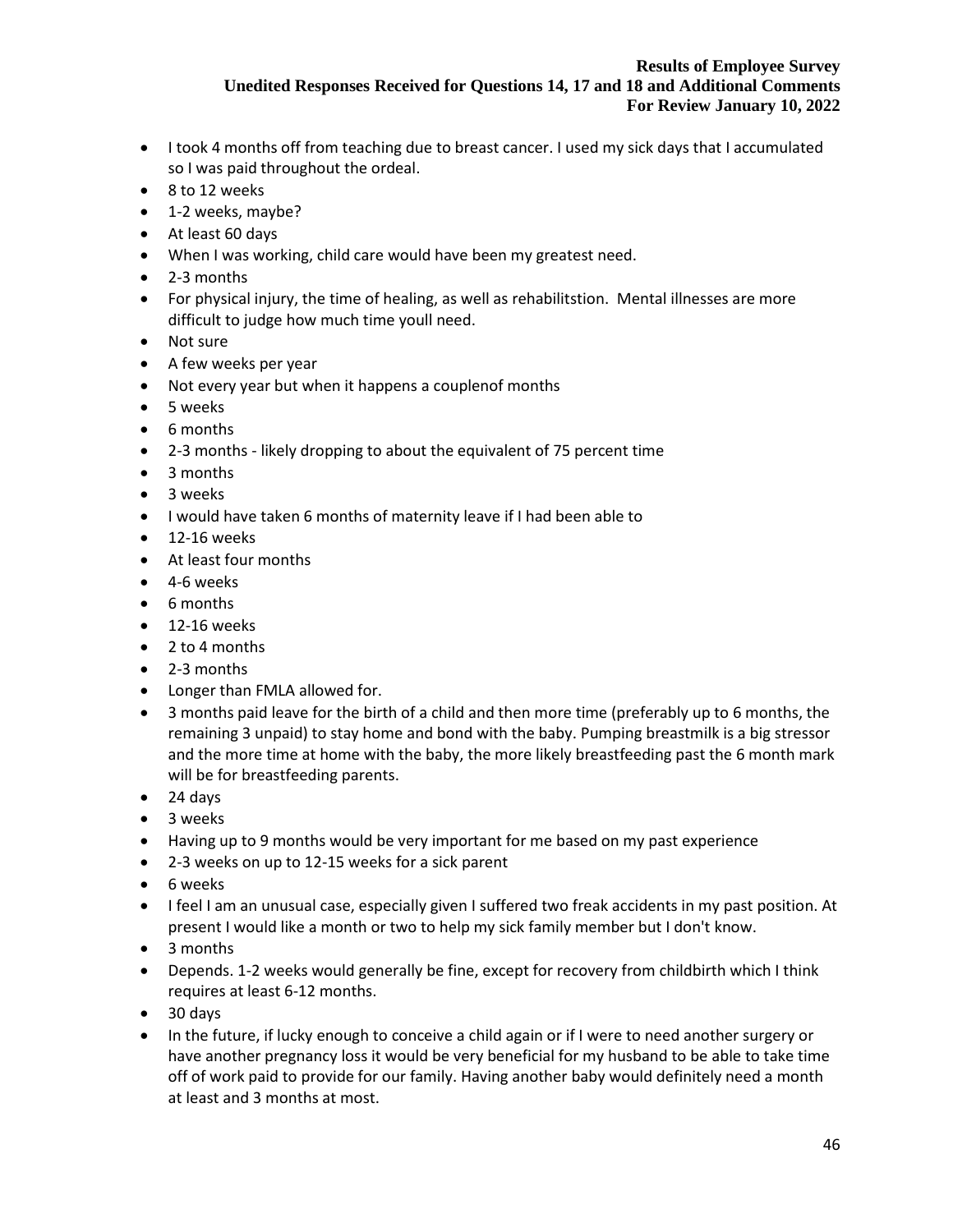- Minimum 10 weeks post childbirth
- Judging from my mother and mother-in-law's aging/death, I see three months would be most helpful. If that total number of days (90 days) could be used over six months, that flexibility would be really helpful.
- 3-4 months
- 5 weeks
- I took a 10 week mental health leave of absence from my job in 2020 and then 12 weeks after giving birth to my daughter in 2020. I feel like I need a break right now (I work in healthcare and burnout is a huge problem right now), but I know I‰Ûªm ineligible for any time off, paid or unpaid, so I quit my job instead.
- 4-5 months
- 12 months ideally
- I would love to have 6 months off with my infants.
- In an ideal situation, I would be able to take 6-12+ months with my newborn baby. Leave for other illness, family illness/injury could probably be covered with 4 weeks depending on the situation
- 13 weeks
- 2-6 months, depending on circumstances. It would be great to have a couple months with the baby at least. And then more time for unexpected illnesses.
- 1 week
- Needed 8 weeks, could need 12 in the future.
- Parents should be allowed a year of paid time off after the birth of a child
- I‰Û<sup>a</sup>m giving birth, and studies have shown that the longer babies are home with their parents, the better their developmental outcomes so- at least 6 months!
- It would depen on the situation. My husband has numerous health issues and I probably could not work. After his last several hospitalizations I needed to be home 24/7 to care for him for several months.
- 3-6 weeks
- 2 -3 months
- In total including vacation and holidays is three weeks. Use it or lose it.
- 1-2 months birth or death in family
- 2 months
- At least 12 weeks. I also had to use all of my vacation time during my parental bonding leave. Meaning that when I went back to work I had no bank for sick time, during a pandemic. So if myself or anyone in my household was sick with Covid or needing to quarantine I had no remaining paid time off to take.
- 8 weeks
- 6 months
- 12 Weeks
- I don't expect to give birth yearly, but I do expect I may need to take 3-5 weeks off for medical needs. Thinking mental health days or of my husband or daughter are sick
- 4-6 months
- $\bullet$  12-24 weeks
- 6 months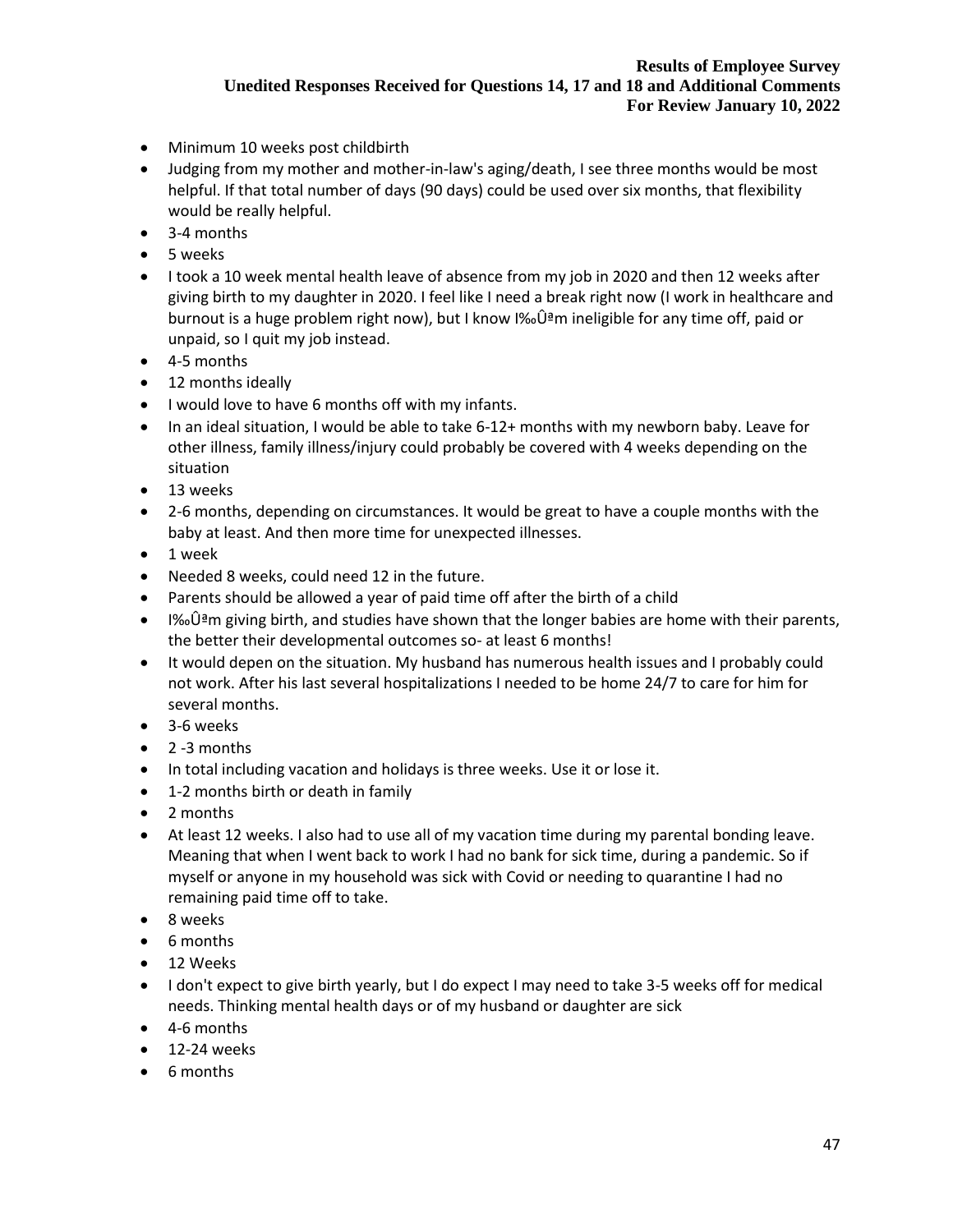- I think you should get to be with your babies for 12 months and not stress about getting back to work.
- I would like at least 6 months paid leave after giving birth.
- 4-8 weeks
- 1 full year off is preferred
- 2-3 months
- As far as maternity leave was concerned, a minimum of 12 weeks. However, I felt more myself and comfortable to leave my baby between 6-9 months.
- 6 months at least
- Range of time from 1 month to 12 month. I wish I had been able to take at least a month off in caring for my parents. Maternity/paternity leave should be a full year.
- Surgery (unilateral oophorectomty) required two weeks recovery time.
- It depends on the life event, but 3 months at least.
- 4-6 weeks
- Maybe a month over that time.
- 12 weeks
- 12 weeks post partem
- 3-6 months
- 3-6 months
- Having access to 12-16 weeks of paid leave in a year is really important. That could be post-birth time for someone or enough time to spread out over a year to care for a sick relative and get them in a safer place.
- 12 weeks when I gave birth though I pushed and went back part time to make the leave stretch out longer
- 3-6 months
- Postpartum m, for each child( have2) really needed 6-12 months
- I took 12 wks paid for all 3 births.
- At least a few months
- I would have loved to take a full 4 months after delivery..
- Total of about 2 weeks
- $\bullet$  12-15 weeks
- Usually at least 1-2 weeks. Sometimes that family member wasn‰Ûªt close by and I had to travel which adds time.
- Brith‰ÛÓyears. We should have at least 24 months paid leave which I know sounds like a lot, but I we know the first years of life are so formidable.
- 4 months
- For birth, I believe at a minimum if 6months is needed. In other life events, it‰Ûªs variabl.
- 3 months
- 2 weeks
- 4 months
- I generally try to take fridays and Monday‰Ûªs off if I have to deal with stuff out of state. Probably adds up to a few weeks out of the year.
- It took me a full 6 months to deal with everything postpartum, compounded by the fact that we couldn‰Ûªt find daycare space for an infant
- 16 weeks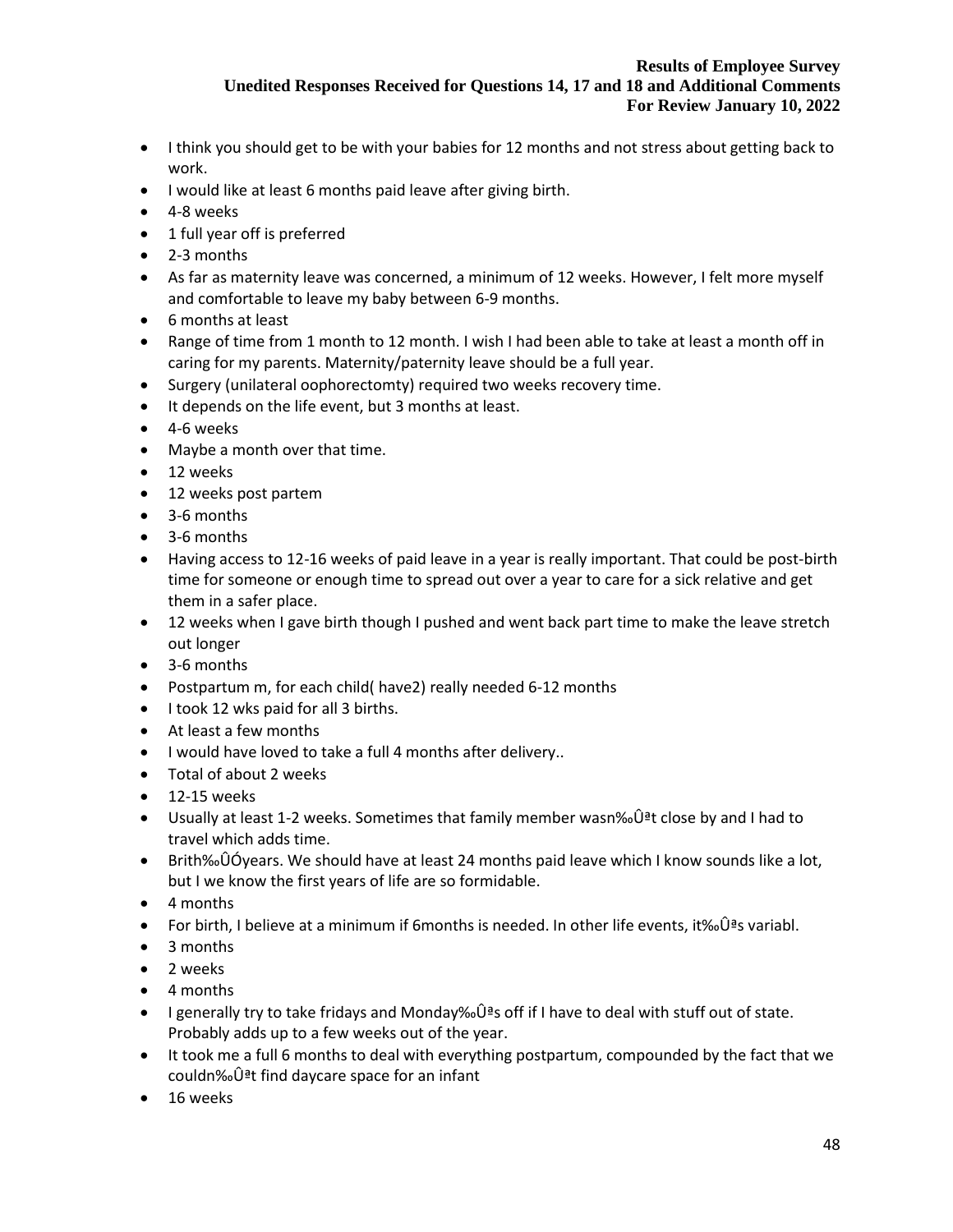- For birth, no less than 3-4 months
- 20 weeks
- One month
- For me personally I think about three weeks of paid leave time total. But if someone is giving birth or becoming a parent they should have a minimum of 12 weeks for recovery.
- 12 weeks
- 2 to 4 weeks
- $\bullet$  4 6 months
- 16wks
- I recently took 2 weeks off to support my family and grandfather in his last weeks of life. This was incredibly important for me and for my family to be able to do that. I am lucky to not have suffered the loss of work or wages as a result. Having a baby- I would have loved 5-6 months. 3 months is TOO SOON.
- For my miscarriage I took 3 days of sick time. I was still struggling with symptoms of the miscarriage while at work which was physically challenging as well as emotionally exhausting. I was completely recovered after two weeks which would likely have been less if I hadn't had to work. I believe that the 6 months I will be afforded for maternity leave will be adequate.
- 3 months
- 30 days
- Probably 3 months.
- $\bullet$  12-16 weeks
- 3-4 months
- 6 weeks
- 6 months to care for an infant
- 3 months for leave after a birth experience
- 3months
- 6 weeks
- 2 weeks
- At the very least, a week, to cover medical leave. However depending on the job, I feel at another week should be given to account for family visitation and mental health checkups.
- at almost 1 year postpartum i honestly think new moms deserve at least 3 months paid leave if not more.
- Maternity leave should be at least 12 weeks without using sick time.
- 6-12 months
- I got covid in March of 2020. I have been extremely ill with long-covid since then. I was selfemployed and have not been able to return to work. I am to ill to work or care for my children.
- 6 months for having a baby
- 6-12 weeks
- 12 weeks
- I had a baby November 2020 and my mom who lives alone had emergency brain surgery in January 2021. I had maxed out my time off so I wasn‰Ûªt able to take more to care for her. It was very stressful. I‰Ûªm an all star employee who never had to take leave before. My life just happened to be crazy all at once.
- I think no less than 12 weeks is acceptable for paid leave after having a baby. I think fathers need time to be home and help their partners as well.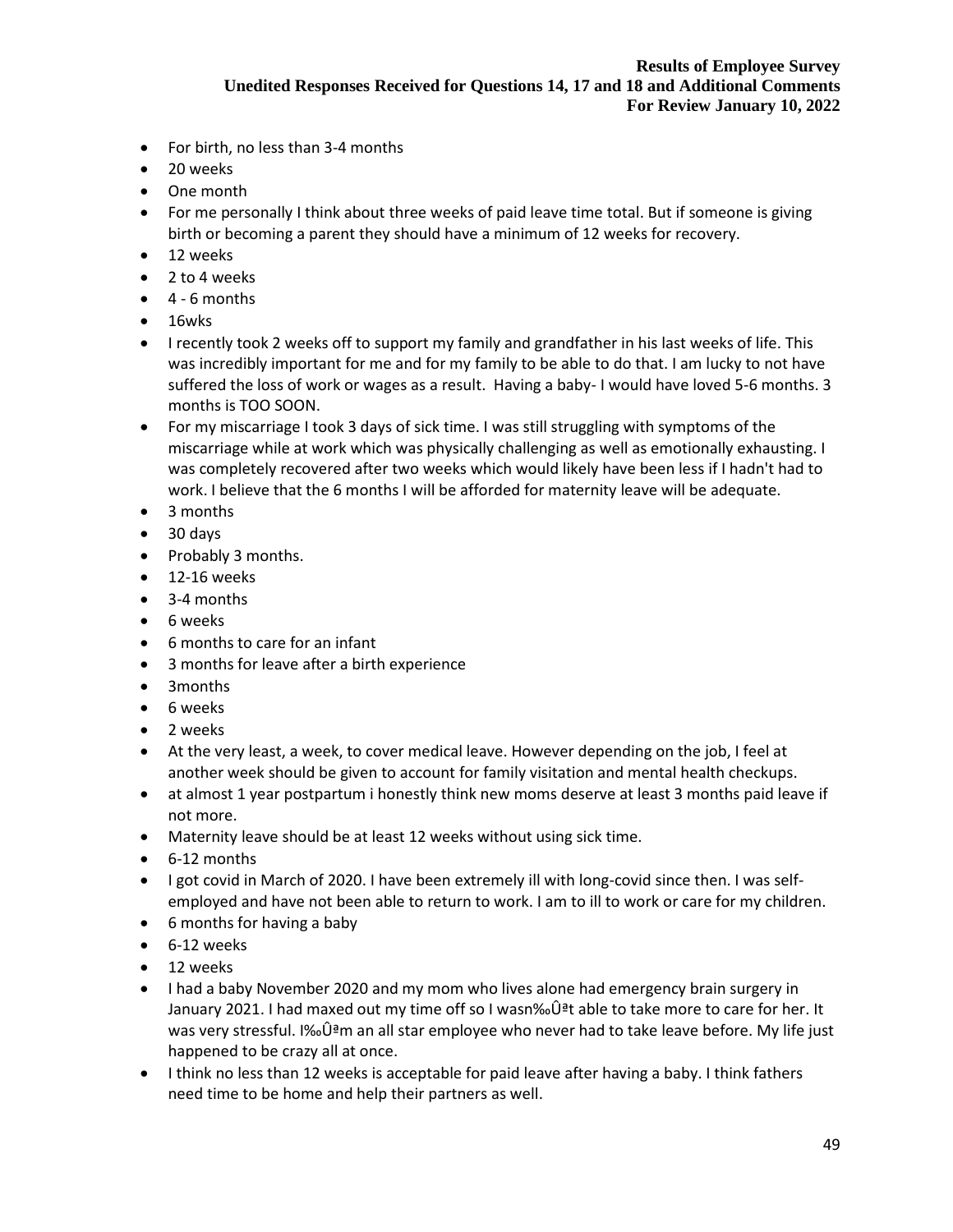- My family and I rarely take time off from work. The aforementioned illness was both surprising and catastrophic.
- It really varies. Birth needs much longer than surgery.
- depending on the issue, but months for giving birth, or 4 weeks to recover from surgery
- 4 months
- Hard to say, but at least 8 weeks for surgery. If a family member gets ill, I don't know. My family member has no one to take care of her.
- Depends on the nature of the event. I am a year away from retirement.
- From 2014-2019 I took a 6-month Leave, a 1-month Leave, and a 1-week Leave.
- 8-12 weeks for parental leave
- At least 4 weeks per year
- 50 to 60 days
- 2 months
- Several months
- Minimum 3 months, 6 months would be ideal.
- 1 week- 3 months
- For maternity leave: 12 weeks. For other life events, it just depends.
- $\bullet$  4-12 weeks
- 3+ months
- To truly recover from giving birth and navigating parenthood, I believe a minimum of 6 months is necessary. The baby is still developing their immune system during that time, and is wholly dependent on their parents for food and sleep and other basic needs.
- 6 weeks for mental health and 3 months for birth
- 4 weeks
- 12 weeks in a 12 month time period like MA, NY and CT
- Up to 6 weeks
- At least 6-12 weeks
- $\bullet$  12-16 weeks
- 20-26 weeks
- 6 months
- 12 weeks
- $5-10 days$
- Paid family medical leave would allow the wok force to aboid serious disruption and keep the number of people on welfare down
- A few weeks
- 45
- 1 month
- It would've been wonderful to Take more than 12 weeks off, paid, for my micropreemie.
- In other countries paid leave for nursing parent is given for 3 months orMore and for the second parent for at least a month or more- paid leave
- 4 weeks
- 6-8 weeks
- 3-6 months ideally
- 6 months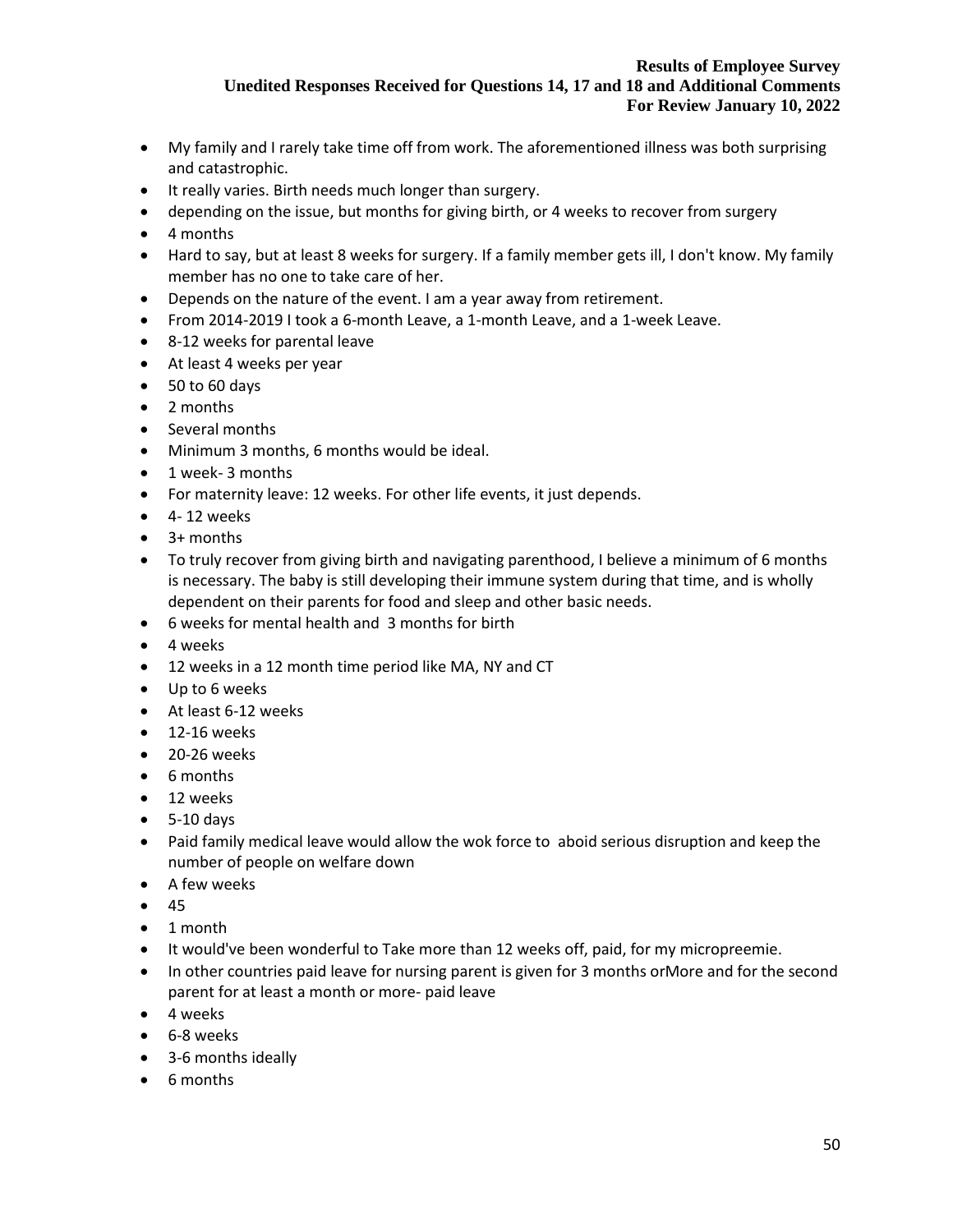- 6 months for maternity leave
- 4 weeks
- Six months
- 3 weeks spread over the year
- 3 months for the birth of my children. Otherwise, somewhere between 1-4 weeks
- 2 months
- 4 months maternity leave. Ideally being able to use it in whatwve way works for our family (go back 3 days/week for a bit)
- 4 months min
- It would be great to have six months of paid parental leave.
- 8 weeks
- 16 weeks
- A few weeks
- One week
- 4-8 weeks
- 12 weeks
- I only get 12 weeks covered. 16 weeks would be a lot more reasonable for newborn bonding.
- 6 months
- 3 months
- I needed about 6 months off work ans have set my life up with very few bills so this was possiblw
- 3 months as well as an accumulation of 4 week
- 2-6 weeks depending on my son‰Ûªs recovery and my own unreliable health
- 12 weeks
- 6 months
- One year is the MINIMUM we should get for the birth of a child.
- 4-6 months postpartum, ideally 1 year.
- 12 weeks
- If I needed spine surgery, over a year? I‰Ûªm unsure.
- A month maybe more
- Hopefully not any but you never know.
- I am a retired teacher but I now work in the summer for NMW on a gate.
- I had to have surgery and had to have 4 weeks off. I will need to have surgery and am not sure how much time it will take to recover.
- 5-10 days /year
- 1-2 weeks
- This should not be limited. It‰Ûªs variable and can‰Ûªt be quantified. You can‰Ûªt estimate the unexpected.
- Most years none up to 3 months in a couple of years
- Varies. It would be nice to have guaranteed part for at least the 12 week FMLA.
- The whole 12 months
- At least 6-8 months
- 2 months at most
- 2 weeks to 6 months+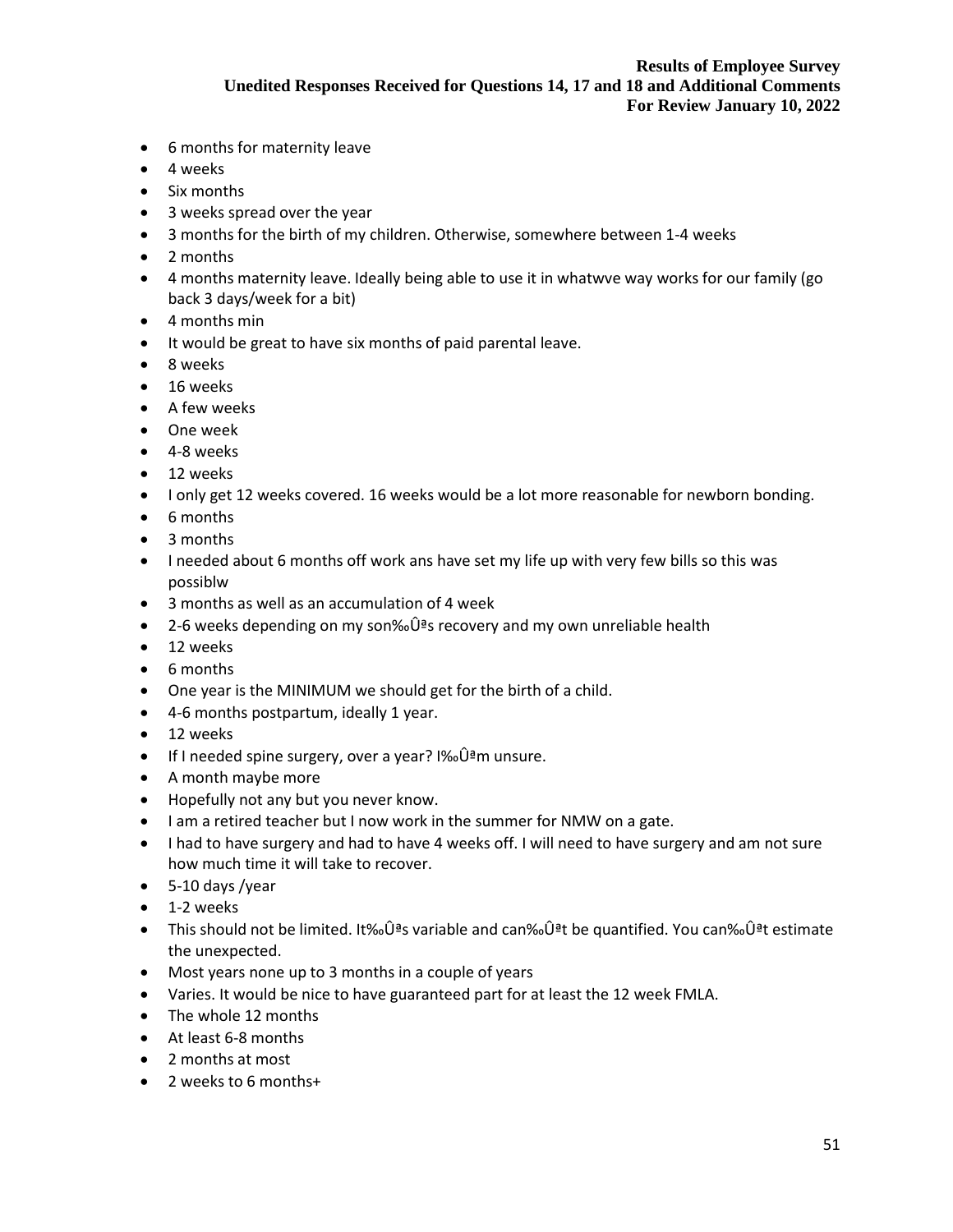- 5mo
- 1-2 months
- 12 weeks minimum
- This question is waaaaay too vague.
- I think matching the 12 weeks FMLA covers is a good amount.
- 3-4 months for a new baby.
- Adequate maternity leave would be at least 6 months paid.
- 3 months
- 3 months-6 months
- 9 months for.a new baby
- I just don‰Ûªt think going back to work full time I. The first year of life is feasible.
- For child birth, six months. Otherwise, two to six weeks.
- 5 days
- 6-months minimum, all research points to this for a birth.
- I anticipate two weeks off, maybe more.
- I could see needing 4 to 6 weeks for a surgery; not sure how long for a family member.
- Birth of a child option of 6 months paid leave
- Childbirth/Adoption- 9-12 month minimum. Elder care, illness, or surgery- 6-9 months minimum.
- $\bullet$  2 3 months
- 80hrs to 120hrs
- 2 weeks
- 4-8 weeks, but perhaps more with time off to take my spouse to dr appointments
- 0 as we plan to have a child in 2023.
- I would like for there to be paid parental leave of at least 3 months.
- For the birth of a child, three to six months. Caring for an elderly parent, need flexibility and perhaps several days off a month.
- 10-12 weeks
- 3 weeks- 2 months
- For taking care of family member, 1 week. For giving birth, 3 months plus time for doctor appointments.
- 3-6 month
- 6 weeks
- being able to spend time with my parents at the end of their lives made a huge difference in my ability to grieve the loss.
- 1-2 weeks at most at full pay and then some sort of less then full pay for longer leave
- 21-26 weeks
- $\bullet$  0-14 days
- About a 12 days for being extremely sick with what I think was COVID-19, and then another 4-5 days interspersed at other times
- Don't know
- 4-6 months at minimum
- No more than 1-2 weeks most years. For two really serious episodes in my life, I would have needed 1-2 months.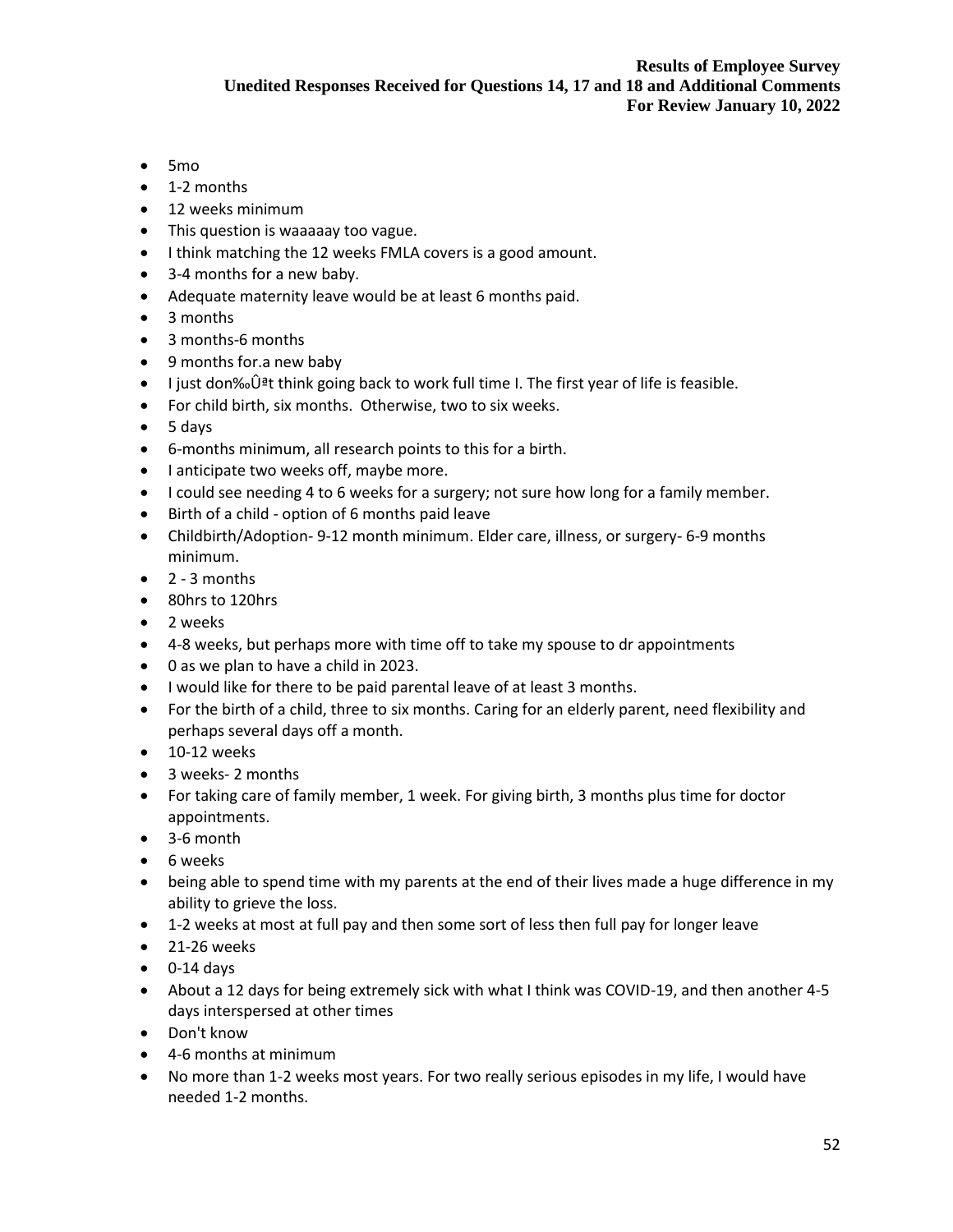- Approximately three months
- 3-6 months
- Rotator Cuff surgery: 6 weeks
- 6 months for childborth is recommended
- I find that at least one day per month (12 per year) is what's needed to comfortably have enough paid leave.
- 20- 30 days
- 3 weeks
- I used about half of my sick days in the doe each year (about 5) on average, some years I used my entire car (10 days per year)
- 1 month
- 1-2 months
- 6 weeks
- 1-2 weeks
- 6-9 months
- Unknown
- After having a baby being home with them is of the utmost importance. I can't say how long paid maternity leave should be, but 2 weeks is a joke. It takes a community to raise a child. Sweden has a 5 year paid maternity leave and almost 0 crime rate. Ripping children away from their parents never proves beneficial.
- 4 months
- At first,not much. I was young and healthy. Now I average 2 days/no.
- It depends!
- Ideally, 4-6 months
- Don't know
- At first,not much. I was young and healthy. Now I average 2 days/no.
- Not sure, 12 weeks with a pregnancy
- 3 days
- Honestly I won't really know until it happens.
- Don‰Ûªt know
- 6-8 weeks
- 1-4 weeks depending on what happens with the family member
- Hard to say. Not usual events
- It averages out to just a couple days a year, when our children were born I took more time then but I saved my sick time for that and would have used vacation time if necessary
- 12 weeks
- Knowing ahead of time I had a few weeks available as a safety net would feel comfortable, whether I ended up using it or not.
- 0 I would need several weeks hopefully a few times over my working career.
- 6 weeks
- 2-4 weeks
- 6 months
- Both my father and mother have passed away. I live with my older brother who is in generally in healthy condition. He would probably be the only person that mighy need me to take care of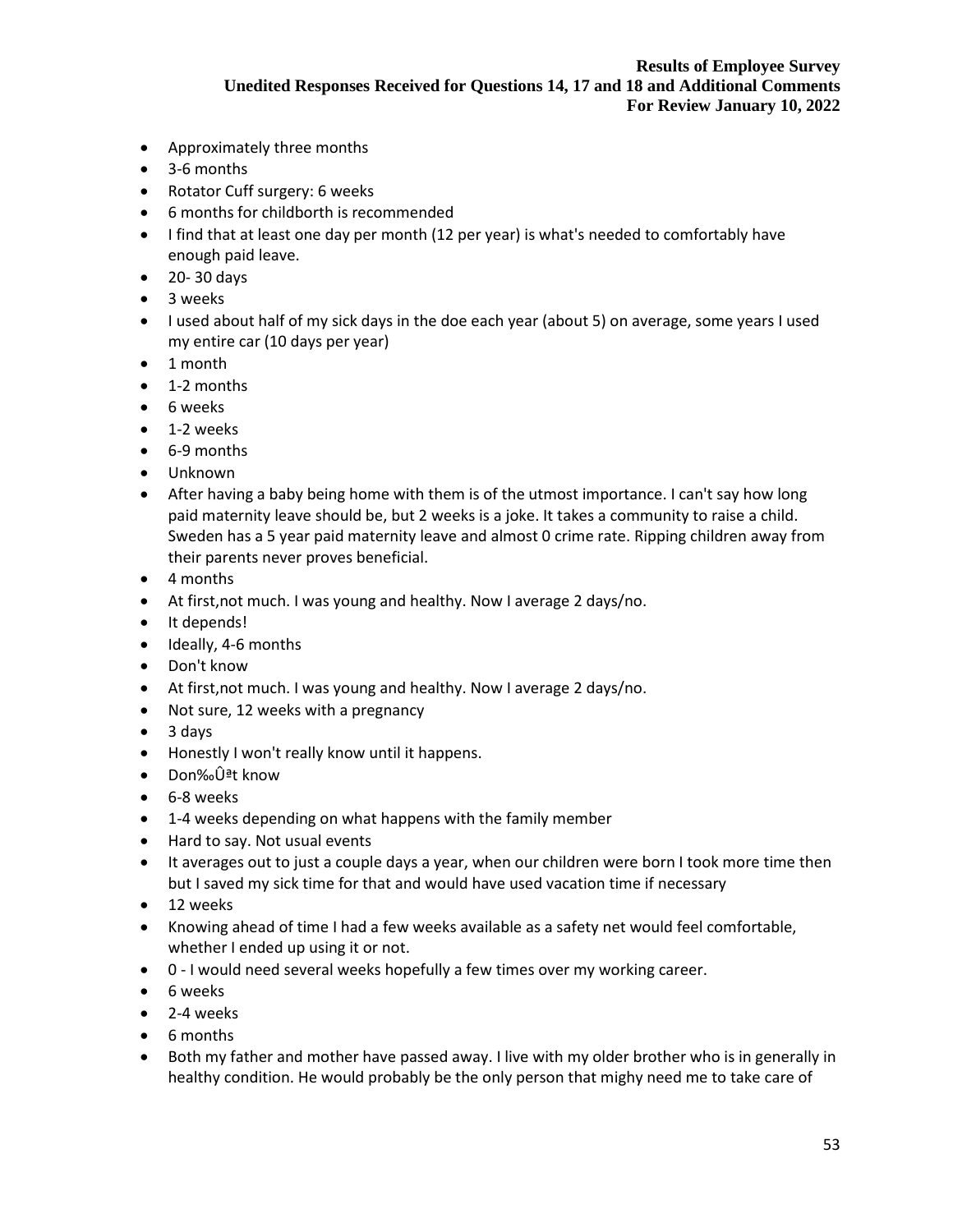him. I do not know if companies would approve that because he is a sibling not a parent or grandparent.

- For a birth 8-10 weeks, but I have flexibility in my schedule that doesn‰Ûªt require 40 clocked hours & 8-10 hours straight on the job.
- about a week once or twice per year
- Mothers need to be able to take at least 3 months off after giving birth. I don't know what I would have done if I hadn't been able to do that.
- More than the four weeks I had. I was teaching at the time and felt penalized for having a child outside of summer break.
- 6-12 weeks
- I don‰Ûªt know
- 4 weeks is reasonable for any person. That's less than 10 percent of our lives that we are asking for back from being a cog.
- 16 weeks
- A few weeks
- I think it takes 3 days to recover for most short term illnesses. Surgeries it depends on the procedure. But I think a standard week (5 days) is reasonable.
- It depends on the experience; a year of paid leave with the birth of my infant would be better for everyone, certainly given the cost of child care, and the duration of an illness or recovery from injury varies.
- Two four weeks
- Having those two months off to help my grandma would have been incredibly helpful for everyone in my family. Or even if each family member could take 4 weeks each that would have been amazing. For surgery I wished I could have taken at least 2 weeks.
- no idea, probably 3 months?
- 4-6 weeks
- 4 weeks
- 3 Months
- 3 months
- 1-2 weeks paid medical leave on average would be nice
- I have been lucky enough to not need time off to address a life event like those mentioned above. I feel confident that my employer would do what they can to give me the time off needed
- I had 6 weeks off completely and a reduced schedule for another 4 weeks
- During my first pregnancy, I was offered ten weeks paid leave at my job, before deciding to leave because a. That‰Ûªs not enough, and b. Child care would‰Ûªve been too expensive for my salary. New mothers need a MINIMUM of 3-4 months off to establish breastfeeding, a sleep schedule for their baby, bonding, and of course, to heal their bodies from the permanent changes pregnancy and childbirth cause.
- In terms of care for self and others, I‰Ûªd say at least 3 weeks of paid vacation time (not including holidays). The American model of time off is obscenely lacking‰ÛÓ if I could, I‰Ûªd make it so that 6 - 8 weeks PTO was the minimum given.
- two weeks
- 8 weeks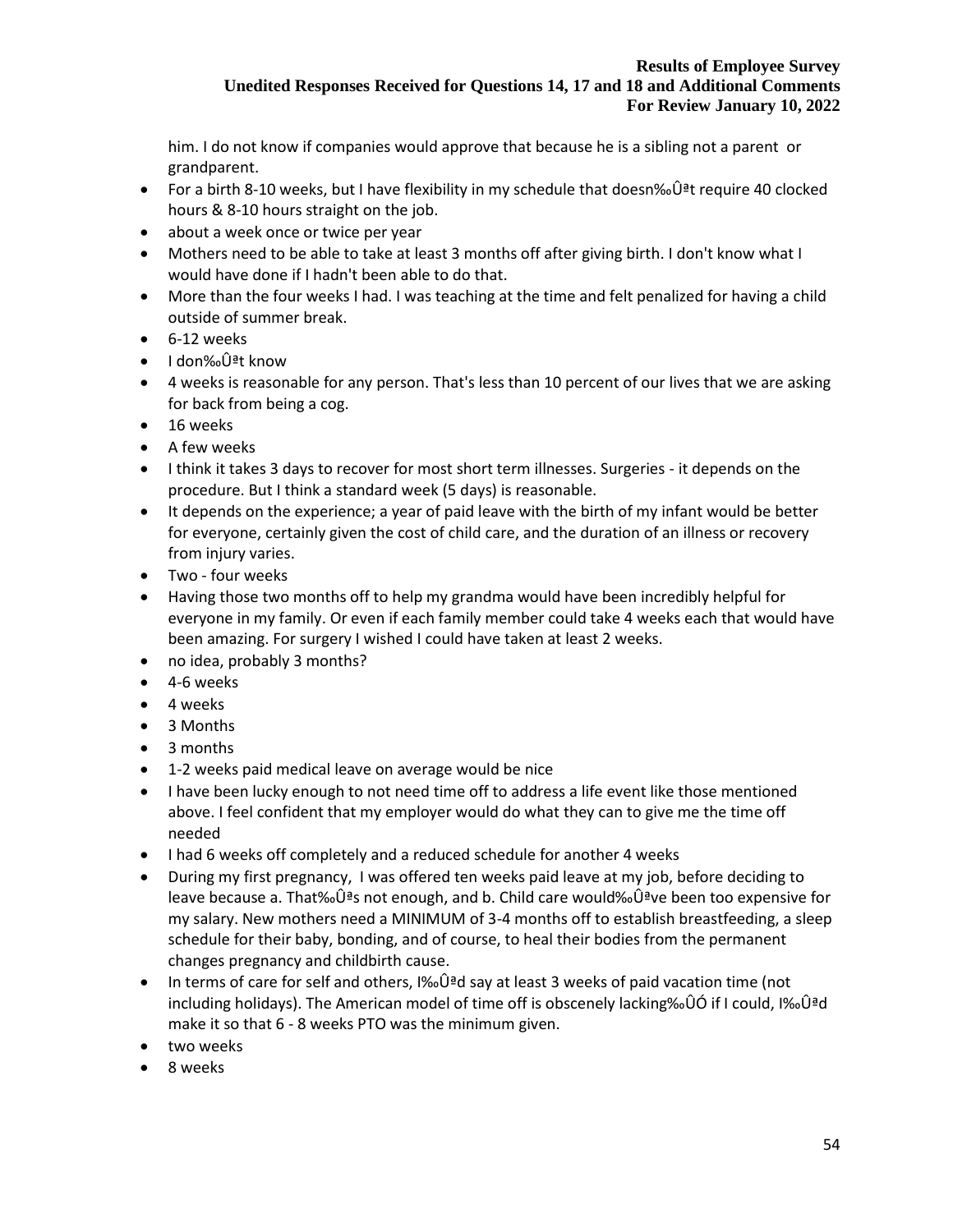- I am an only adult child with two elderly parents and an elderly grandmother all out of state all requiring care and I don't even know where to start dealing with it
- Unknown
- 3 months
- No idea. I haven't needed this in the past, but my parents are getting older and both have medical problems now. Hard to predict.
- Several months
- depends so much on the year. btw 2 weeks and 16?
- 4 weeks
- 3-6 months
- Many years I've only needed days here and there when children have colds and stomach bugs perhaps 1-2 weeks, spread out in smaller bits. With maternity leaves, I wanted approximately 20 weeks. With the pandemic, more time for family leave is also needed. I would like to have the option of 4-6 weeks, but would only use as much of that as I needed.
- 12 Weeks and 6 weeks
- 4-6 weeks at least
- For childbirth: at minimum 3 months. For childcare, at minimum 2 days per month or 24 days per year.
- 0
- Pre covid paid time included sickness related to symptoms now we need to use pto time for all. Family Medical Leave didn‰Ûªt cover my time for assisting foster children.
- 8-12 weeks
- 12 weeks
- One month
- Four weeks minimum
- If it's covid related, we need ten days to quarantine every time they're directly exposed. How many times per month does/can that happen? From January to May of 2021,it happened 4 times and I was not paid for the time off. When my son caught rsv from his daycare, he was out for 2 weeks and I had to stay home unpaid. Then I got sick in the fall and unable to work I left my job altogether. I don't know how to calculate enough weeks to answer this question. I guess if we could have a week each month and roll the unused time into the next month that could work. Or if the rollover expires ever two to three months, that way there's not too much time accrued and just sitting there.
- 2 months
- No idea
- 1 week
- 2 months
- 1 month
- 12 weeks for new parents seems critical
- 12 weeks
- 12 weeks
- 12 weeks for pregnancy/birth, maybe 9 for taking care of others
- 2-3 weeks
- 8 weeks perhaps
- Past quad bypass with replaced valve & Pacemaker+ 6 months; Giant cell arteritis+ 1.5 yrs.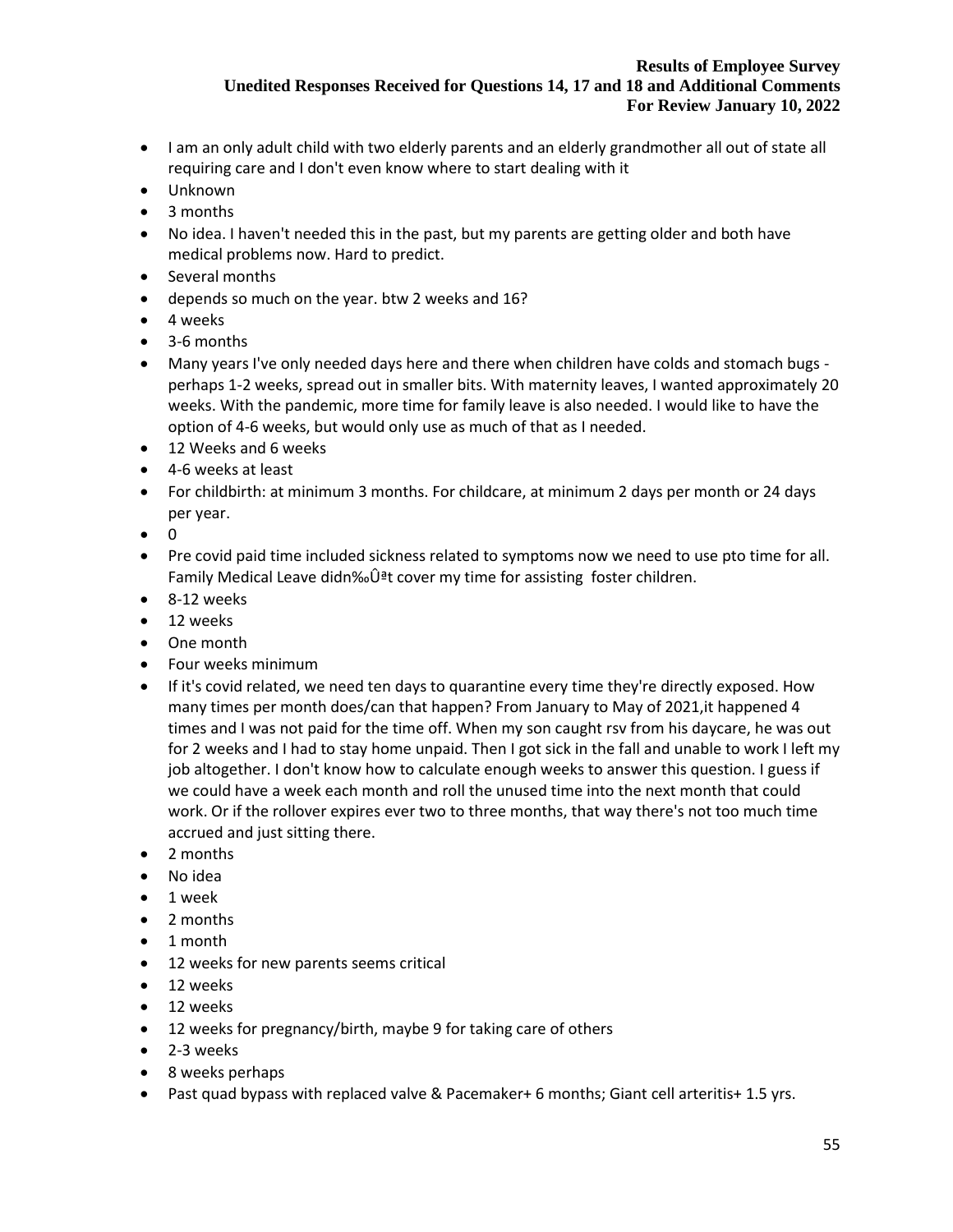- About 5 business days
- Weekends and holidays
- 60 days
- 4 weeks
- 12 weeks
- I would take a 12 week leave when I gave birth, but that isn‰Û<sup>a</sup>t yearly. It‰Û<sup>a</sup>s a one time thing for us!
- 3 months
- 4-6 weeks
- 12 months minimum.
- None
- Around 3 months or more
- 3 months (no employer benefits from staff who aren't sleeping at night with a newborn!)
- After giving birth it would have made sense to get at least 6 months of paid maternity leave.
- It all depends on medical issues. It's hard to say.
- 12 weeks
- 3-4 months
- About 30 days all together
- Eight weeks minimum for child birth; beyond that I can‰Ûªt comment, because I haven‰Ûªt had the experience
- 8 to 10 weeks
- 3 months
- 6 weeks
- 2-12 weeks, depending on the event
- For childbirth, 6 months to a year off paid would have been beneficial. For surgeries, a month or two would have been sufficient.
- Hopefully none
- 2 weeks
- 16 weeks
- Just when my kids are ill or ‰ÛÏexposed‰Û•
- I would like a 12 week maternity paid in some way, and sick days as needed.
- Unsure how to answer/quantify
- Ideally after having a child all people who give birth should have a minimum of five months off (with full time pay). Parents who did not give birth should also have a minimum amount of time that they should be able to take off (and get paid) which should be at least 8 weeks. This would also allow for less stress in finding child care, which is a major issue for families.
- two weeks or more
- 3 months
- 1 month
- 30 weeks
- Maybe 2 weeks paid, but maternity leave something like 8-12 weeks at even just 50-75% of my pay would be a lifesaver in family planning
- 3-4 weeks
- 12 weeks paid.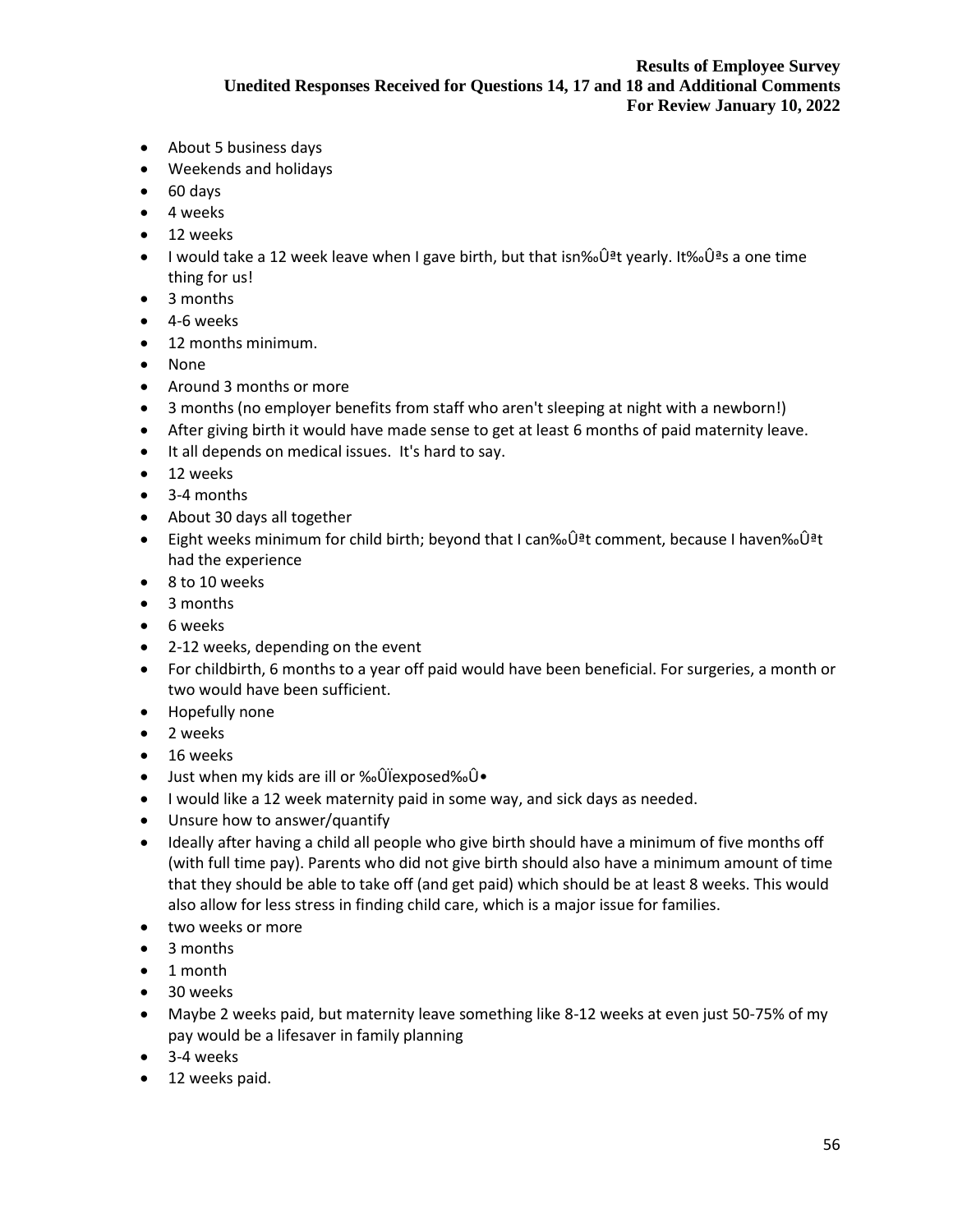- That depends heavily on the situation. Surgery recovery varies tremendously, as does caring for a sick family member. I would say childbirth or adoption of a child that is not yet of school age should be 18 months of leave that can be split between the child‰Ûªs parents if desired.
- I month
- It's hard to plan for unexpected events like sickness or surgery. It would be nice to have at least 4 weeks available for those types of things, exclusive of parenting or more extensive care work.
- 6 weeks
- I make less than the average weekly wage; I don‰Ûªt see my wage increasing in the future but I see my bills and payments increasing so really Even if I need time off I‰Ûªm not going to take it
- 4-5 weeks
- some weeks
- 12 weeks minimum
- 2 months
- I'm not sure, it depends on the post surgery recovery time
- 30-60 days
- 300 hours
- One month
- $\bullet$  12-24 weeks
- 10 weeks
- Some years none. Some years months. If you have a baby it would be helpful to be at home until they go to cows milk at a year. If you have a sick family member or you yourself become sick it. Could depend on how sick they get (aka covid/flu be cancer).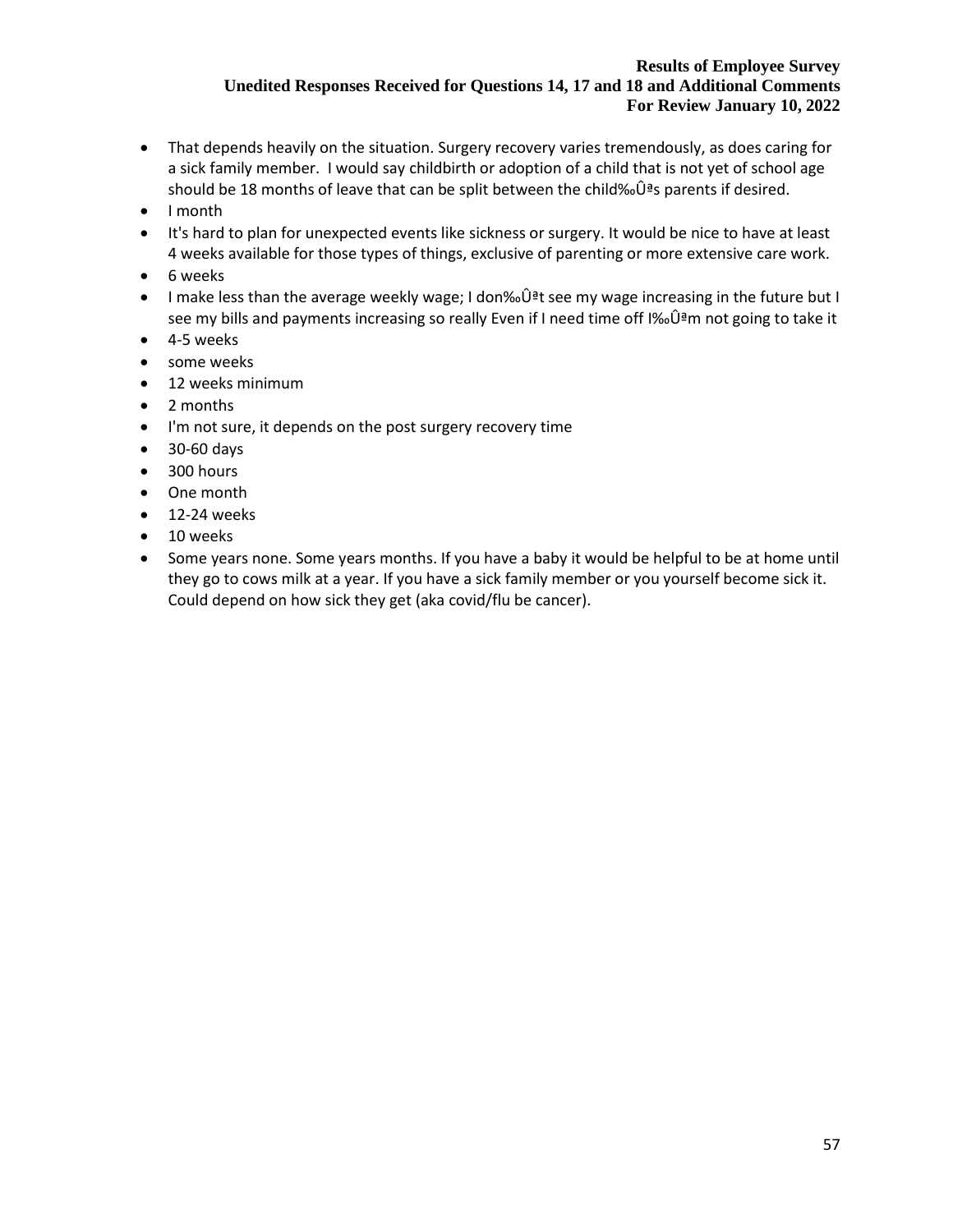# **PLEASE PROVIDE ANY ADDITIONAL COMMENTS YOU WOULD LIKE TO SHARE (152 responses)**

- I am the breadwinner for my family and the primary caregiver, we can afford for me to take time because I work my ass off to save for it but it is a hardship
- Please support a broad, strong policy that requires everyone, employers and employees to pay into a system and ensure it's available for as many people as possible.
- The cost of healthcare is an integral part of this discussion. As I've watched the quality of benefits decline over the last five plus years, its meant going from a max of \$3000 out of pocket in any given year, to a max of over \$10,000. Sadly we have met that this year and likely will again. That fundamentally changes the time off equation, because I need every penny to keep medical creditors off my back.
- Thank you so much for asking people to comment on this. It's such an important policy initiative that will help so many people. I also think that given where we are with COVID (and how we need to stop treating it like a short term problem), we need to think through what kind of infrastructure needs to exist as people continue to get sick, have long COVID (either themselves or their family members), need to quarantine, etc.
- I am better able to handle a financial strain than most of my friends, but I worry about business I frequent and if their staff is working while sick and I might catch it from that. So I do want everyone to have paid sick leave to help keep the state healthy instead of having people in low paid jobs working while sick
- I think having a state Paid Family & Medical Leave program would be a huge bonus for Maine both for the state's people and the local economy. Paid Family & Medical Leave would prevent people from being forced to make difficult choices between taking care of themselves (or a close loved one) and losing their income or job.

Looking at the bigger picture, a state Paid Leave benefits program would put us on par with other New England states (MA, CT and RI), which would make us more competitive in the region. It could also help attract and retain talent in Maine's workforce - in a state where a majority of our population is older/retirement age, having more people active in our workforce is critical to our economy.

With that said, the state needs to ensure that the program is comprehensive: (a) employers and workers must contribute to ensure adequate funding and to keep costs low for everyone; (b) it must be affordable for low-wage hourly workers, self-employed folks & small businesses; and (c) it must provide adequate coverage for all of Maine's workers (e.g. part-time workers, immigrants, middle-class folks, etc.). Thank you to the Commission for its work on this important issue!

- I understand that MA has paid family leave that matches both the primary parent and the secondary equally. I‰Ûªd like to see Maine match that standard.
- I am so grateful you are working for this!
- Paid leave should be paid in full. Also, paid leave should be offered for the death of any child, not just an unborn child.
- I sincerely hope that family leave is approved so that when family members or we ourselves are in need, we are allowed the time necessary. This should be the norm, people should be respected for doing the right thing, not penalized.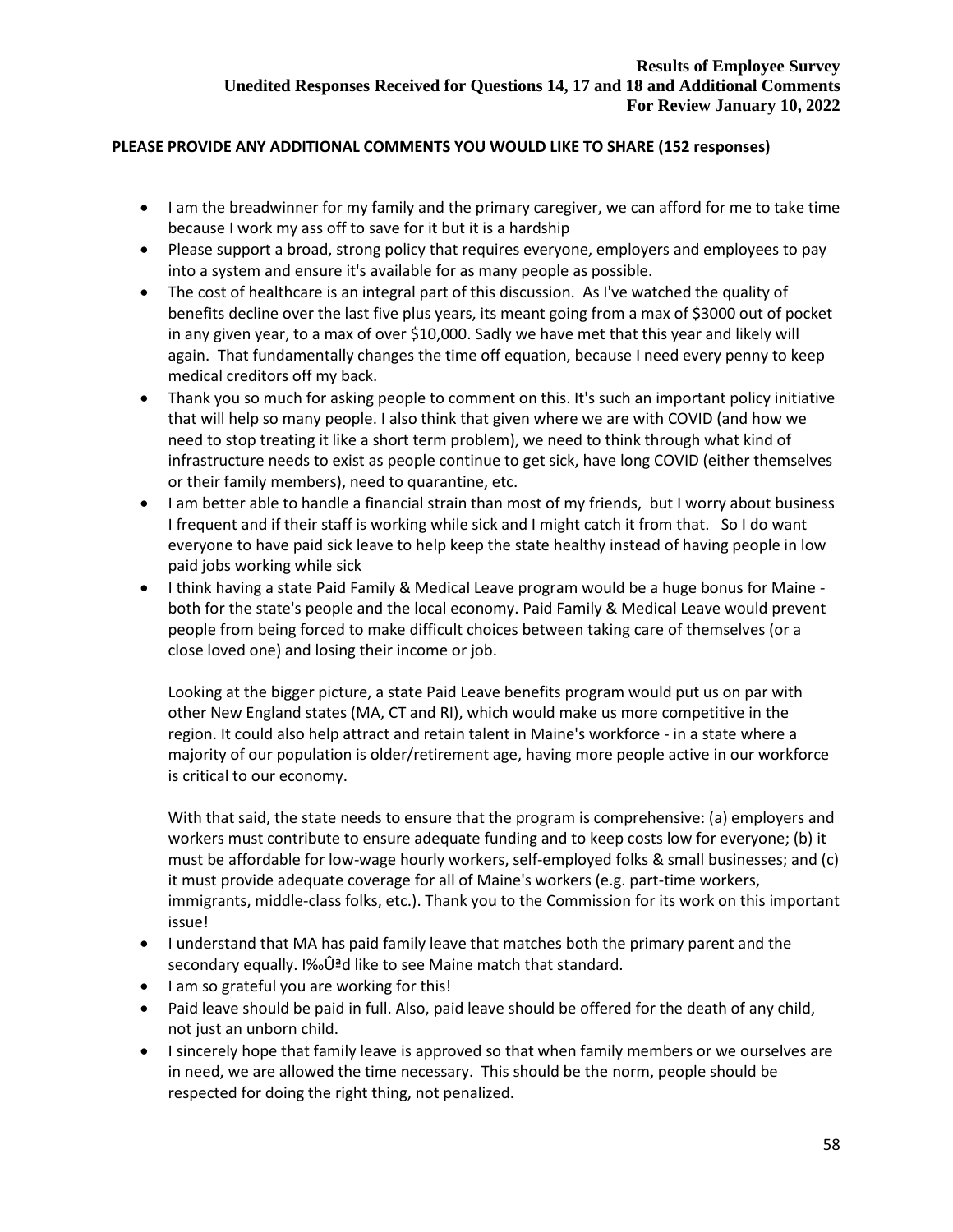- My family is very financially secure, so we've been able to take advantage of unpaid leave. This is not the case for most families. I want everyone to have access to paid leave.
- Because my spouse has a good job, it is easy for me to feel "comfortable" and taken care of financially. BUT if anything happened to my spouse and their job - my answers to this survey would be different.
- I am a single person.
	- I raised my Son's single.

As a Senior person now bc that works for themselves and having to have Surgery there is no back up.

I am getting ready for more Major surgery now. No back up.

- It is absolutely critical that we create a paid leave program. I have stable employment and a desk job, but so many new parents have neither. There needs to be a solution for the tens of thousands of Mainers who work multiple jobs, seasonal jobs, and physically demanding jobs, are self-employed, and/or have periods of unemployment or underemployment. The paid leave program should not depend on the whims of an employer, or how long you've worked for that employer, it truly needs to be statewide.
- The question about income is a tricky one b/c my personal income is so low, but my household income is high, which I think illustrates some of the ways this topic can be very gendered. My spouse essentially subsidizes my part-time work so that I am available to provide more familycare -- an inequitable situation in every way and one with implications for women's well-being in the public and private spheres. I do not need paid fmla for income, I need it for job security and knowing that if I were in a "bigger" job and needed time to provide emergency care for my aging parents it would not be a dealbreaker.
- My employer provides combines paid and vacation in the form of PTO. I rarely take vacation days because I need to have time off available to care for my child either because he is sick or school is closed. As we discuss paid leave, it is important to take non-medical caregiving responsibilities into account, as well as the need for actual vacation.
- Thank you for soliciting feedback on this!!
- While being paid for family medical leave would be ideal in an ideal world, we have made do with using our traditional PTO. I would not want may tax resources covering other medical leave.
- Paid parental leave is a necessity and it is disturbing that we do not have sufficient paid parental leave in this country/state. In regard to the birth or adoption of a new child and in order for parents to bond with their children, physically and mentally recover from such a massive life change, time off is necessary. Many parents hurry back to work after much too short of time because they need to get paid, or keep their jobs. This is unacceptable. Maine is a progressive state and we care about those around us. So even for those of us that never plan to get pregnant and have a child, paid parental leave is something we should all care for and strive to get in our state.
- Paid maternity leave should be universal for at least 3 months with the option to extend for up to a year at a reduced salary with no impact to health insurance or retirement benefits. Maternity leave in the US is woefully lacking and quite frankly inhumane. We don't let puppies separate from their mothers at 8 weeks--why is it normal and acceptable for a mother to separate from her infant child at 8 weeks? From my past experience 6 months should be the normal amount of leave -- at the 6 month mark infant sleep is usually more consistent, if you are nursing you likely have an established supply so the stress of returning to work will not greatly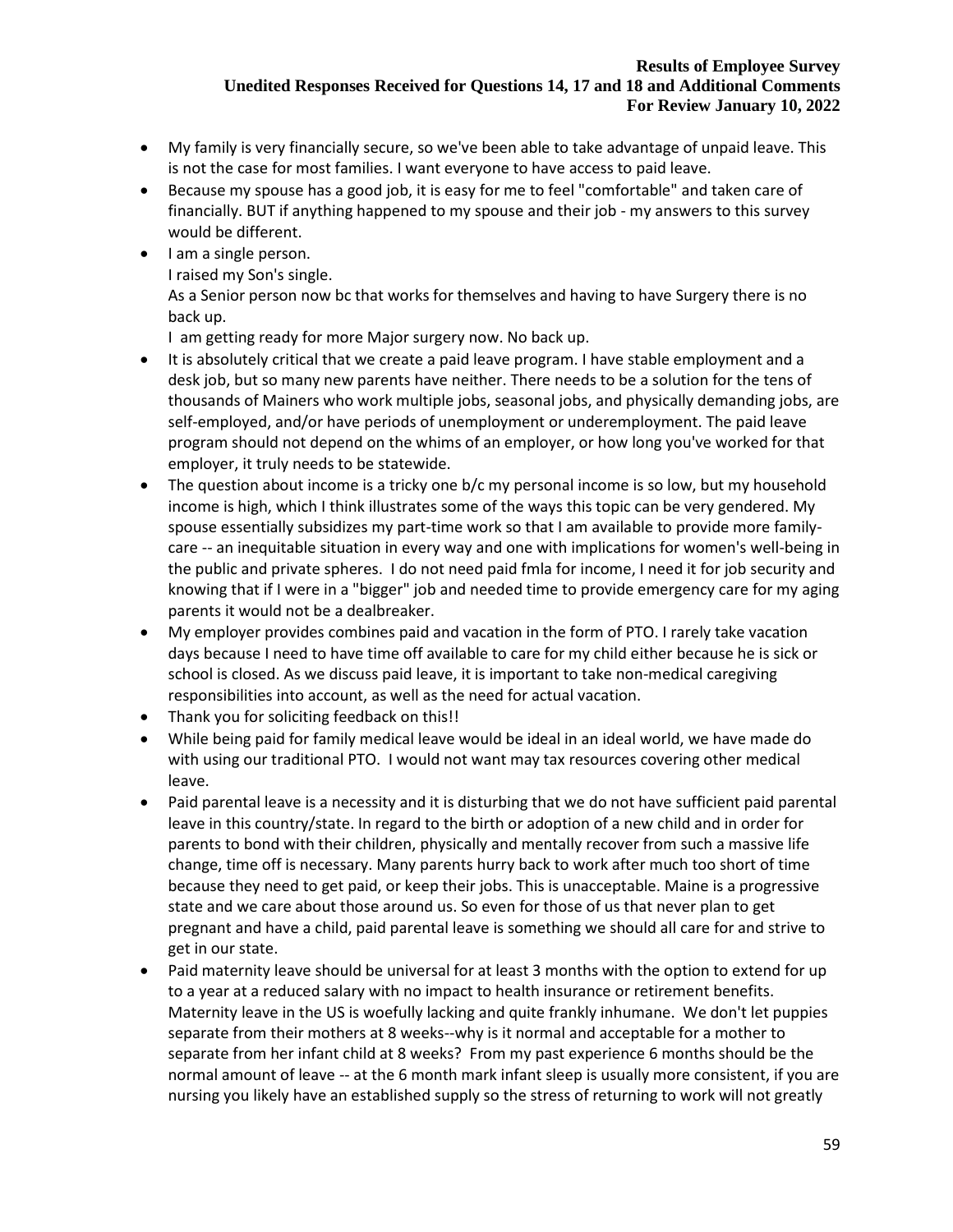impact your ability to continue nursing and emotionally I found that I was ready to return to work. When I did return I was able to engage with my responsibilities in a way that I would not have been had I returned to work sooner. Additionally, the fact that we have to use vacation and sick time as part of maternity leave is absurd. In my situation I will return to work with very little, if any, vacation or sick time to use when my children inevitably get sick and when I have to return to the doctor for my own needs post-birth which puts an inordinate amount of stress on my family. I understand having children is a choice, but it is a choice we should encourage, and current leave policies arguably disincentive having children. I hope that 6 months of maternity leave will become the norm--it may not ever benefit me but I feel passionately that our current system is inadequate and harmful.

- I do not believe employers should have to contribute to family leave. Small employers can't afford it. I'm both an employer and an employee (I own the S-corp). I do not support this unless I can also use the benefit as the owner/employee.
- We should not have to choose work over family. Infants need to bond with their parents, parents need to bond with their children, physical recovery is critical as is the opportunity to rest and recover during the day as we care for our infants around the clock.
- This is so important!
- My name is Meghan Barker and I am happy to be a part of this process. Please contact me if further comments about my experience would help. 207-323-0725
- I'm from Maine and would like to raise a family here but paid family leave, healthcare coverage, and childcare are major factors in that decision.
- It seems when you are out sick for an extended period, the medical bills pile up, yet the income drops to 60% of base pay. With the additional expenses, it is impossible to stay afloat financially. Some income is better than no income, but my employer chooses not to pay at 100% so people won‰Ûªt ‰ÛÏget lazy‰Û•.
- Paid Family Medical Leave is RIGHT FOR MAINE! It just makes sense especially in places that work with young children and families.
- I workina company with a TON of benefits, but I still have to purchase short term disability insurance in case something greater happens than what my leave could allow. FMLA is great but only a partial answer if we're still missing the pay to support ourselves and maintain bills.
- this is an employer responsibility or needs to be paid by a progressive tax such as income/wealth. An employee tax contribution is not appropriate for folks who are already stretched. While there are individual benefits to consider, the far greater benefit is for employers with workforce retention.

Benefit portability here is really important, as is making sure that this benefit includes middle and higher income workers so that everybody is getting the same system.

- Our country‰Ûªs lack of guaranteed paid leave is heartless and a disgrace. Life is filled with unpredictable moments, and we are not machines. Our bodies, our minds, our feelings, are important and we all deserve the dignity of being able to tend to those as needed throughout life. It‰Ûªs essential to our humanity and our ability to live a full, connected life.
- Poor people can't afford crisis without support like paid leave. Hardworking people shouldn't have to choose between their job and their health.
- My spouse is Canadian, I was born and raised in Maine it's been a struggle for us to logically justify continuing to live in Maine when there are provincial and national programs in Canada that support parents in hugely important ways. Parental leave has proven to be a smart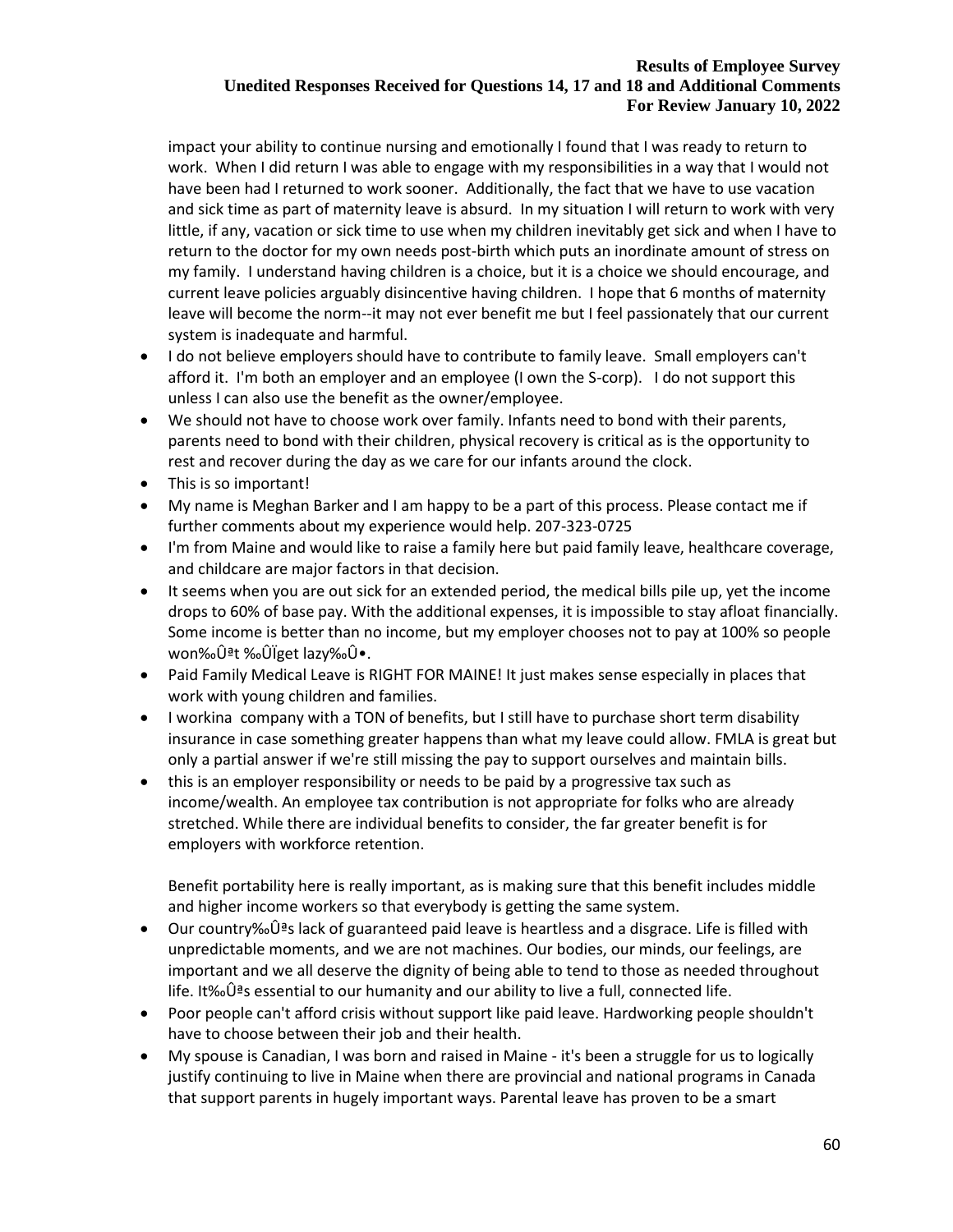investment - contributions from employees, government, and employers are paid back in full by having healthy kids, productive families and employees, and stronger communities. If Maine is going to attract young people and families to live here again, investing in strong, robust paid leave is the way to do it.

- So.e people also don't recover from giving birth until 3 months because of major surgery like a c section so how could they continue to provide for themselves with out the help?
- Thank you for all your work on this. Paid family and medical leave has always been incredibly important for healthy families and communities, never more than now in the pandemic.
- It breaks my heart that babies when they are most vulnerable don't have their parents because they need to return to work. All research on the 4th trimester shows they should still be in our womb, but are born at that age because of their head size. We need to give babies at least 3 months with their mom and hopefully the other parent too.
- I would love to see Maine be a national leader on this issue. Family and Medical Leave is an education issue, a workforce issue, a racial justice issue... it permeates so many different parts of society. We need to do better.
- I have been working as a temp at a large company for 3+ years. They have no plans to hire me as a true employee because they might eliminate my position in the next year or so. I am an employee of the temp agency but I only get 5 days of paid time off per year, and it does not increase over time like it does for traditional employees at most companies. If I had to take more than 5 days in a year, it would be unpaid. Therefore, I usually do not take vacation time so I can save my time if I get sick. I only take vacation days if I still have PTO time available at the end of the year.
- I am not sure what the "right" answer is to Question 19. 70% felt fair. I would want to do more research on what other countries and US states do, and model Maine's system based on success elsewhere.

Any movement on this is an improvement. No mother should have to go through what I (and my husband) went through upon the birth of our first child. It has forever changed me. I sincerely needed time off, physical therapy, and mental health counseling. I got none of that. I have dealt with the repercussions of that situation in the years since, including a diagnosis of fibromyalgia, which is suspected to be traced back to that time in 2014.

- Thank you!!
- While all the areas mentioned above are important to consider and support I think there is a very big gap in this survay. And I am disappointed. One so obviously that has been missed. With the elderly population Maine has, not one of your questions addresses specifically the care many of them will need. And, most likely it will have to be a family member who will be taking time off from work who will need to do the care which will come in many shapes and forms. Getting someone up, fed and dressed in the morning may cause the family member to be late for work. Rides to doctors appointments so they are present for what could be confusing and overwhelming, act as an advocate, emergency room visits because of falls, food support by shooping and cooking is time consuming, needing to take time off from work but still needing an income to help support misc items for said elder. It is a huge problem here in Maine, one I would hope this bill would support! And I feel if this does address elder care it should be better explained and would be an opportunity for promoting this bill. Child care, elder care and everything else inbetween.
- The paid leave situation in this country is shameful.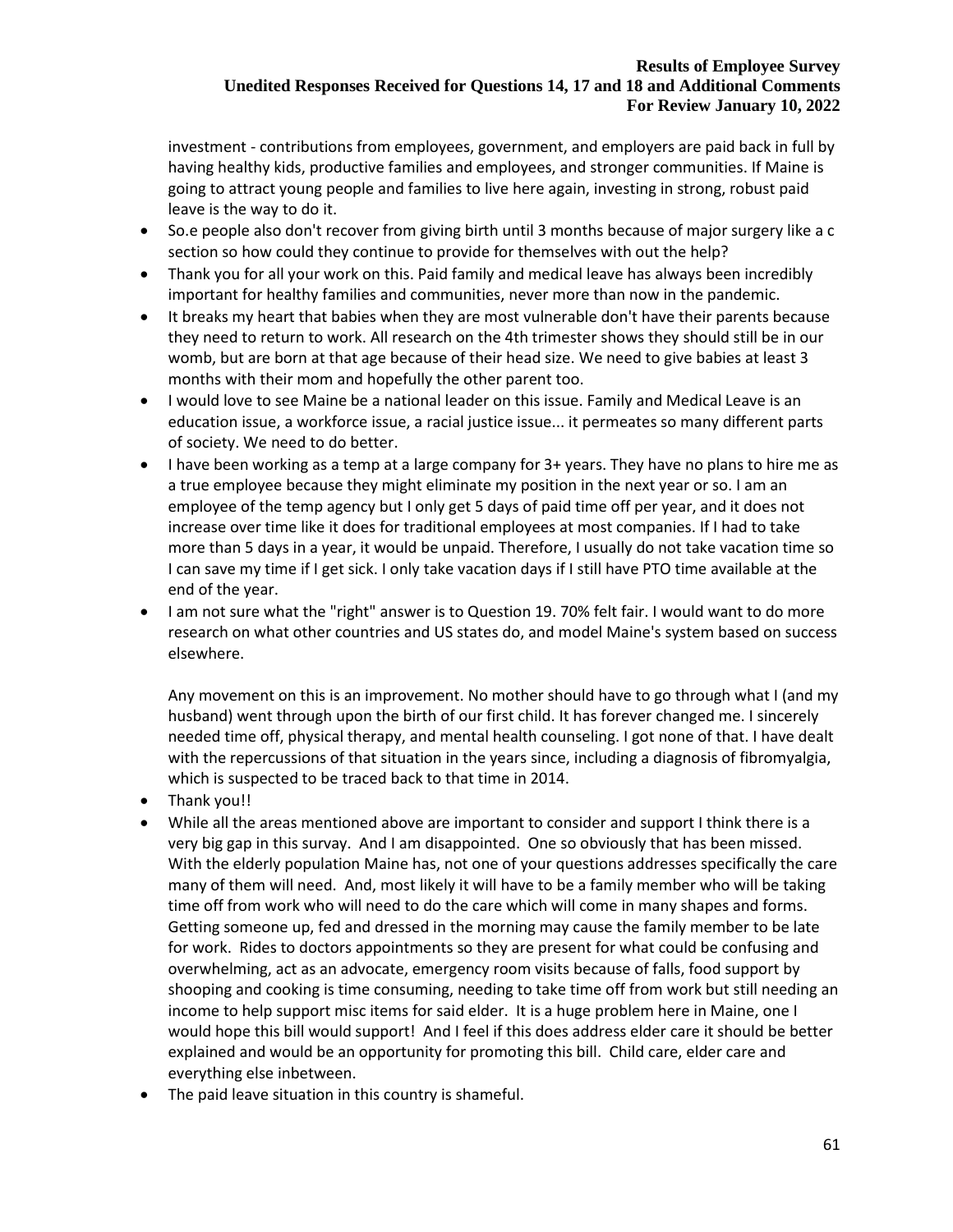- Some companies are very small and having employees out for long periods of time would be a burden on them and co-workers plus it is an expensive program - not wise in this economy.
- My husband and I are fortunate to work for organizations that are flexible and willing to provide some financial support during leave. However, for most of our friends having children, this is not the case. We used to live in Washington, DC, where they passed paid family leave a few years ago; as a native Mainer and resident again, I would love to see our state adopt a similar policy. It's unimaginable to think that in country, paid family leave is not universal. Women should not have to chose between having a family and working because their employers do not provide leave.
- We are so far behind the rest of the wealthy & developed world when it comes to parental/family & general medical leave! It‰Ûªs deeply saddening to me that we don‰Ûªt prioritize the mental & physical health of our workers (& future workers). Hopefully one day we will catch up. Thank you for your efforts to develop a leave program in Maine.
- If we value being taken care of when we need it we will value the women and men who do the caring by giving them they time and pay they need. No one should have to take unpaid time off to care for another human - ever.
- All Mainers need paid family & parental leave that provides enough room to not only deal with emergencies, but to have space to breathe as well, especially in the era of pandemics.
- The amount of wages needed is completely dependent on whether we continue to be a 2 family income household or whether I am the sole income. Additionally, it depends on whether I am still paying daycare fees which are a huge factor in our cost of living.
- Please do the right thing.
- The biggest problem I could have if I needed to take significant time away from work is that my bills would not stop. In particular I‰Ûªd worry about student loan payments. I also wonder if  $1\%$  $0$ <sup>a</sup>d be able to keep my job if I needed significant time off.
- My personal experience of employment with co-workers (essential workers), is they are not able to take sick time, simply because they cannot afford to loose their pay. in restaurant work (my place of employ) stakes are high for transmitting illness. sadly personal finances seem to outweigh community health. significant paid sick time and family leave time might begin to shift that paradigm.
- Expecting employees to report when sick should be a crime.
- I'm an older citizen, so I will speak from that experience. Paid Family Leave is a good start. And of course, the other issue is quality day care. I stayed home for a few years because we moved to a new city with small kids and my 'work' was building our network, getting to know the resources and neighbors and schools. I am glad for that work and feel so many families need that time to build connection.
- Paid family leave is so important! I hope something will be enacted soon enough that we can participate. My husband has his own business too, but is looking for a job so we could have some leave. It‰Ûªs a shame that this is tied to traditional employment.
- With the cost of living and the idea that my life should not have to change drastically regarding finances during an illness or maternity leave, it makes sense that my paycheck to stay the same.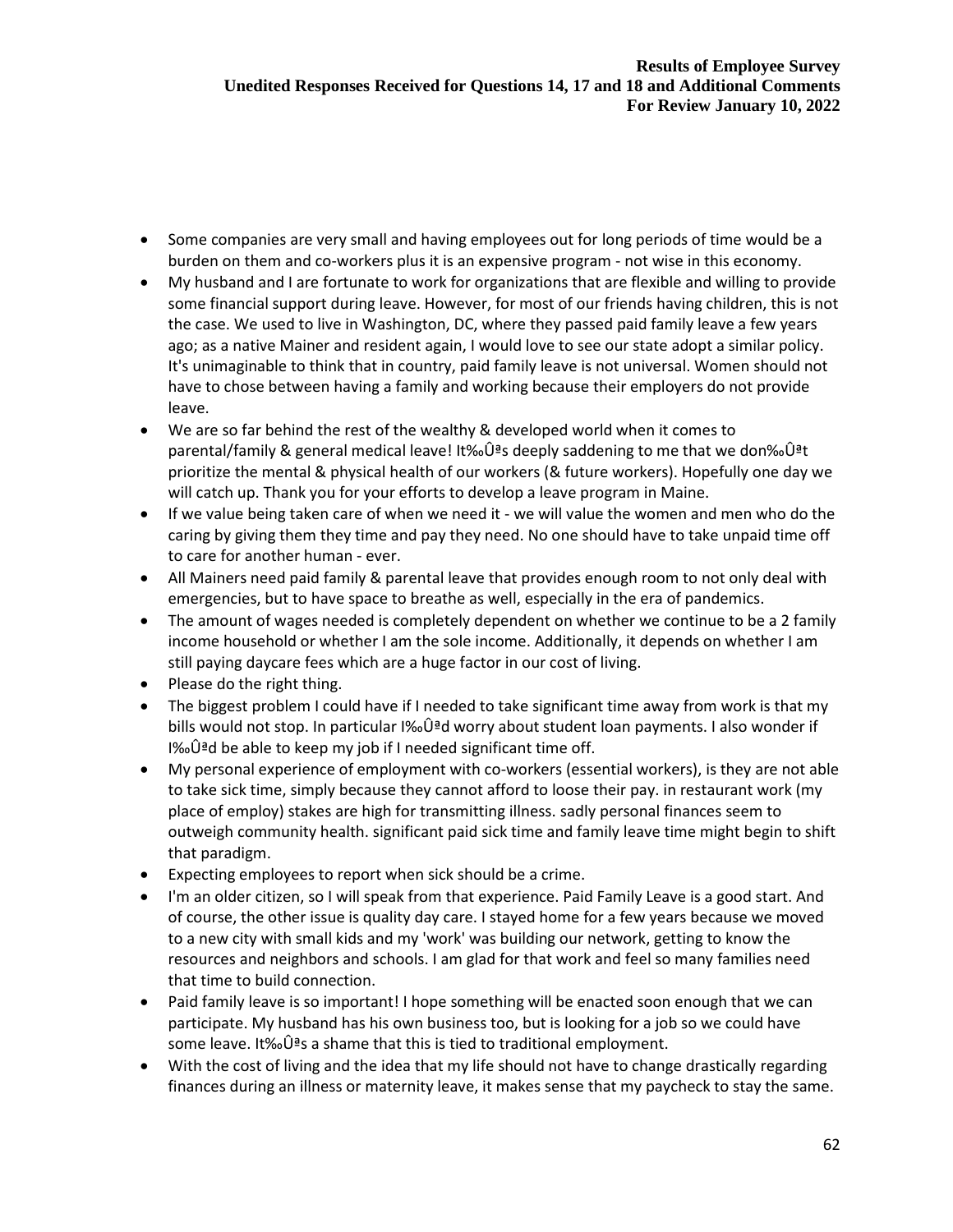I give a lot of myself to the hospital I work for and would love to not have to sacrifice more to care for my family.

- We couldn‰Ûªt afford our bills if I received less than my full paycheck.
- People need this to care for their children & aging parents. Also there are times whe just 6 weeks of m/paternity leave is insufficient.
- #19 N/A to my situation.
- When I was making less than \$1000 a week I was unable to manage bills, childcare etc now it‰Ûªs a struggle but do-able as a single parent. With this amount I‰Ûªm still unable to save so still only one broken down car, illnes/injury or house repair away from financial disaster. I receive 0 state or federal benefits.
- Earlier before everything was paid time off we also had sick time. We had coworkers who used sick time for vacations rather than use as intended. To eliminate the ethical issues we lost sick time and it all became lumped - holiday, vacation, and sick - as PTO.
- Paid Family Leave is good for the economy and the next generation. \$735 billion went to the military. We can afford to invest in families!
- I don‰Û<sup>ª</sup>t really understand the last question, but since I‰Û<sup>ª</sup>m on the upper end of the earning bracket, I‰Ûªm going with the \$1,000.
- We expect human mothers to leave their babies at 6 weeks to return to work when we don't take puppies from their moms until after 8 weeks. Dogs get better maternity benefits than the women in Maine.
- We really need to establish some sort of maternity leave for Maine moms! This is a serious problem.
- Please, please help make it possible for me to have and raise my kids in Maine. I feel so lucky to have grown up here myself but am terrified of raising my future children here considering the cost of living and lack of support. It‰Ûªs hard to know just how good we could have it (looking at how Sweden treats its families) and know that the government doesn‰Ûªt care enough about citizens to do anything to improve the situation. If you want young people to stay in Maine, if you want our aging population to have any hope, if you want to retain residents and foster a booming, family friendly, socially conscious economy, everyone in this state will be benefited. Taking care of families takes care of everyone, and to willingly ignore the issue of paid time off would be inhumane and an egregious mistake.
- Although I have made a contingency plan because our system of allowing people to care for family and new babies is abysmal, we absolutely need some kind of guaranteed paid family leave now. It‰Ûªs an abomination that we have nothing.
- Thank you for caring about the well being of Mainers :)
- Honestly this wouldn't impact me personally that much, but it's a crucial step in our social networks and gender parity here in Maine (and globally). Women need adequate time to care give and still earn their wages. Care giving is greatly underappreciated even though it keeps society going. Having a paid leave law would give that care giving monetary value and greatly ease financial burdens that are unevenly placed on women.
- Please help us improve our support to hard working Mainers who want to better support themselves and their loved ones. We need a break!
- FMLA should be eligible if you‰Ûªve worked somewhere 7-8months. That ways it‰Ûªs likely if you‰Ûªre pregnant you already know you are when accepting the job. I took a job and shortly thereafter found out I was pregnant and didn‰Û $\frac{d}{dx}$  qualify for FMLA because of the 1 year rule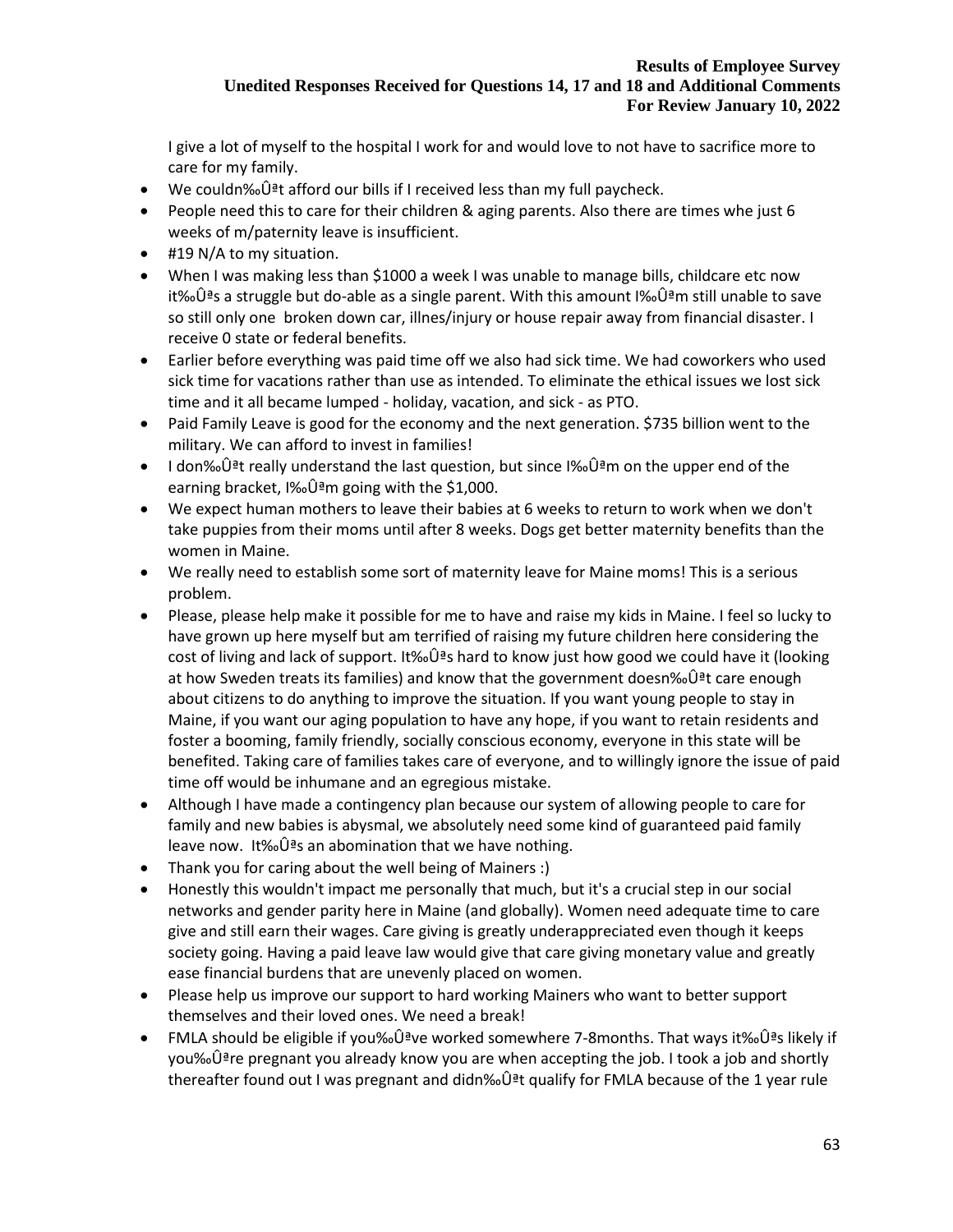- I would like to see family leave that defines caregiving responsibilities broadly to include nonfamily members who depend on the employee and emergency care for children and dependents who do not have a serious medical condition (i.e. childcare closed, etc.)
- There are zero providers within Maine that can handle my surgical needs, so I will have to travel out-of-state to get appropriate care, remain at that location post-surgery, and then travel back to finish the recuperation period. That all adds to the total cost.
- I was fortunate that while working, I was always able to provide care to any family member who needed it. But when I was the one who needed the care, my husband didn't have that flexibility in his work schedule. It put a great deal of stress on him trying to juggle "nursing care", child care, & his job. Our children had to help him. We had helpful neighbors. No wage-earner should have to worry about job security on top of the burden of caring for a family member.
- I have enough savings to survive without an income for a few months, but I wouldn't be able to afford COBRA... In addition to wage replacement, Leave should provide continued benefits, and employment security.
- Thank you for this work. It would change so many lives for the better.
- THANK YOU for doing this. Amen.
- Any amount of paid family and medical leave is better than nothing. Even if we didn‰Ûªt get 100%, at least enough to cover the remaining percentage of what a short term or long term disability insurance would cover.
- Not sure if this information is helpful but I work remotely for a company based in NYC, so I believe my FML is based on NY law?
- Thank you all for your advocacy. I think FMLA should be easier to take and to take in a more flexible way. It was a challenging process to navigate and with a pregnancy I had many months of notice. In an emergency situation I wouldn‰Ûªt have the time or bandwidth to figure that out again. It should be something that is built in to HR systems like PTO so that we can use it at the drop of a hat for instance when kids have to quarantine and suddenly the childcare you relied on vanishes. I am sure employers will feel like employees will take advantage, but we have to help people to take care of their families, especially during a pandemic. When I was worried about my mom and coordinating her care at work, I was not the best employee that I could be, and I couldn‰Ûªt be a fully present daughter to my mother as well.
- Please get this law passed. People need this and paid federal FMLA is elusive. I work in disability and absence and it's heartbreaking to hear what people have to go through just to have a baby or care for a sick parent or child. This is vital.
- Please advocate for this, it is so needed. Ty.
- Mental illness is not considered a health issue
- Paid family leave is commonplace in nearly every other developed country in the world! Not having it here in the us has really impacted my desire and ability to have children. I would definitely have tried to start a family earlier if paid leave was standard.
- Thank you for doing this work! I can't tell you how much this opportunity would positively impact our lives.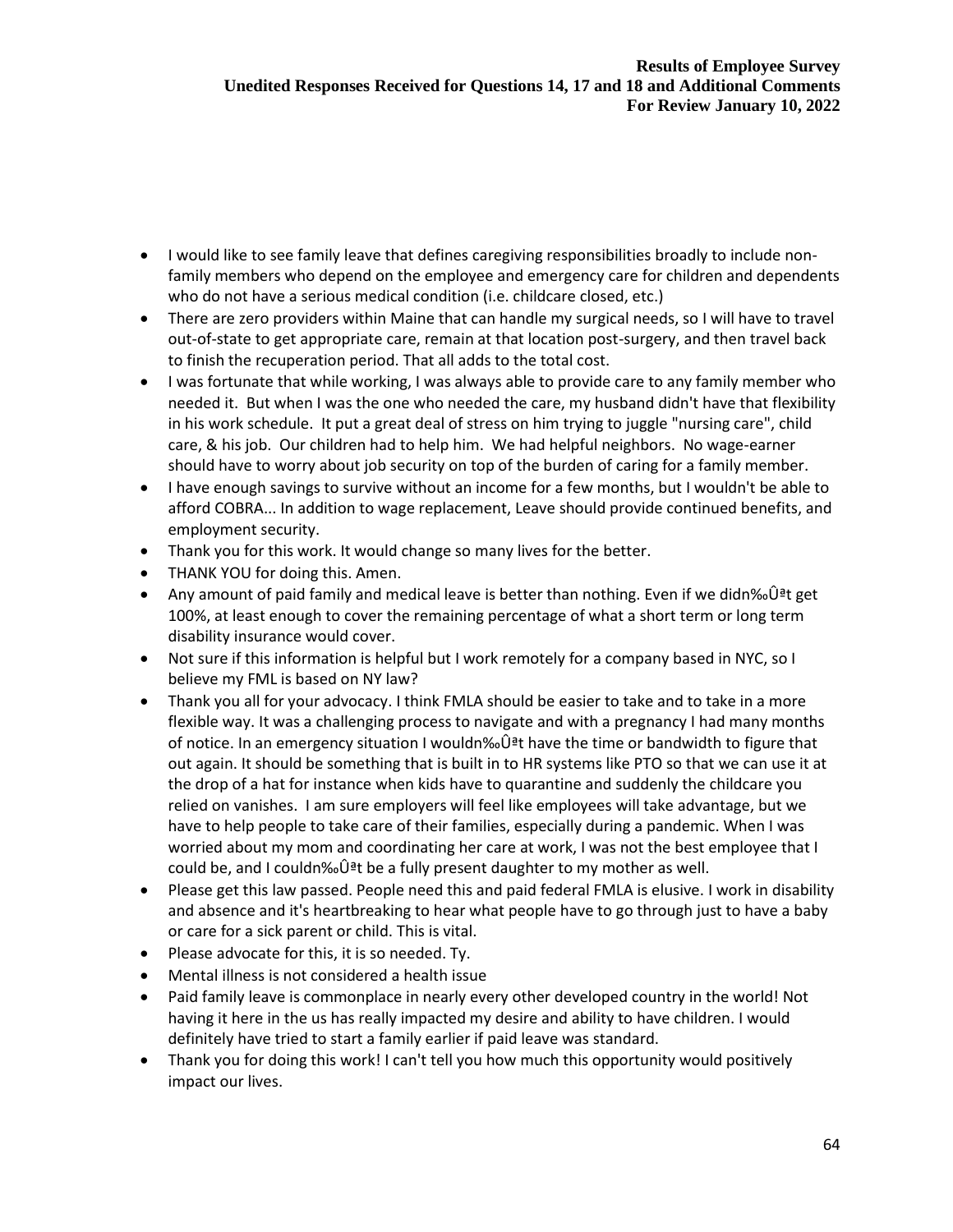- Feel free to reach out for more information, I am an experience Lived Expertise advocate regarding the crisis of poverty and food insecurity. Rebekah Lane - rebekahmfalla@gmail.com 207-542-4749
- As someone who is self employed and the primary breadwinner, I have to save for years in order to take time to be pregnant, give birth, and get critical quality time with my new baby.
- I rarely have made over 20,000\$ A year in maine. I‰Ûªm almost 36. Have studied yoga in Thailand and India for 400 hours I have studied 180 hours of Ayurveda in India. I was a dancer and was beginning to teach. When I worked for a successful restaurant and a bar, I budgeted super well and saved enough money to do those trainings. Now that  $\sim 0$ <sup>a</sup>m injured I have since re-entered the work force, October of 2020 in childcare for minimum wage, then I tried to wait tables, for a few months in the summer. Managed to save enough to attempt to rest and heal and finally figure out what‰Ûªs wrong with my body so I could finally try to heal. Ran out of money (almost-I‰Ûªm good at budgeting so with the 1500 I had left, could have made it another few months‰Û\_.but need to think ahead, I don‰Ûªt have any back up) now I am still awaiting the medical community to ‰Û÷diagnose‰Ûª me and give me a plan/though the last doctor said incomplete sci, then had to change it and request, ‰Û÷more testing‰Ûª. So I am using medical marijuana to ‰Û÷mask‰Ûª and ‰Û÷band aid‰Ûª a serious injury, seriously affecting my life, and injuring myself further. I do not ‰Û÷enjoy‰Ûª the medical marijuana. It is affective as medicine. My threshold for pain is high. I will work until I can‰Ûªt. I will pray for a miracle or for the medical community to finally give me the help I need to attempt to get better, or to just know this is how I need live my life. I‰Ûªm in a lot of pain. Without medical marijuana I am very cripple. With it I am in a lot of pain still, I don‰Ûªt know my limits. I‰Ûªm tough. I push through anything. The pressure to need to work to survive when you don‰Ûªt have any financial help or are not privileged enough to have someone‰Ûªs help is impossible to maintain. This is a cycle of further ruining my body and in turn damaging my entire quality of life and future. The medical community needs serious examining. It is unethical what they have done, and how I have been treated. It literally goes against the oath they take as doctor. The cycle is exactly why more needs to be done. Much more. Many people are overlooked in our current system. I am one but also, know and speak with so many.
- People never know how hard things can be. Blessings to all.
- I believe this is a needed benefit, but not something our govt needs to supplement in full. We are supplementing so many programs, many are mis-used/abused and govts just don't manage or police the programs well to avoid the abuse (ie unemployment). This is making it harder for those that really need the benefit. So, I'm skeptical to add new, expanded benefits.
- My company offers paid parental leave at 12 weeks for the parent who gives birth and 8 weeks for the parent who does not. Then 12 weeks for foster or adoption for the "primary parent" and 8 weeks for the "not primary parent." I think it's up to 3 weeks for miscarriage. Bereavement is being made unlimited, and we'll now offer paid FMLA only for an employees own medical condition. But we aren't supposed to advertise this widely because employees might abuse FMLA. But bereavement no problem take unlimited time off a random obituary you found? I support all paid time off but employers not promoting paid sick time is super sketchy.
- As a women who‰Ûªs worked most of her life in the capitalist country of the US I believe more paid time off for various life events would greatly benefit our societies happiness and over all health and well being.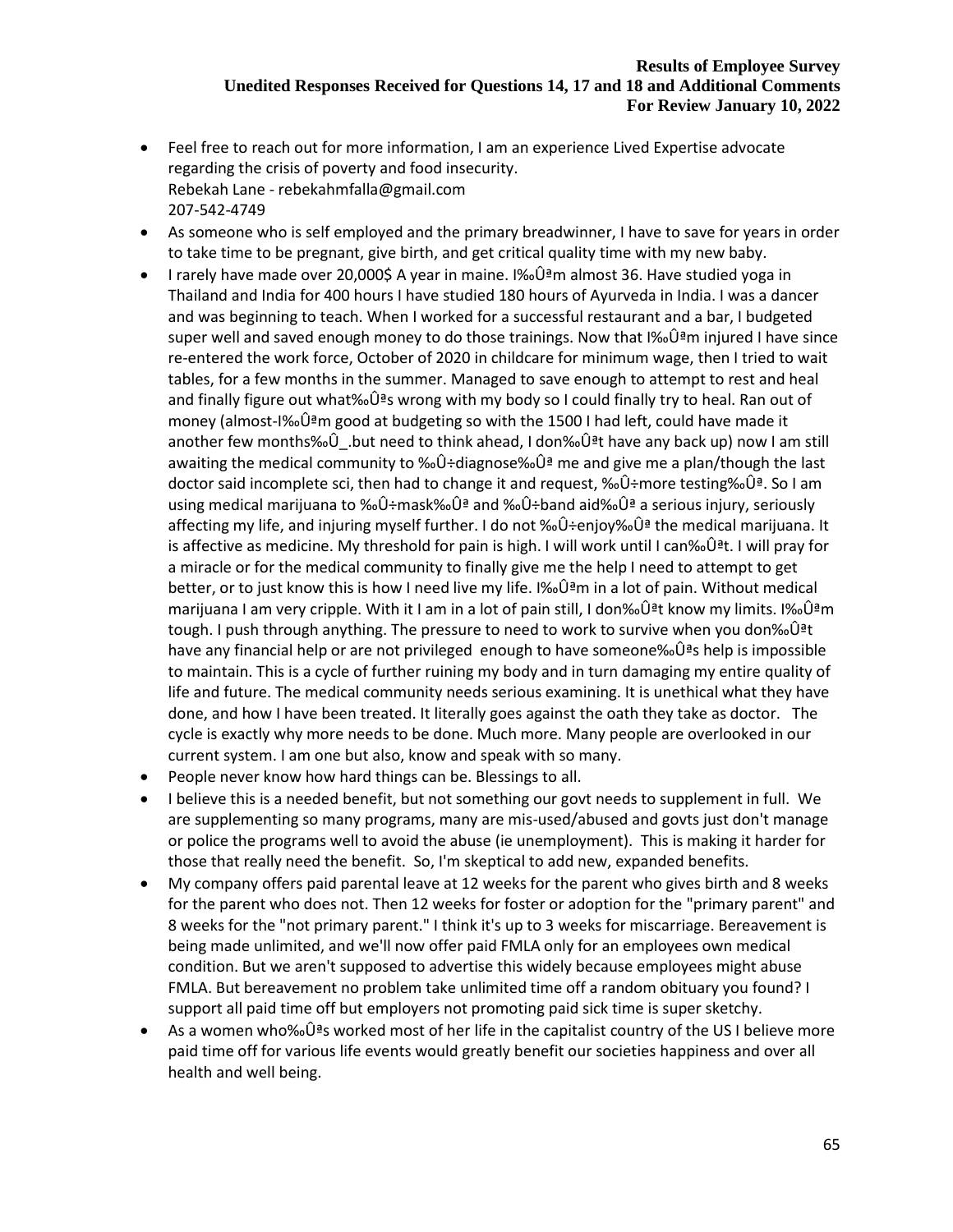- These questions are a little tough for me as a retired person to answer, both because I don‰Û<sup>a</sup>t know current wages but also because several questions assumed that I was in the workforce
- Even though leave isn't offered to me or really an option I still feel lucky that I work from home and the owners of my company are flexible. I have to do some work to get paid but they are willing to work with me.

So many women I've known have had to go back to work just a week or two after delivering or risk losing their job because they aren't covered by FMLA, or just can't afford to use FMLA.

In my mid twenties I hurt my shoulder very badly and had to have reconstructive surgery. I was forced to give up my apartment and stay with my mom to be able to take unpaid FMLA to recover from surgery. Thankfully I was at the end of my lease and had the family support to be able to do that.

- Hoping one day ME and/or USA has more supportive family leave policies one day
- Maternity/ Paternity Leave is a joke. Insurance is also a joke.
- Paid family leave would have helped me greatly in growing my family. We struggled financially, had marital struggles due to the financial hardship, and I was not able to actually focus at times on bonding with my babies because we were stressed about money, returning to work sooner than desired, etc. My husband had NO paid time or unpaid time off option for paternity leave, so I shouldered all of the childcare while also trying to recover from childbirth. Families deserve a chance to grow and flourish in the early years, rather than children being born and handed over to other caregivers or the parents struggling financially and becoming so stressed that the infants are born into a stressful, conflict ridden environment. We want better for our children, and we need equitable chances for children to thrive in the early years.
- I want to be clear, that I do think PFML is important, I think it should be offered by employers if at all possible even a little, if that is all they can do or earned by the employees. I do not think that those that work should have to pay for other peoples PFML, at all! I do feel it would be another government program and just enable others not to work. The working class would be paying for others, again!. I believe in earning you way in life, if you enable people, many will take advantage. Less Government handouts (Programs) is what is needed. This may sound heartless, it is not meant to be. We all know that their are people/families that can use some help, if a program for them to earn some PFML as an incentive, I could see that for those that are not offered by small businesses. Key word is "earned" Not hand outs, do not make it easy for people to do nothing and reap the benefits that the working class has earned. To much of that going on now.
- Paid leave means 100% paid for whomever needs it. It is particularly important for women and babies after giving birth. There is so much research pointing to this and the US is so far behind. 6 months minimum would drastically increase positive health outcomes for both mothers and babies. Research also shows giving paid leave to fathers increases equity in a household and positive outcomes on relationships. This should be a federal benefit, but Maine can also make this happen in our state and lead the nation. Thank you for your work to make this happen!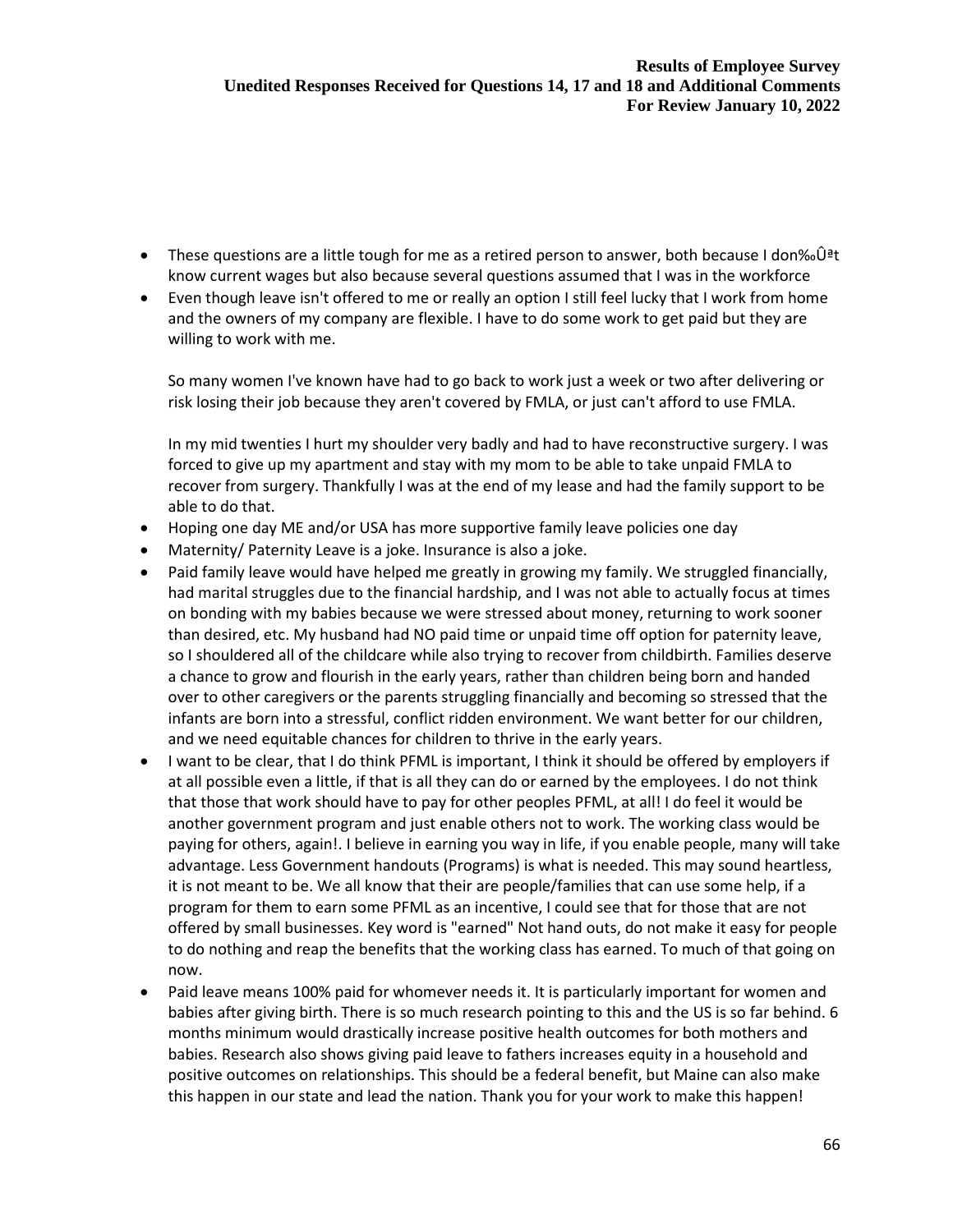- I really hope this can change the university system.
- Maine is the oldest state in the country. Young people cannot afford to have children and those who have them anyway often have to drop out of the workforce and experience poverty.
- I chose 100%, thinking that taxes will be deducted and I would end up with about 60%
- Parents need more support as they are caring for young children. They need more time off after birth, more flexibility, shorter work weeks when children are young, and guarantees that their job will be there when they return. Caring for an aging parent can require taking time off unexpectedly as a result of a fall, injury, or hospitalization. Families need financial support to care for their children and families members. They need flexibility to take time off. Individuals should have guaranteed sick leave to deal with their own or a family member's illness with out worrying they will lose their jobs.
- I'm retired, so difficult to answer most of the questions but while working I had some real bastards for bosses and some really wonderful ones - the roll of the dice. Sexual harassments was an issue where ever I worked and handling it tricky if I wanted to keep my much-needed jobs. I always feared I would lose my job - sgl parent of 2 but was most fortunate that things worked out okay. I do, however, know others that aren't as fortunate as I and it isn't right. Dealing with a family member who experienced domestic violence was difficult - terrifying really as it took me a long time before I could talk her into leaving as she feared repercussions. Don't forget the retired population living below the poverty line - SS checks are disgraceful for so many and so many in Congress intend to keep them impoverished and would remove all SS if they could. Keep up the good work!
- ALL people deserve to have access to paid family medical leave -- new parents, people who are sick or have loved ones who are, people who have loved ones deployed in the military. Our current system only allows people at the top who have the privilege of privatized benefits, and that hurts everyone. This benefit is a right, and if businesses cannot take this on, their business models are not sustainable without the exploitation of workers. We should not be prioritizing businesses over people. Universal Paid Family and Medical Leave will help ALL Mainers.
- "Paid family leave recognizes the fact that we are all human. Availability of paid family leave places value on the spiritual, emotional and physical care of our families. there is a lot of talk about children being our future and little support for parents to care for them if they must work outside the home."
- Income inequality denies our societies ability to achieve zero homelessness, zero food insecurity and zero poverty. Why isn't this a logical goal of a civic society.
- I‰Ûªm retired now, but remember vividly how hard it was juggling 2 kids, husband with many chronic health problems, and work. Getting ready to help my daughter, who‰Ûªs expecting her first child, in a new job with no paid family leave accruing before her due date. She‰Ûªs the sole income provider and it‰Û<sup>ª</sup>s hard to see her torn between wanting to stay home as long as would be best for the family, but worried about whether her family can afford it. Paid family leave is so, so needed.
- "I have worked for the State of Maine for the past three years (ever since graduating from UMaine) and I have been grateful so many times for the ability to use paid leave. Working 8 to 5, Monday to Friday, severely limits the times available for doctor's appointments, especially when I work in Augusta and need to see a specialist in Lewiston or Portland. My first year at work I woke up one morning with a severe case of vertigo. I was so dizzy that I could barely walk to my kitchen, never mind drive in to work. That day I didn't have to worry about losing money or facing backlash at work-- I just called in sick and focused on getting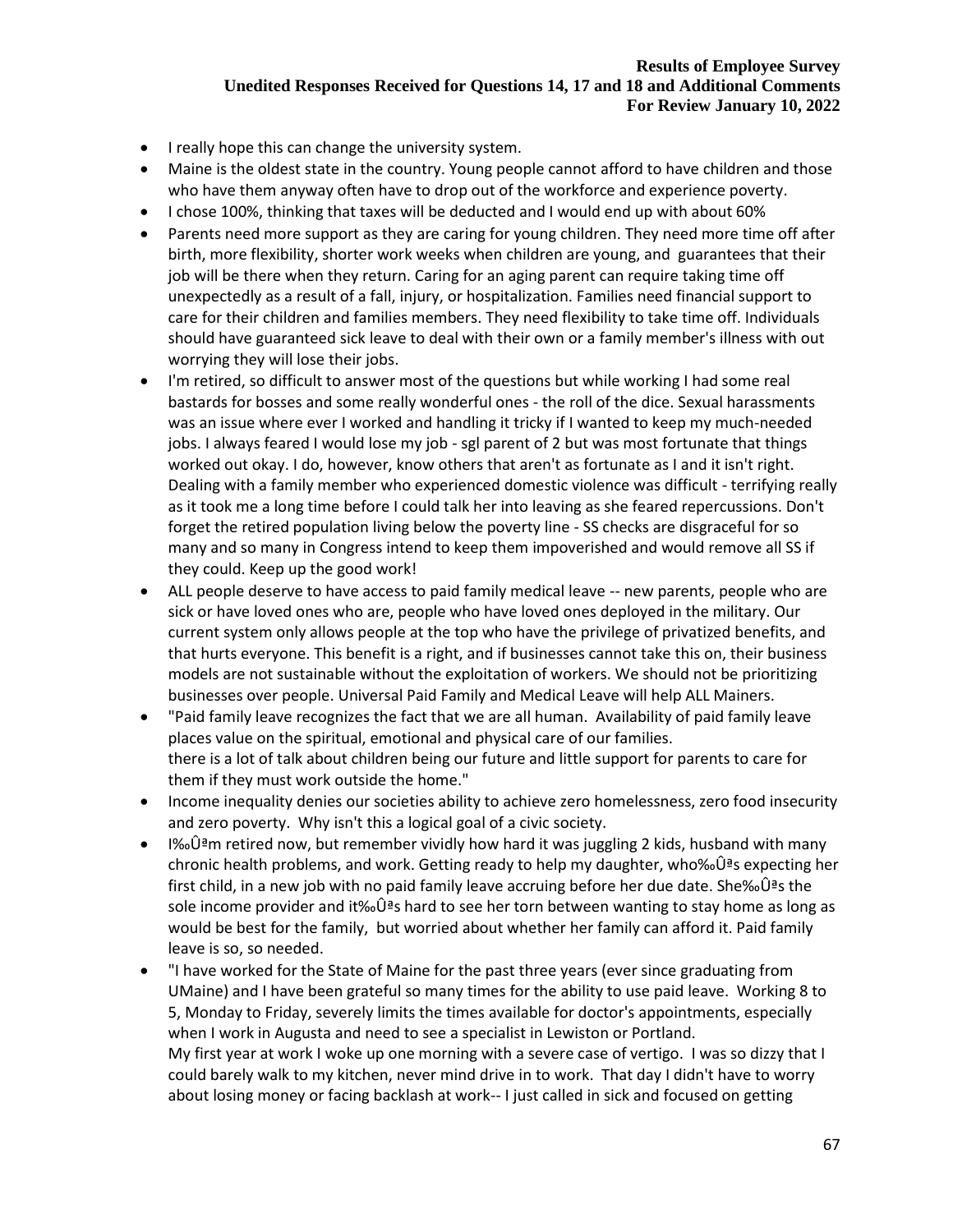better.

Taking sick time when I need it ensures that I am healthy and can work at the best of my ability. When I know that I have protection from lost income and retaliation at work, I can take care of my health without fear. It makes me feel safer knowing that my colleagues can do the same, and none of us are forced or incentivized to be at work while they are ill."

- The biggest thing I learned from the UFT in the NYC DOE is that humans are more than our value in labor. By creating systems where we can center our own well-being we not only are ‰ÛÏmore productive‰Û• in the long run in the workplace, but we are better members of all of the communities we partake in.
- Paid family leave is essential for everyone. Everyone will experience one or more of the life events. There should be state and federal standards rather than relying on the generosity and decency of an employer. Very few employers challenge themselves to do more than what is required by law. I have been an HR professional for 20+ years and try to make workplaces humane for all through paid leave programs.
- It's not good enough to just secure pto for employees. There needs to be an additional pool of time, without any contribution from the employee, and for longer than FMLA allows. Anything less is not worth it. It's just not enough.
- I don‰Ûªt think the government should be involved in providing paid time off. Maine already screwed up my vacation and sick time with the new earned time off law this year, which is something they should not have gotten involved with. People need to work hard and choose their jobs and careers around taking care of themselves and their families. People should not overborrow or overspend beyond their ability to be away from work if necessary. The government should not get involved, it will just screw things up
- Thank you for this work.
- I'd prefer this be an "emergency use" account for unexpected events that happen a few times over the course of one's career, not a certain number of days a year.
- They have now made it that short term disability you only have to be out 14 days and it goes into effect. I cannot afford to live on only 60% of my pay.
- My income is less than the "average" in Maine. If I lose my spouse, I lose their income of \$950/week and their health insurance foryself and our children.
- We don't deserve to pay in to get a benefit like paid leave. Workers are grossly undervalued. I also don't think it's the responsibility of an employer to cover emergencies when they happen to employees. That's how you kill small business. It's the responsibility of our government to expand our current programs and social safety nets to cover this. If the rich can take rockets into orbit for fun, we have enough wealth the sick, hurt, disabled and their caregivers can have paid time off.
- It‰Ûªs hard to believe that a state like Maine doesn‰Ûªt support working parents with Paid Family Leave. Especially considering COVID, we‰Ûªve seen more and more women leave the workforce to take care of their families. We‰Ûªve seen people struggle to care for sick or aging parents while juggling their family life and careers. It‰Ûªs not right, and people should be able to take the time off they need to care for each other and their communities - without falling into financial ruin.
- Clearly, the government is better positioned to provide leave. This would take strain off of small businesses especially.
- As a freelancer, I have no support. I was unemployed this year and I was only able to make it by having unemployment benefits. While on unamplouement and working on contract I was able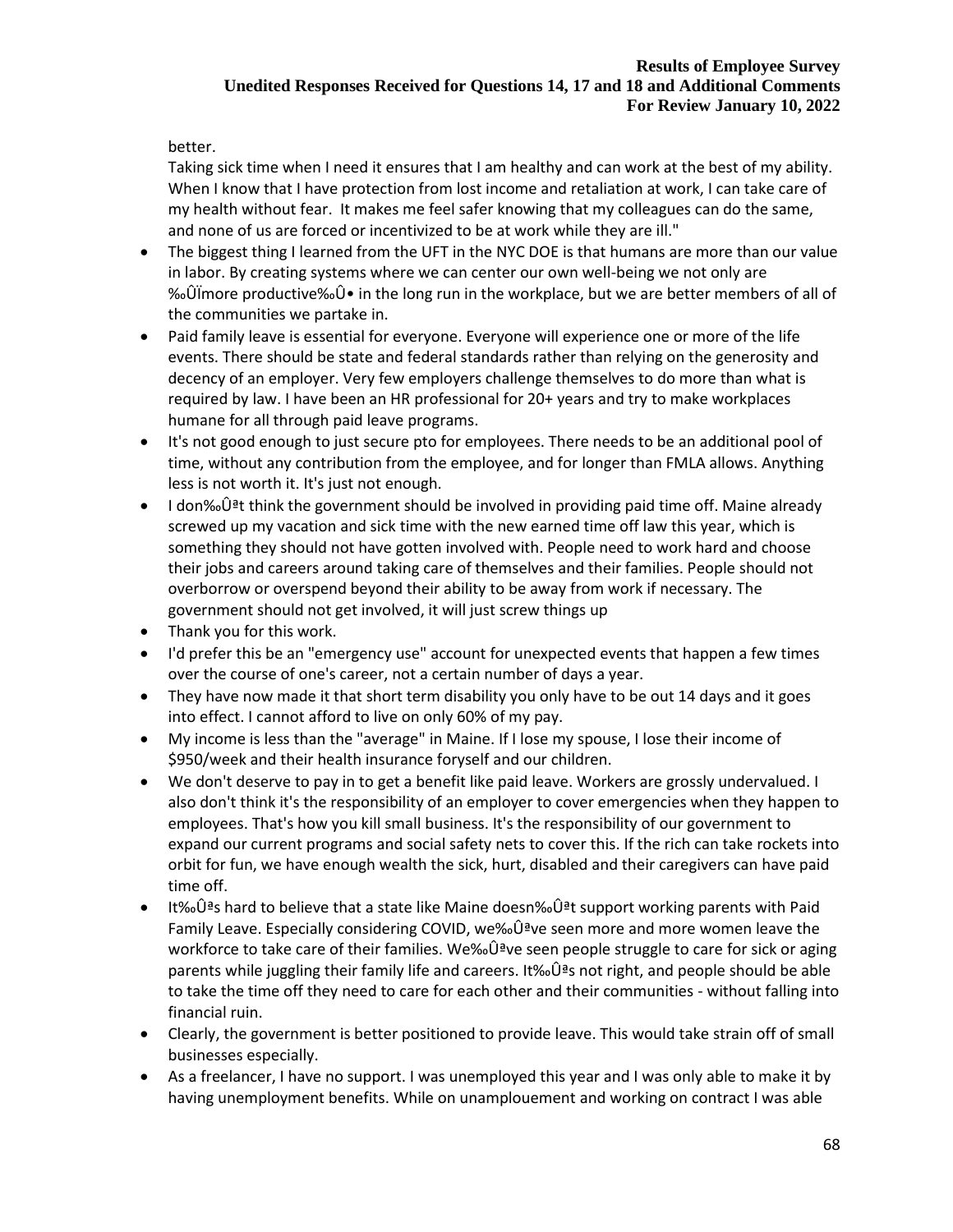to do more volunteering with several different organizations than I‰Ûªve ever been able to before. If there was some sort of regular basic income for me, I would be able to do more community work. If I didn‰Û<sup>ª</sup>t fear what taking time off would do to my bank account and my ability to pay rent and buy groceries, I would be working in my community more. Unfortunately  $1\%$ Û<sup>a</sup>ve had to take a large step back because I now work 5 different minimum wage contract jobs. And I‰Ûªm a substitute teacher. Teacher especially need this now. I have a coworker who has two kids and has struggled greatly during the pandemic to care for her kids with her husband who works full time. Thankfully she has in-laws close by.

- It would be great to include the self employed in this!
- A lot of jobs you earn time off based on how long you‰Û<sup>a</sup>ve been at a company, having access to time off isn‰Ûªt a privilege, it‰Ûªs a human right.
- Please consider that these funds would be used to help families maintain their ability to pay for bills and food for their families. However, if they are recuperating from an illness or surgery, or caring for a family member who is, they‰Ûªll also likely have hefty American hospital bills to cover on top of their normal expenses. This type of legislation is long overdue.
- When my daughter was born in 2006, I was a part-time salaried employee of a company I had joined 5 months earlier. I wasn't eligible for paid leave, and they weren't even required to hold my position (though they did). This was incredibly stressful during an already difficult time (my daughter was 6 weeks premature). Guaranteed paid leave for \*all\* employees would level the playing field and make Maine employers more competitive.
- We need to do something about elder Care in this country. Nursing home suck. It's too hard to find reliable and affordable In-Home Care. And no one could afford to stop working to take care of their parents. At least we can't and it's terrible.
- If paying into it should be 100%
- I understand that 100% replacement is expensive however, replacing some of people's wages would help more people take care of themselves and others who need them to live.
- I selected 80% of weekly wages, but honestly anything would help. Being a parent in this world feels like a unique form of punishment. I don't know why people choose to have children anymore and although I love by baby dearly and am looking forward to our second, if I were to do it over again knowing what I know now about the complete lack of support, I wouldn't choose parenthood again.
- Who has \$1000 /week that is mire than most I know get and I have a degree.
- It‰Û<sup>a</sup>s sad that I have to fill this out. People are dying at work in this country and we do literally nothing to help them.
- I have been very fortunate. I support family medical leave for everyone
- During at home recovery, medical costs continue. And many of those are not covered, e.g. ambulance transport that is non-emergency, such as from hospital to recovery, and then home.
- The system already exists for family leave and we don't need further assistance
- Thank you for collecting data.
- This is a bad idea and will make Maine less competitive. You should concentrate on cutting taxes and entitlements then business will come to Maine and be forced to pay higher wages and benefits to attract employees.
- How would a person or persons being out on medical leave effect the income of the company they work for? How much time would a person be allowed to take off from a company before they were let go because they maybe a disruption to the work process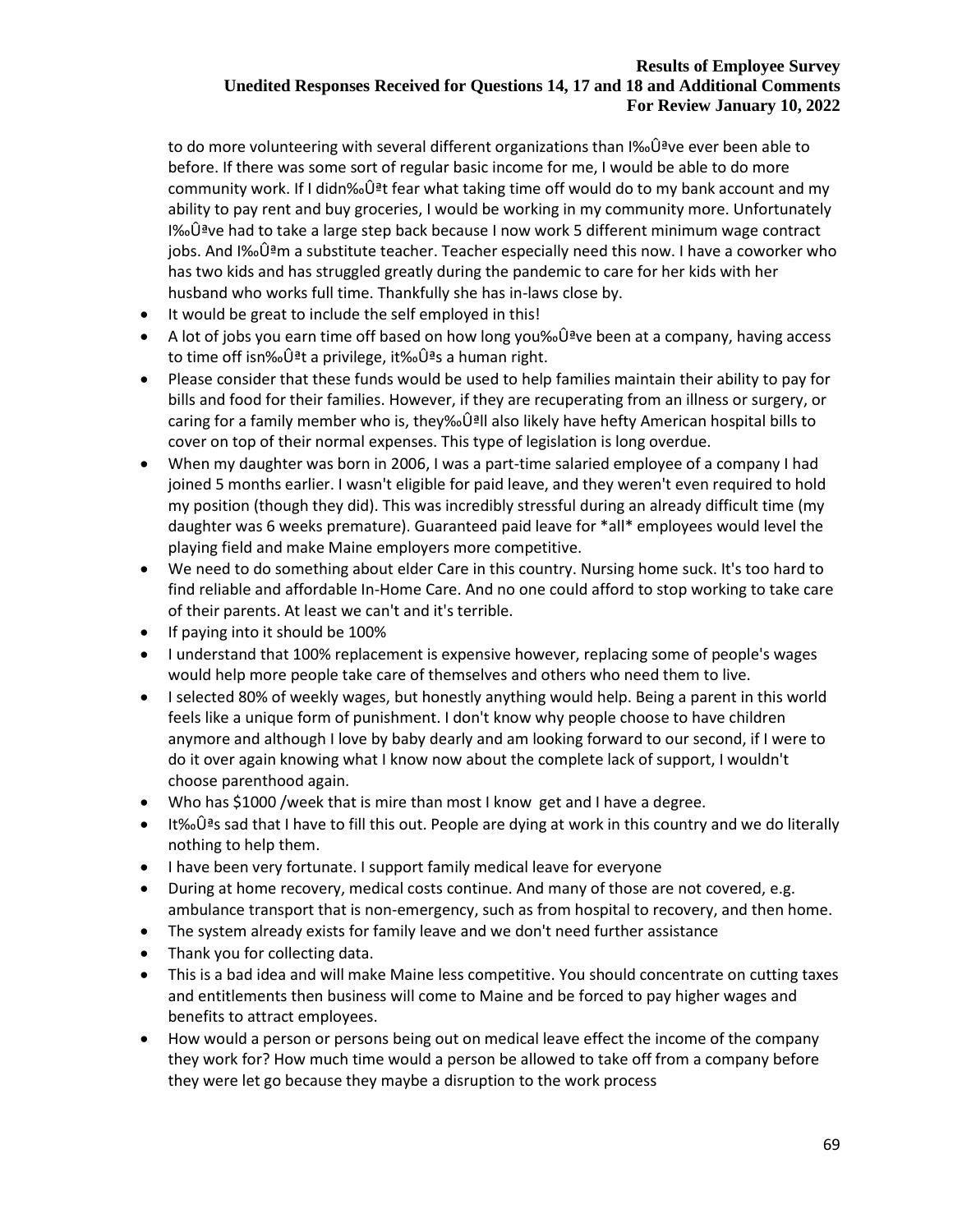- No paid leave hurts families and it hurts businesses. Women are opting out of the workforce entirely because it doesn't make sense to maintain a job that can't accommodate a new baby. Parents are struggling to make ends meet, struggling to put the pieces together to maintain income and a reliable job while trying to do the most intense job of all time: welcome an infant into the world. Until we provide a little breathing room, families and businesses alike will continue to suffer.
- The covid pandemic has changed the game for people with young children. For almost two years, I have had to work full time while also helping to home school my children and/or care for them at home due to a covid exposure at school and mandatory quarantine, which for a while was happening almost every single week to one child or another. I've also had a baby and now a toddler in daycare, which also closes for a week at least once a month for covid exposures. It's appalling the lack of help that parents have gotten from our state and federal governments...we don't just need money like the child tax credit; we need reliable, affordable child care and we need job security. We need for there to not be 3-year-long waiting lists at every preschool that our children will never come off of. Also, my oldest child has an IEP at school and covid totally disrupted his ability to receive services (including medical services such as occupational therapy and speech therapy). It would have been great to have some support around this at the time. My son is now 11 and basically lost out on 2 important years of quality speech therapy, and now they're not sure he'll ever develop the ability to pronounce his "R" and "L" sounds.
- I would need 100% of my current salary, which is not \$52,000 a year
- A graduated system might work well‰ÛÓsomething like eight weeks at full pay and then it scales down from there for additional time off with a cap. I believe there are models for this construct in one of the other (180+) countries that offer paid family leave. Thank you for doing this work!
- \$600 per week would be sufficient, but this is around 80-90% of my weekly wages
- 0% I would rather use my savings than pay another tax to the state of Maine
- I work remotely for a company not based in Maine. Please consider us in the rules.
- My husband lost his job and he still waiting for the work authorization, so I am myself who provide everything at home.
- Our parental leave system is totally and completely inequitable and depends on a patchwork of solutions from different states and companies. This leads to unequal outcomes for children and parents. Maine should do all it can to advocate for paid family leave for all people in Maine to improve outcomes for children and parents. Our children are our future and it is critical that parents have the financial stability to provide the best care possible for their children. As a state that loses more people that it gains each year, Maine needs to focus on caring for families so that they can stay here.
- I did not answer #19 as as do not make that much money. 60 % of their pay is a reasonable figure I believe for others. The \$1000 figure for Franklin County is very high, not representative of the majority of workers here.
- Thank you for working on this!
- alt‰Ûªs disgraceful that we‰Ûªre the only wealthy country that doesn‰Ûªt provide paid parental leave.
- As a young, low income parent  $1\%0^{\circ}$  are struggled for the past 6 years to find and maintain a job that is flexible with having a family. Upon graduating college I‰Ûªve found a secure job I like. However it always weighs on me that  $\sim 1\%$  and supposed to get forty hours a week and how my family has had to take a back seat while I work my job(WHICH is HELPING PARENTS). I had to